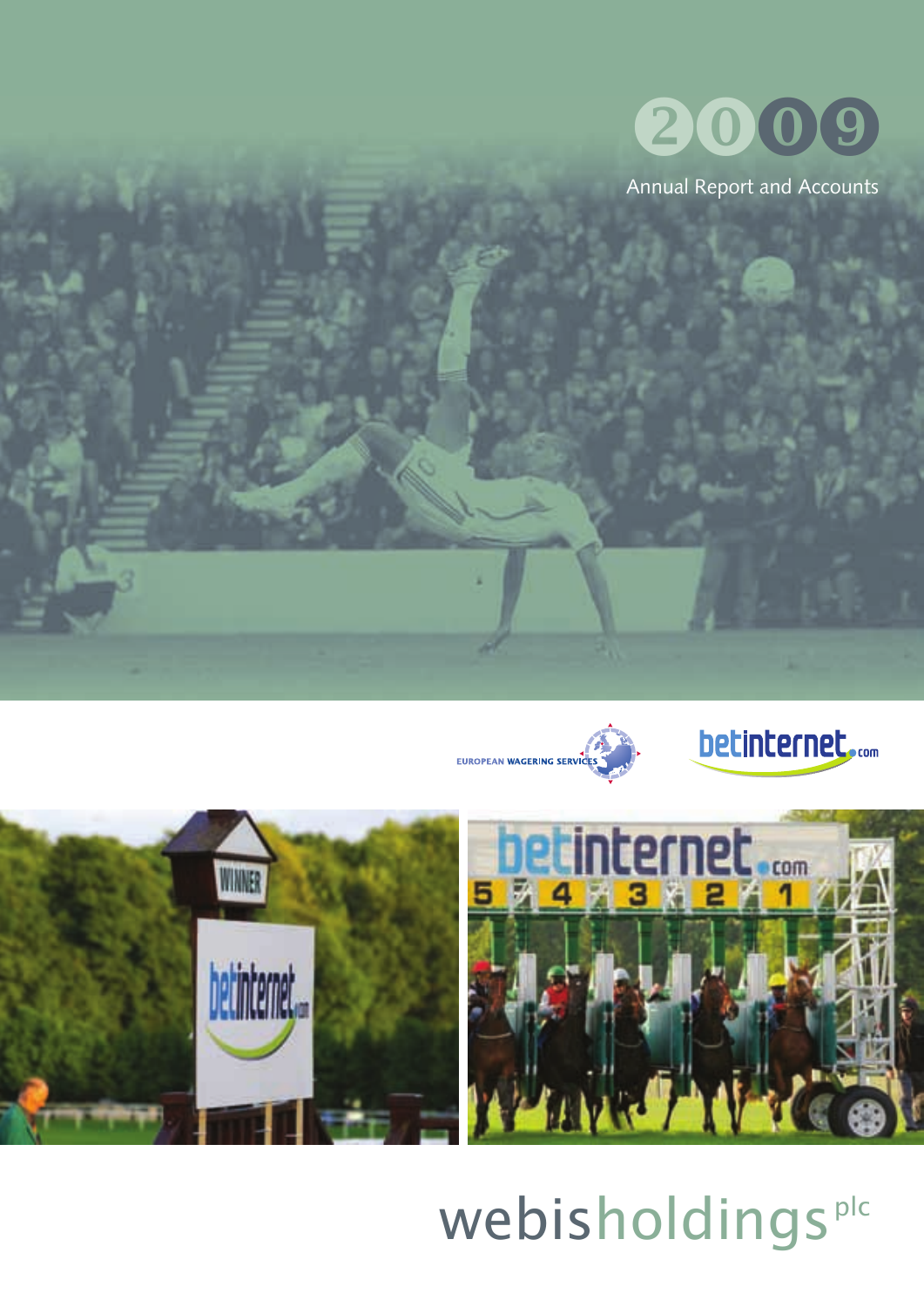

# Welcome to **Webis Holdings plc**

# webisholdings<sup>plc</sup>

**Internet** 

**Webis Holdings plc** has a growing global customer base, placing bets on a wide variety of sports, through fixed odds and pari-mutuel, as well as wagering in our casinos and games suites.



## **Contents**

| <b>Business Overview</b>                 | 01 |
|------------------------------------------|----|
| <b>Chairman's Statement</b>              | 02 |
| <b>Operational Review</b>                | 04 |
| <b>Directors and Advisers</b>            | 06 |
| Directors' Report                        | 07 |
| Corporate Governance                     | 09 |
| Statement of Directors' Responsibilities | 11 |
| Report of the Remuneration Committee     | 12 |

| Report of the Independent Auditors           | 14 |
|----------------------------------------------|----|
| Consolidated Income Statement                | 15 |
| Consolidated and Company Balance Sheet       | 16 |
| Statement of Changes in Shareholders' Equity | 17 |
| <b>Consolidated Statement of Cash Flows</b>  | 18 |
| Notes to the Accounts                        | 19 |
| Notice of Meeting                            | 34 |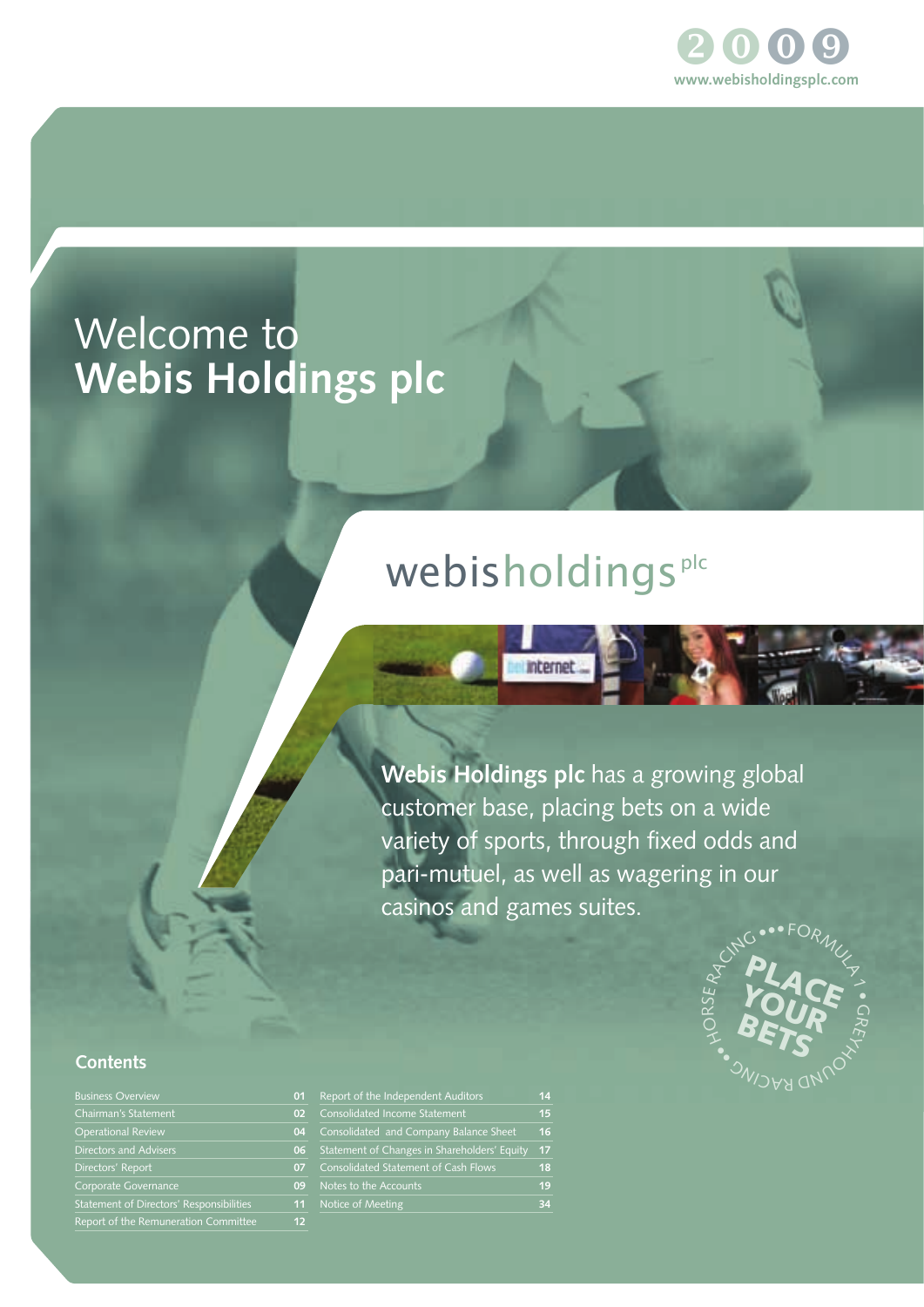# BUSINESS OVERVIEW



**Our customers place bets on all the major global sports football, US sports, golf, tennis, formula 1, greyhound and horse racing. Our growing range of wagering opportunities reflects the diversity of sports played around the world.**

## **Our subsidiaries are:**

## **betinternet.com (IOM) Limited**

– the operator of the **betinternet.com** sportsbook portal, which provides opportunities for our customers to wager on an expanding variety of sporting events, combined with casinos, slots and fixed-odds games.

### **European Wagering Services Limited**

– the operator of the **link2bet.com** pari-mutuel website and a provider of pari-mutuel technology services to our global client base, utilising our Isle of Man-based totalisator hub.

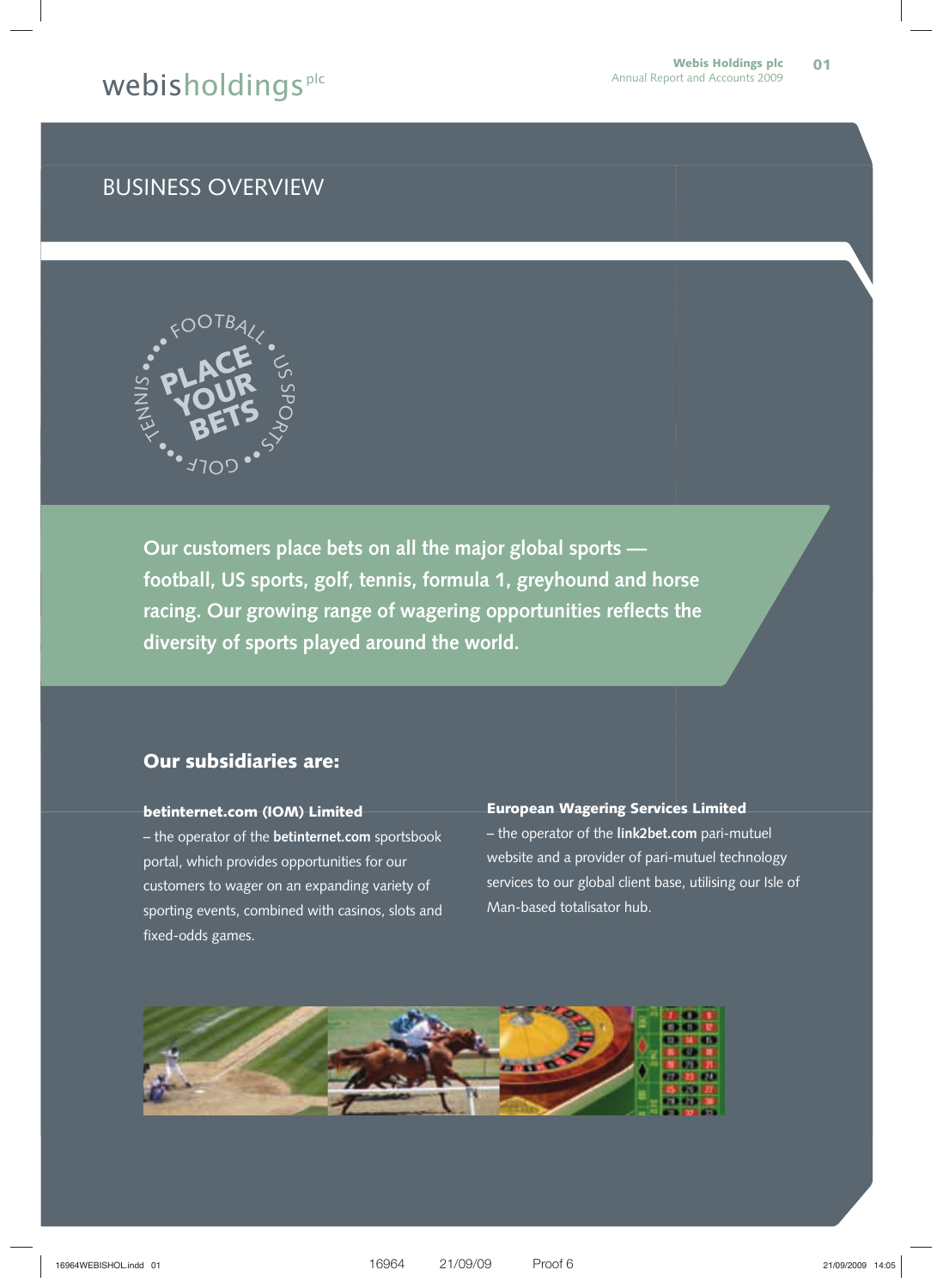

## CHAIRMAN'S STATEMENT

*"It has been another positive year for Webis Holdings and to be able to report the Company's most successful set of results ever in the face of a global downturn clearly demonstrates that the board's strategies continue to be set correctly for the business."*

### **Introduction**

It gives me great pleasure to report the results of Webis Holdings plc for the financial year ended 31 May 2009. The Company has again generated strong growth during the year and this is reflected in a 20% increase in Group turnover to £140m (2008: £117m) and a £542,000 increase in EBITDA to £757,000 (2008: £215,000). The Group also generated a pre-tax profit of £452,000 (2008: £347,000 loss).

During the year, the Company made a number of advances within its pari-mutuel operation, European Wagering Services Limited ("EWS") and its sportsbook operation, betinternet.com (IOM) Limited ("betinternet") despite the challenging global economic climate.

### **European Wagering Services**

EWS' business model has remained resilient and the operation has successfully widened its sources of income across its call centre, internet and B2B revenue streams and is now generating good growth through the upgraded link2bet.com website, which was launched in September 2008. The strategy of bringing website development work in-house has had a positive impact as this has enabled us to maintain better control over our schedule of planned program enhancements. The board anticipates that business through the website will continue to be the key growth area for EWS in the forthcoming year and plans to invest in additional development resource to enable us to further improve our customers' experience within a shorter timeframe.

As planned, we have upgraded some of our EWS technical hardware systems to assist with the integration of additional payment solutions to the link2bet website. These upgrades have the added benefit of enhancing reliability and access to the hub for our B2B customers and provide us with a platform to build future improvements more speedily and effectively.

In addition to these technical advances, increasing racetrack content has also been a continuing key focus of the EWS operation. The previously notified approval to use Churchill

Downs and Magna racetrack content is still pending, whilst the board reviews the potential impact of Magna Entertainment Corp's unexpected filing for Chapter 11 bankruptcy in the United States. We continue to monitor developments and assess our position in relation to this matter.

EWS has built up a strong relationship with its California-based racetrack settlement agent and this has resulted in a more efficient and cost-effective collection process. Recently, a small number of minor racetracks in the US have entered administration, indicating how the economic downturn is impacting leisure spend in the US. EWS has a limited exposure to racetrack failures and the board regularly monitors its position on a track-by-track basis to keep this exposure to a minimum.

#### **betinternet**

The betinternet.com sportsbook saw growth in full year turnover, particularly during the second half as a result of an increased marketing spend and the introduction of a new affiliates' scheme that was launched in November 2008.

The Company's strategy has been to commit to a sustained run of horse racing sponsorship to re-establish the betinternet brand in the UK and Ireland. We have now been sponsoring regularly for over 18 months, predominantly at 'tier-one' racetracks including Ascot, Newmarket and Sandown Park. This sponsorship brings us strongly targeted brand exposure, especially where there is the added benefit of terrestrial television coverage in the UK and it is pleasing to see that this strategy continues to attract new customers to the website. Our horse racing betting turnover has gone from zero in 2007 to represent over 11% of our overall turnover in the last month of the financial year, with the majority of this business having been generated by new customers.

Another instant contributor to our sportsbook's growth has been the introduction of an enhanced 'In-Running' football offering, which allows our customers the opportunity to bet on matches as they are being played. We are now able to provide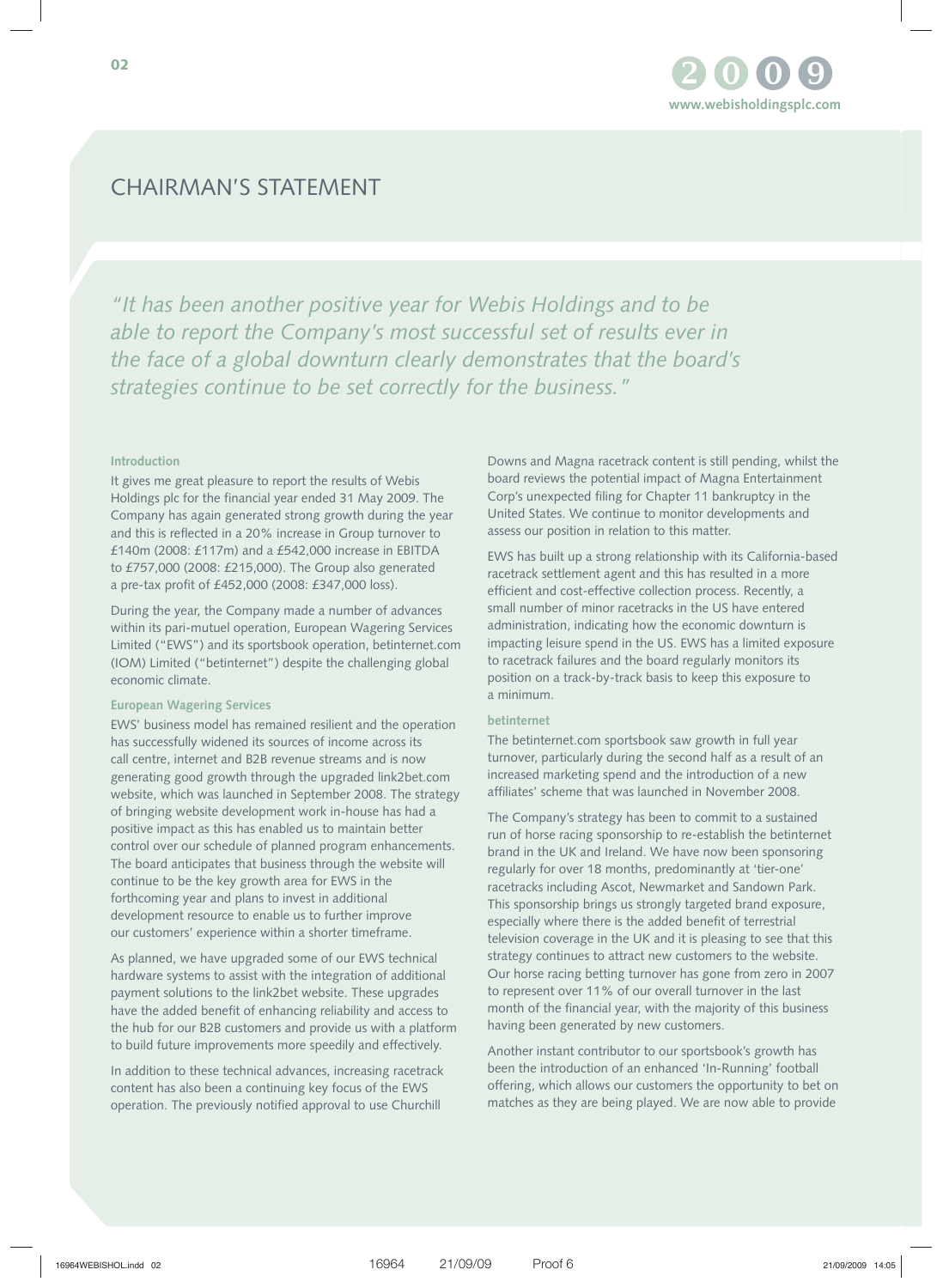

a number of different betting markets on a substantially increased number of live matches and have recruited specific 'In-Running' traders to augment this improved service.

Our new affiliate scheme has made a strong positive impact on our rate of customer acquisition. We are now offering a very competitive revenue share to affiliates for sign-ups through this scheme and are working closely with our affiliate partner, Income Access, to make our offering more attractive.

### **Overview of Results**

The results for the financial year ended 31 May 2009 show Group turnover increased to £140m (2008: £117m) and gross profit increased by 21% to £3.4 million (2008: £2.8m), representing a slightly improved gross margin of 2.43% (2008: 2.38%).

Earnings at EBITDA level increased to £757,000 (2008: £215,000) and operating profit of £475,000 (2008: £34,000) was achieved.

Operating expenses rose slightly for the year to £2.6m (2008: £2.5m) as we continued with our commitment to invest in sportsbook marketing. We have also improved our technical systems by investing in hardware upgrades for both EWS and betinternet which have added resilience and enhanced security within our customer-facing systems.

Excluding marketing, our general expenses are in line with 2008. The board anticipates a decrease in expenditure as our requirement for office space has significantly reduced, following the relocation off-site of our website hosting. Our existing leases are due to expire during the forthcoming year and we anticipate negotiating lower cost accommodation.

Further analysis of the results is presented in the Operational Review on page 4.

### **Convertible Loan Note**

As announced in the Interim Report, the Company has agreed to extend the repayment date of a £300,000 convertible loan note with Burnbrae Ltd, from 23 February 2009 to 23 February 2011.

### **Proposed resolutions at the forthcoming AGM**

At the forthcoming AGM, shareholders are being asked to consider and support a Special Resolution, the details of which are below. I would request that shareholders pay particular attention to resolution 6, which outlines the board's intention, subject to shareholder approval, to apply for court approval in due course to cancel the share premium account, thereby partially offsetting historical accumulated losses and enabling the board to utilise any future distributable reserves for the declaration and subsequent payment of dividends, as and when appropriate.

### **Summary**

It has been another positive year for Webis Holdings and to be able to report the Company's most successful set of results ever in the face of a global downturn clearly demonstrates that the board's strategies continue to be set correctly for the business. We expect that the forthcoming year will provide us with continued expansion opportunities within both our sportsbook and EWS operations and we approach it with buoyed confidence.

My thanks go to the employees of Webis Holdings for their continued commitment and contribution throughout this successful year.

Den ham Fee

**Denham Eke** Chairman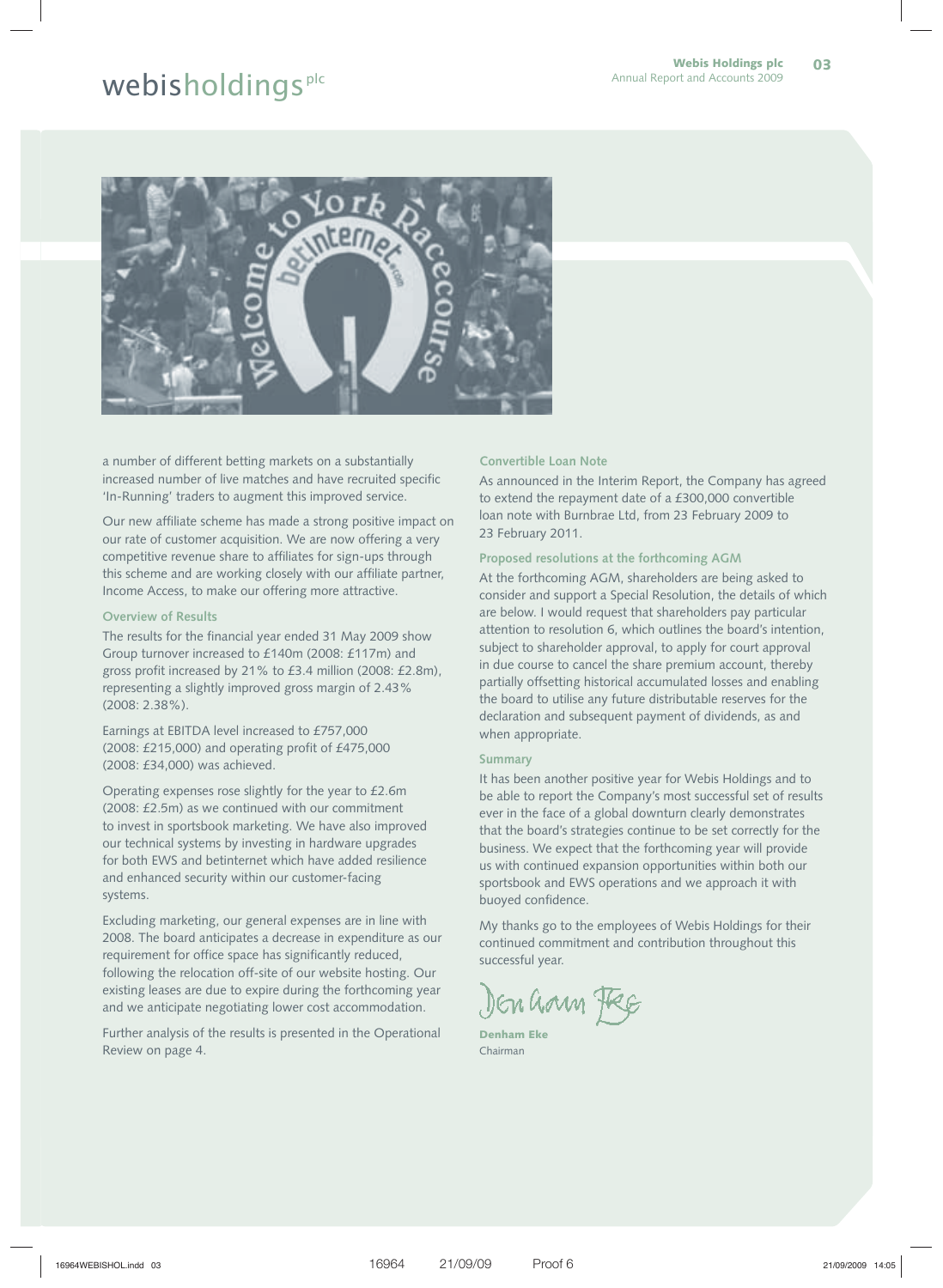

# OPERATIONAL REVIEW

*"This year has been another period of strong growth for Webis Holdings*  plc, both in financial and non-financial terms. The Company has reached *a position where it is able to take advantage of the opportunities available to an expanding global gaming company . . ."*

This year has been another period of strong growth for Webis Holdings plc, both in financial and non-financial terms. The Company has reached a position where it is able to take advantage of the opportunities available to an expanding global gaming company and, as outlined in further detail below, I believe that we have made good progress in capitalising on these opportunities this year, both within our pari-mutuel operation, European Wagering Services ("EWS") and our sportsbook, *betinternet.com* ("betinternet").

These results, which include the Company's highest operating profit in its history, have also been achieved in a year when the economic downturn has had a significant adverse impact on many industries. Although the gaming sector will never be completely immune to these external influences, it remains resilient, as it is able to offer alternative forms of entertainment for customers who choose to 'stay at home' more often than previously. With technology improving at such a fast rate, home entertainment, including online gaming, has become a compelling alternative to many traditional leisure activities. The advance of the 'Smartphone' now also offers the Company a new route to market that provides a significantly enhanced user experience for our customers and the Company plans to take advantage of this key growth opportunity in the new financial year. Now that the Company is cash-generative, it is also in a considerably stronger position to take advantage of this and other future developments in the sector.

Our pari-mutuel business, EWS, has remained our prime source of earnings during the financial year. It has continued to provide a very stable base and the developments to our link2bet.com website have been key to generating a better balance of EWS' revenues across our three routes to market – call centre, website and direct hub access. The implementation of easy-to-use payment solutions for our website customers has been a crucial step forward and towards the end of the reporting period, following on from the website enhancements made, we initiated some low-level targeted marketing for *link2bet*.

We have continued to invest in EWS' technology, installing an additional hardware component which enables us to maximise our channels of distribution for both end-user customers and B2B solutions. We expect to have our hosting solution resolved in due course and we are currently considering alternatives that had not previously been available, the overriding aim being to choose a solution that maximises the long-term benefits to the Company and our customers.

The betinternet sportsbook has shown encouraging growth in turnover that bodes well for the future. In particular, we generated increased revenues in our sports betting channel, following the launch in November 2008 of our updated affiliates' scheme.

We are also pleased with the response to our new 'In-Running' football module that offers additional betting markets whilst matches are in progress. Since the launch of this product in February 2009, we now regularly offer 'In-Running' betting on approximately three times as many matches than previously and this is generating a sustained increase in betinternet's overall turnover and margin.

Another success has been the increased turnover that we are generating on horse racing. We have been promoting a number of attractive offers to customers to achieve this increase, such as 'Best Odds Guaranteed'. Whilst these promotions have an effect on margin, the board views this investment as key to its long-term strategy for the business. Our sponsorship programme at UK racetracks has been ongoing throughout the year and continues to bring us strong brand association and recognition in our target markets. We have budgeted for a similar strategy in the forthcoming year.

Although betinternet's overall margin was impacted by a series of poor football results towards the end of the European season and a reduction in our casino contributions at around the same time, we believe that we are making good progress in taking this part of our business forward.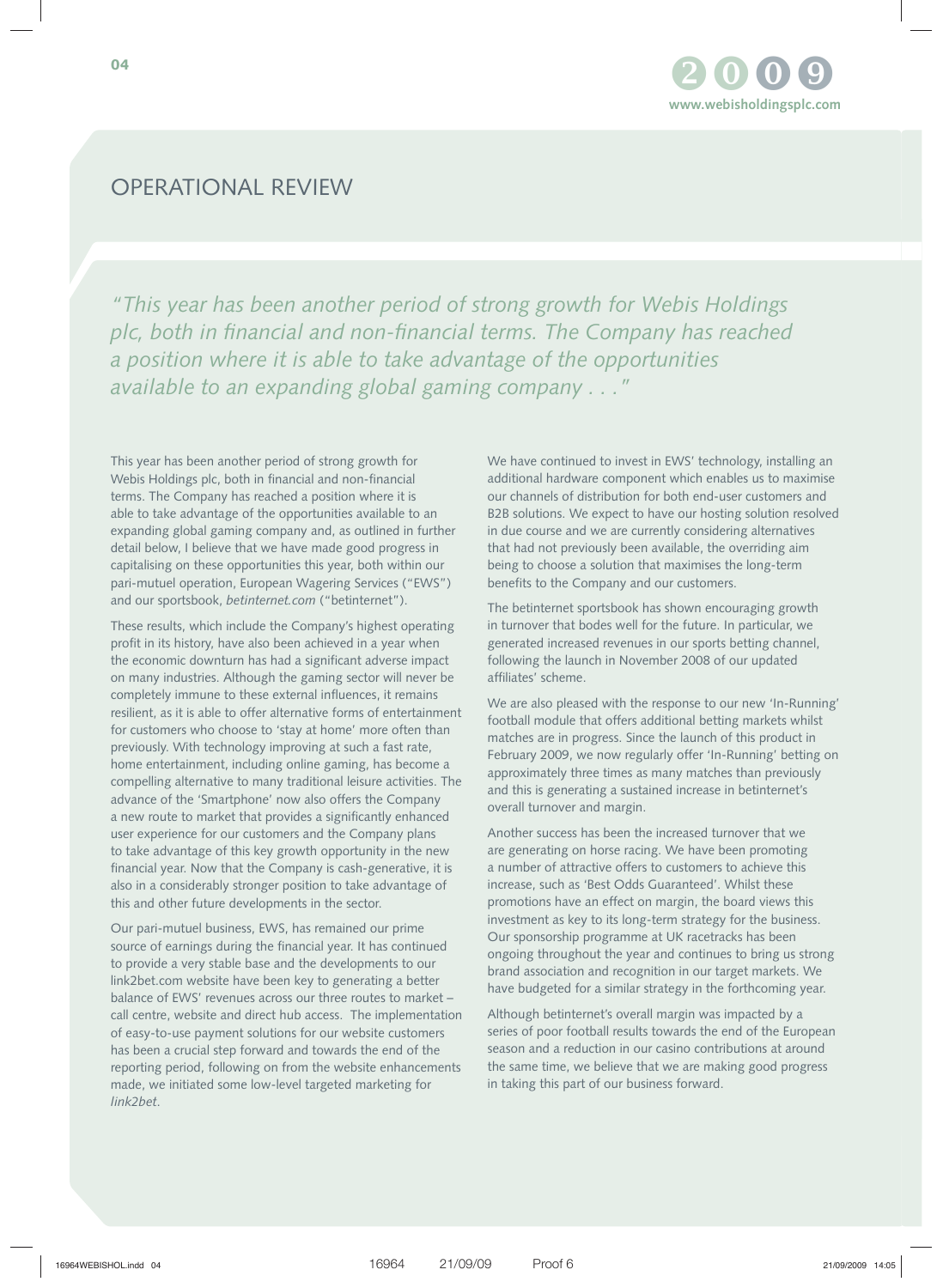

#### **Results**

The Group achieved a profit for the period of £452,000 compared to a loss of £347,000 last year.

The Group generated an operating profit of £475,000 (2008: £34,000). Operating expenses remained in line with expectations. Within the financial year we were able to allocate funds to enable us to make a number of hardware upgrades for both EWS and betinternet.

#### **Current trading and outlook**

EWS' trading has performed in line with the board's expectations throughout the first quarter of the new financial year, despite evidence of an overall downturn in US parimutuel wagering. Following the re-launch of the *link2bet* website, EWS has tested various online marketing activities, mainly through targeted online advertising banners in thoroughbred and greyhound media. The overall effect of this activity, combined with the website improvements, has been encouraging, with a 31% increase in active customers using the *link2bet* service and with online turnover increasing by 26% in the first quarter compared with the same period last year. The new players recruited have generated a higher margin for EWS and are helping to move EWS' business mix significantly away from its historical reliance on 'high-roller' customers.

The board is optimistic about the outlook for EWS for the rest of the year. Following the positive results of the test marketing, we will be rolling out further targeted marketing activities, specifically aimed at recruiting recreational horse racing players. Our aim is to increase customer numbers on the site and improve the overall margin derived from online wagering. In addition, following the investment in the hardware and wagering platform, we believe that EWS is now better positioned to benefit from business development opportunities, mainly in the form of recruiting new B2B clients requiring direct access to a wagering hub.

We are in the process of introducing more automated systems for betinternet that will further reduce reliance on timeconsuming, labour intensive processes. This will also allow us to expand our offering to customers, especially in the 'In Running' area on sports other than football, which in turn will enhance our competitive position.

In August 2009, we launched a 'Smartphone' application for betinternet that has been optimised for the *iPhone* and will also work on most mobile browsers. The board is of the view that most consumers will have browser-based mobile phones within the next two years and it makes most sense to develop an application that is future-proof, rather than trying to support a myriad of different handsets using differing technologies. The launch of this additional route to market has been well received by our customers, especially in Asia.

Whilst there has been no major football tournament this summer, the impact on betinternet's turnover was less than in previous years as we are now generating higher turnover from our horse racing offering than previously.

We have recently commissioned external reports on the usability and search engine performance of the *betinternet.com* website and plan to allocate development resource with a view to identifying further improvements in these specific areas during the forthcoming year.

In summary, the board believes that betinternet and EWS have the opportunity to further increase their market share in the forthcoming year. We continue to seek innovative ways to achieve this and the Group is now in a much stronger position to implement the board's long-term strategy for the business.

**Garry Knowles** Managing Director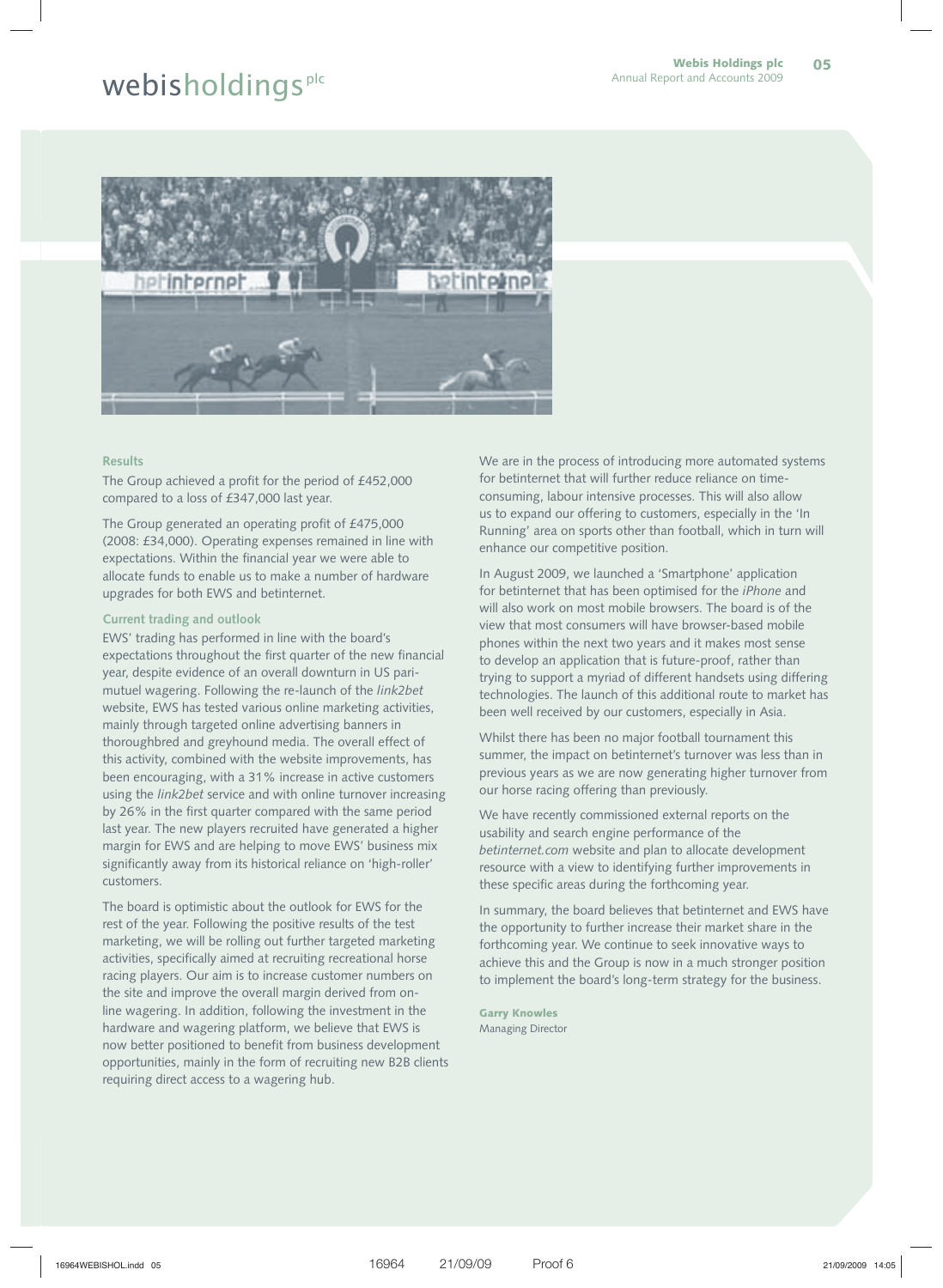

# DIRECTORS AND ADVISERS

### **D H N Eke, aged 58**

### **Non-executive Chairman**

Denham Eke began his career in Stockbroking before moving into Corporate Planning for a major UK Insurance Broker. He is a director of many years' standing of both Public and Private companies involved in the retail, manufacturing and financial services sectors.

Mr Eke was appointed Chairman in April 2003.

### **G Knowles, aged 42**

### **Managing Director**

Garry Knowles has 20 years' experience in the gaming industry having worked for the William Hill Organisation for 15 years, most recently as Deputy Manager for their International Call Centre in the Isle of Man. Latterly, Garry held the position of Director of Customer Relations for MGM Mirage Online before joining betinternet as Head of Trading Operations in November 2003.

Mr Knowles joined the board in June 2005.

#### **J Mellon, aged 52**

#### **Non-executive Director**

Jim Mellon is the founding and principal shareholder and nonexecutive director of Regent Pacific Group Limited. In addition, he is the founding and principal shareholder and director of Charlemagne Capital Limited. Earlier in his career he worked for GT Management in the United States and in Hong Kong and later became the co-founder and managing director of Tyndall Holdings plc. He is currently a director of Fixed Odds Group Limited and a variety of other investment companies.

Mr Mellon joined the board in July 2004.

#### **D Waddington, aged 38**

#### **Finance Director**

Damon Waddington FCCA joined the Group in February 2006 as Financial Controller. He previously held the position of Financial Controller within the Fortis Group. Prior to that Damon worked for a London-based firm of Chartered Accountants.

Mr Waddington joined the board in September 2006.

#### **Directors**

D H N Eke, Chairman G Knowles, Managing Director J Mellon, Non-executive Director D Waddington, Finance Director

**Secretary** D Waddington

**Registered Office** Viking House, Nelson Street Douglas, Isle of Man, IM1 2AH

### **Principal Bankers** Barclays Bank, Barclays House Victoria Street, Douglas Isle of Man, IM1 1HN

#### **Auditors**

KPMG Audit LLC Chartered Accountants Heritage Court, 41 Athol Street Douglas, Isle of Man, IM99 1HN **Nominated Adviser and Broker** Evolution Securities, Kings House 1 Kings Street, Leeds, LS1 2HH

**UK Transfer Agent** Capita Registrars The Registry, 34 Beckenham Road Beckenham, Kent, BR3 4TU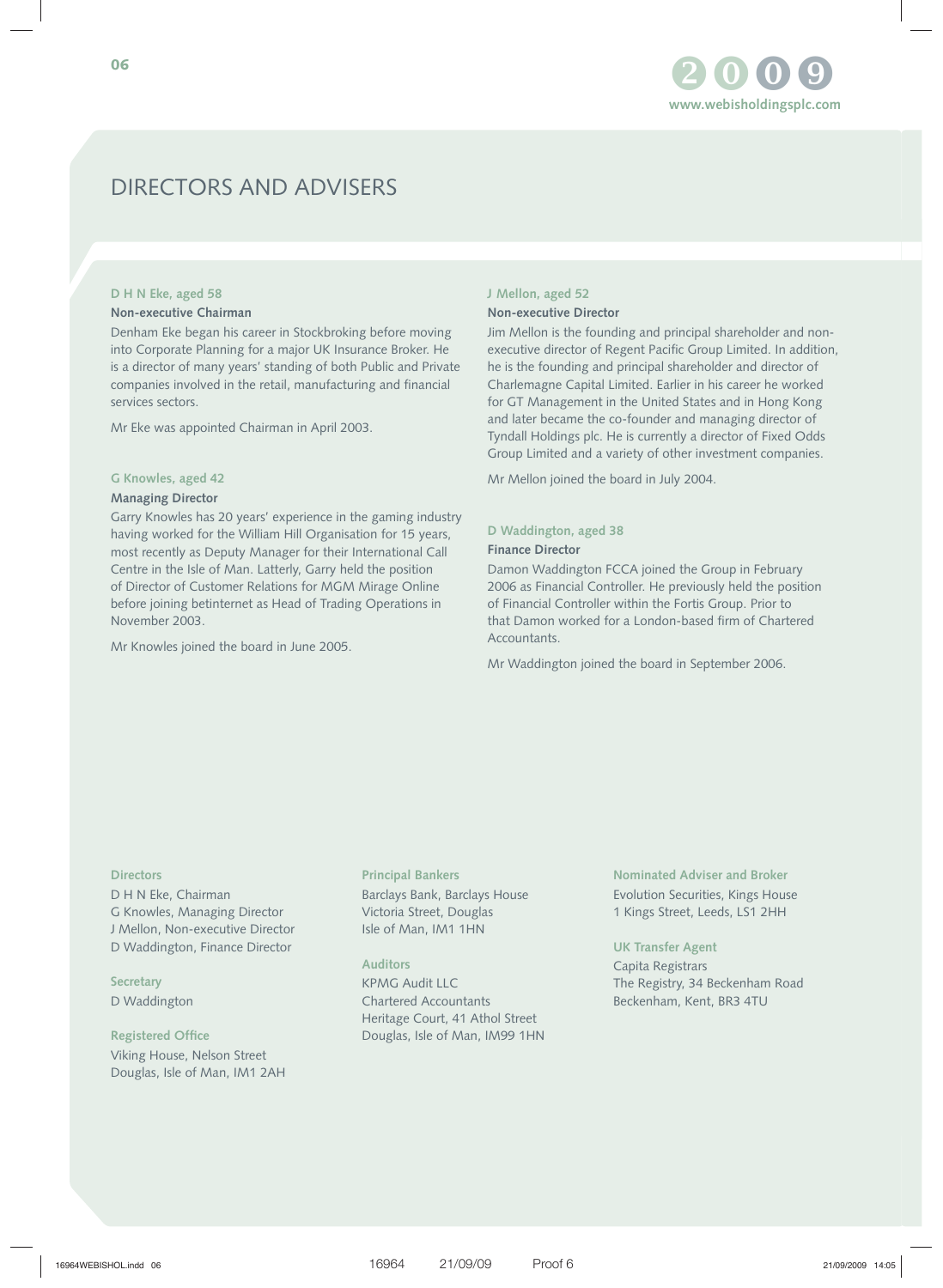# DIRECTORS' REPORT

Thedi rectors present their annual report and the audited financial statements for the period ended 31 May 2009.

### **Principal activities**

The Group operates as a licensed sports bookmaker providing a worldwide internet service. The Group also operates a parimutuel service to individual and business customers, utilising its totalisator facility in the Isle of Man.

### **Business review**

The Group operates on a worldwide basis and provides internet facilities in respect of a wide variety of sporting events.

A more detailed review of the business, its results and future developments is given in the Chairman's Statement and Operational Review on pages 2 and 4, respectively.

### **Proposed dividend**

The directors do not propose the payment of a dividend (2008: nil).

#### **Policy and practice on payment of creditors**

It is the policy of the Group to agree appropriate terms and conditions for its transactions with suppliers by means of standard written terms to individually negotiated contracts. The Group seeks to ensure that payments are always made in accordance with these terms and conditions.

At the year end there were 4 days (2008: 54 days) purchases in trade creditors.

### **Directors' interests**

|                  | <b>Ordinary Shares</b> |             |            | <b>Options</b>                 |
|------------------|------------------------|-------------|------------|--------------------------------|
|                  | <b>Interest</b>        | Interest at | Interest   | Interest at                    |
|                  | at end of              | start of    | at end of  | start of                       |
|                  | period                 | period      | period     | period                         |
|                  | 2009                   | 2008        | 2009       | 2008                           |
| D H N Eke        |                        |             |            |                                |
| <b>G</b> Knowles | 200,000                |             | 14.000.000 | 14,000,000                     |
| J Mellon         | 108,359,465            | 98,510,577  |            |                                |
| D Waddington     | 18.290                 | 18.290      | 3.000.000  | $\overbrace{\hspace{25mm}}^{}$ |

Mr Mellon's interests are more fully described in the note below (Substantial interests).

Further details of the options issued to the executive directors are contained in the Report of the Remuneration Committee on pages 12 and 13.

#### **Financial risks**

Details relating to financial risk management are shown in note 22 to the accounts.

**Directors and directors' interests** The directors who held office during the period and to date were as follows:

| D H N Eke        | Chairman                 |
|------------------|--------------------------|
| <b>G</b> Knowles | <b>Managing Director</b> |
| J Mellon         | Non-executive            |
| D Waddington     | <b>Finance Director</b>  |

The director retiring by rotation is Mr D Waddington who, being eligible, offers himself for re-election.

The directors who held office at the end of the period had the following interests in the ordinary shares of the Company and options to purchase such shares arising from incentive schemes: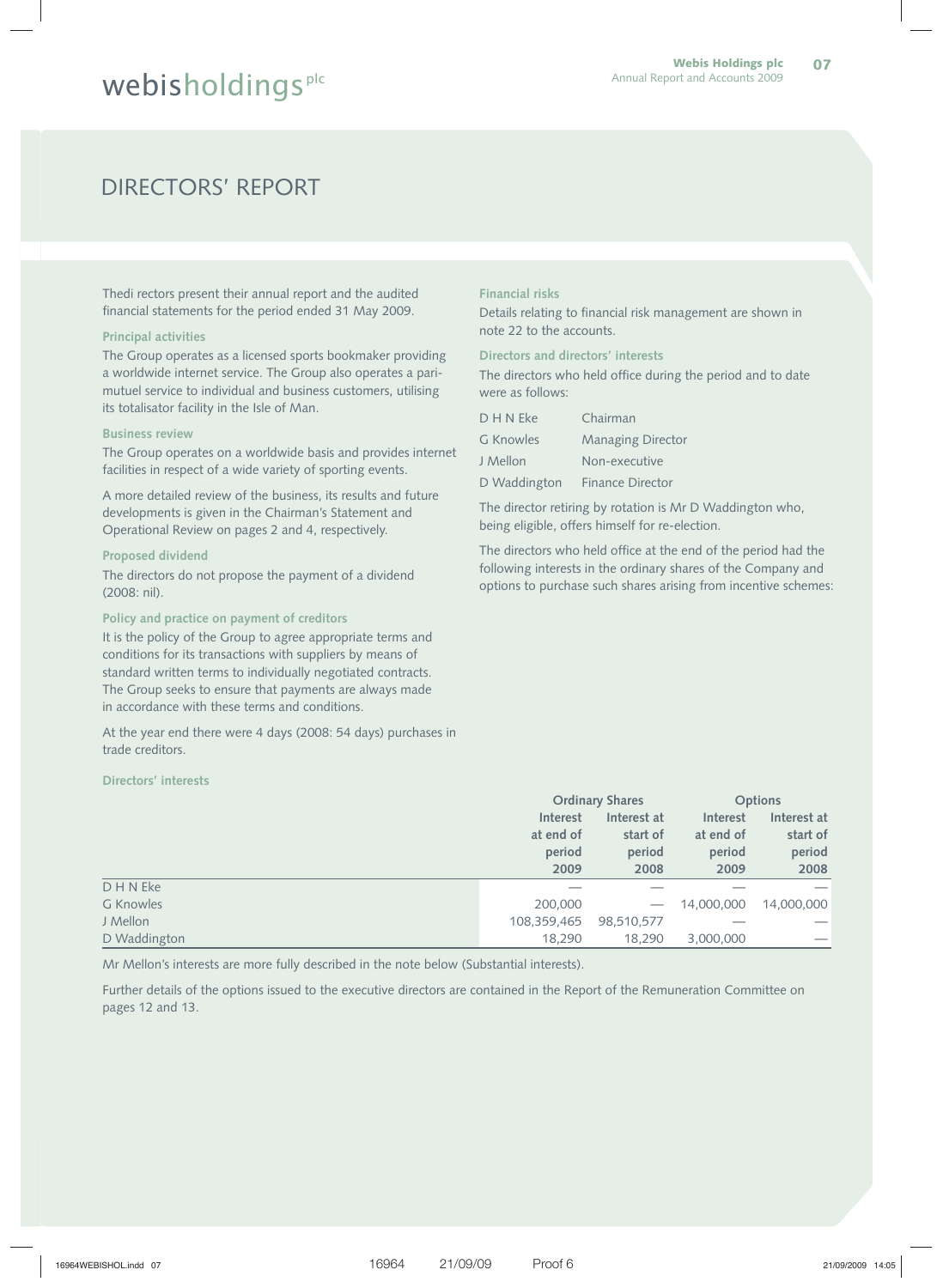

# DIRECTORS' REPORT continued

### **Substantial interests**

On 6 August 2009 the following interests in 3% or more of the Company's ordinary share capital had been reported:

|                                        |               | Number of       |
|----------------------------------------|---------------|-----------------|
|                                        | $\frac{0}{2}$ | ordinary shares |
| Burnbrae Limited                       | 52.38         | 108,341,465     |
| Hargreaves Lansdown (Nominees) Limited | 4.91          | 10,153,359      |
| Mill Properties Limited                | 3.22          | 6,660,125       |
| Rock Holding Limited                   | 4.46          | 9,228,357       |

The board has been informed that Mr J Mellon is a beneficiary of a trust that holds the entire share capital of Burnbrae Limited. Separately, Mr Mellon is also interested in 18,000 ordinary shares in the Company.

### **Annual General Meeting**

Shareholders will be asked to approve at the Annual General Meeting certain resolutions as special business. Some of these resolutions have become routine business at the Annual General Meetings of most public companies, including your Company, and relate to the renewal of the authority for the directors to allot relevant securities and the renewal of the powers for the directors to allot equity securities for cash.

### **Employees**

The Group is committed to a policy of equal opportunity in matters relating to employment, training and career development of employees and is opposed to any form of less favourable treatment afforded on the grounds of disability, sex, race or religion.

The Group recognises the importance of ensuring employees are kept informed of the Group's performance, activities and future plans.

### **Political and charitable contributions**

The Group made no political contributions nor donations to charities during the year.

#### **Auditor**

KPMG Audit LLC, being eligible, have expressed their willingness to continue in office in accordance with Section 12(2) of the Isle of Man Companies Act 1982.

By order of the board

**D Waddington** 23 September 2009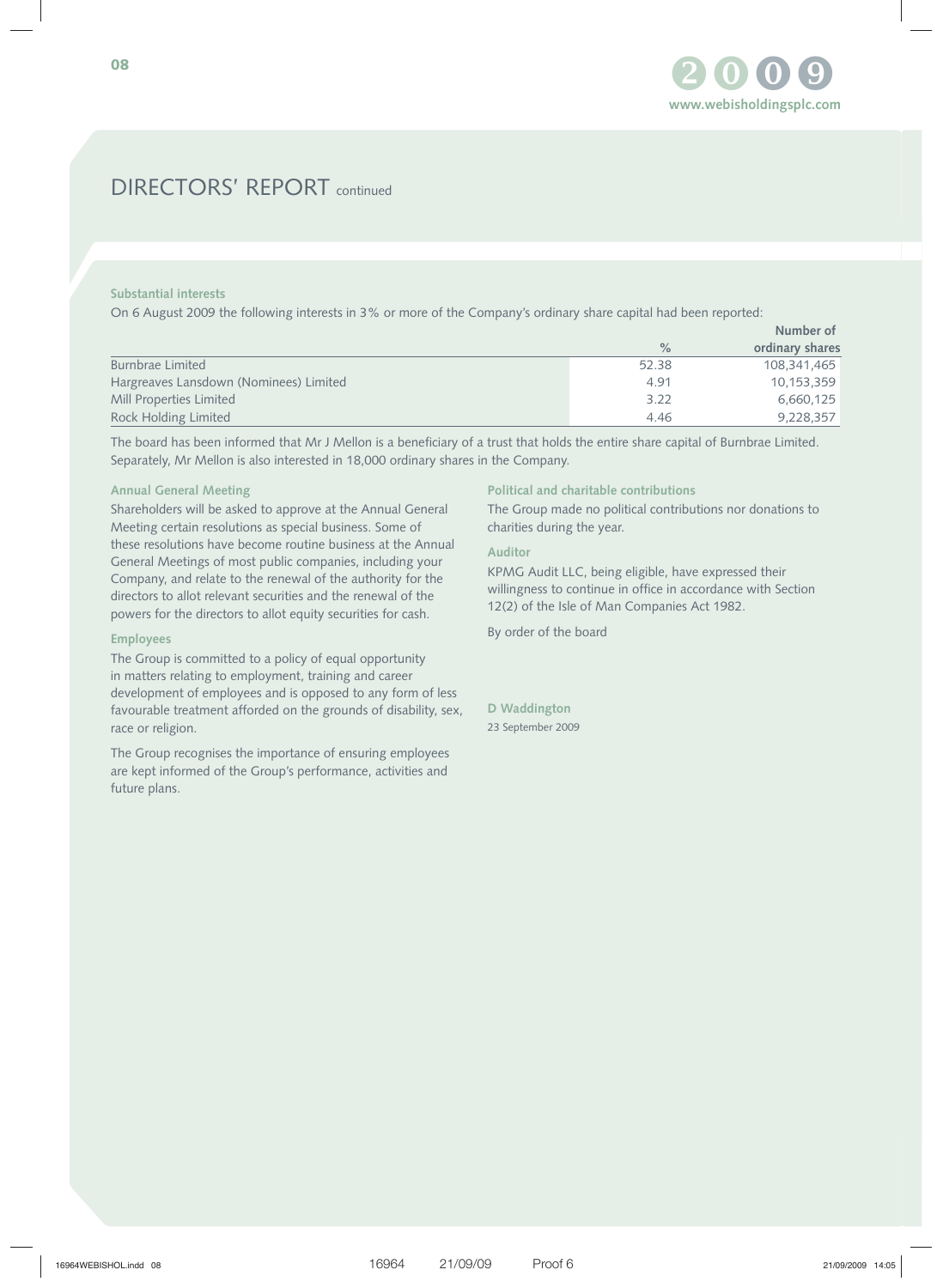# CORPORATE GOVERNANCE

The C ompany is committed to high standards of corporate governance. The board is accountable to the Company's shareholders for good corporate governance.

This statement describes how the principles of corporate governance are applied to the Company.

#### **1. Directors**

The Company is controlled through the board of directors which comprises two executive and two non-executive directors.

The Chairman is mainly responsible for the conduct of the board, and he, together with the Managing Director, seeks to ensure that all directors receive sufficient relevant information on financial, business and corporate issues prior to meetings.

The Managing Director, in conjunction with his executive colleague, is responsible for co-ordinating the Company's business and implementing strategy.

None of the non-executive directors are deemed to be independent, although the board intends to appoint at least one independent director at an appropriate time.

Shareholders are encouraged to contact the Chairman should they require clarification on any aspect of the Company's business.

All directors are able to take independent professional advice in furtherance of their duties if necessary.

The board has a formal schedule of matters reserved for it and meets six times per year. It is responsible for overall Group strategy, acquisition and divestment policy, approval of major capital expenditure projects and consideration of significant financing matters. It monitors the exposure to key business risks including legislative, jurisdictional and major liability management issues. The board approves the annual budget and the progress towards achievement of the budget. The board also considers employee issues and key appointments.

It also seeks to ensure that all directors receive appropriate training on appointment and then subsequently as appropriate. All directors will submit themselves for re-election at least once every three years.

The board has established two standing committees, both of which operate within defined terms of reference.

The committees established are the Audit Committee and the Remuneration Committee. The board does not consider it necessary for a Company of its size to establish a standing Nominations Committee. Instead the board's policy in relation to board appointments is for the Chairman to agree selection criteria with all board members and use independent recruitment consultants to initiate the search for candidates. The final decision on appointments rests with the full board.

#### **2. Directors' Remuneration**

The Report of the Remuneration Committee is set out on pages 12 and 13 of the report and accounts.

#### **3. Relations with Shareholders**

The Company encourages two-way communication with both its institutional and private investors and attempts to respond quickly to all queries received verbally or in writing.

The board has sought to use the Annual General Meeting to communicate with private investors and encourages their participation.

### **4. Financial Reporting**

The performance and financial position of the Company are provided in the Chairman's Statement on pages 2 and 3, the Operational Review on pages 4 and 5 and the Directors' Report on pages 7 and 8. These enable the board to present a balanced and understandable assessment of the Company's position and prospects. The directors' responsibilities for the financial statements are described on page 11.

#### **Internal Control**

The board believes it has controls in place which have established an ongoing process for identifying, evaluating and managing the significant risks faced by the Group. In this regard, the board seeks to work closely with the Company's auditors.

The board also acknowledges that it has overall responsibility for reviewing the effectiveness of internal control. It believes that senior management within the Group's operating businesses should also contribute in a substantial way and this has been built into the process.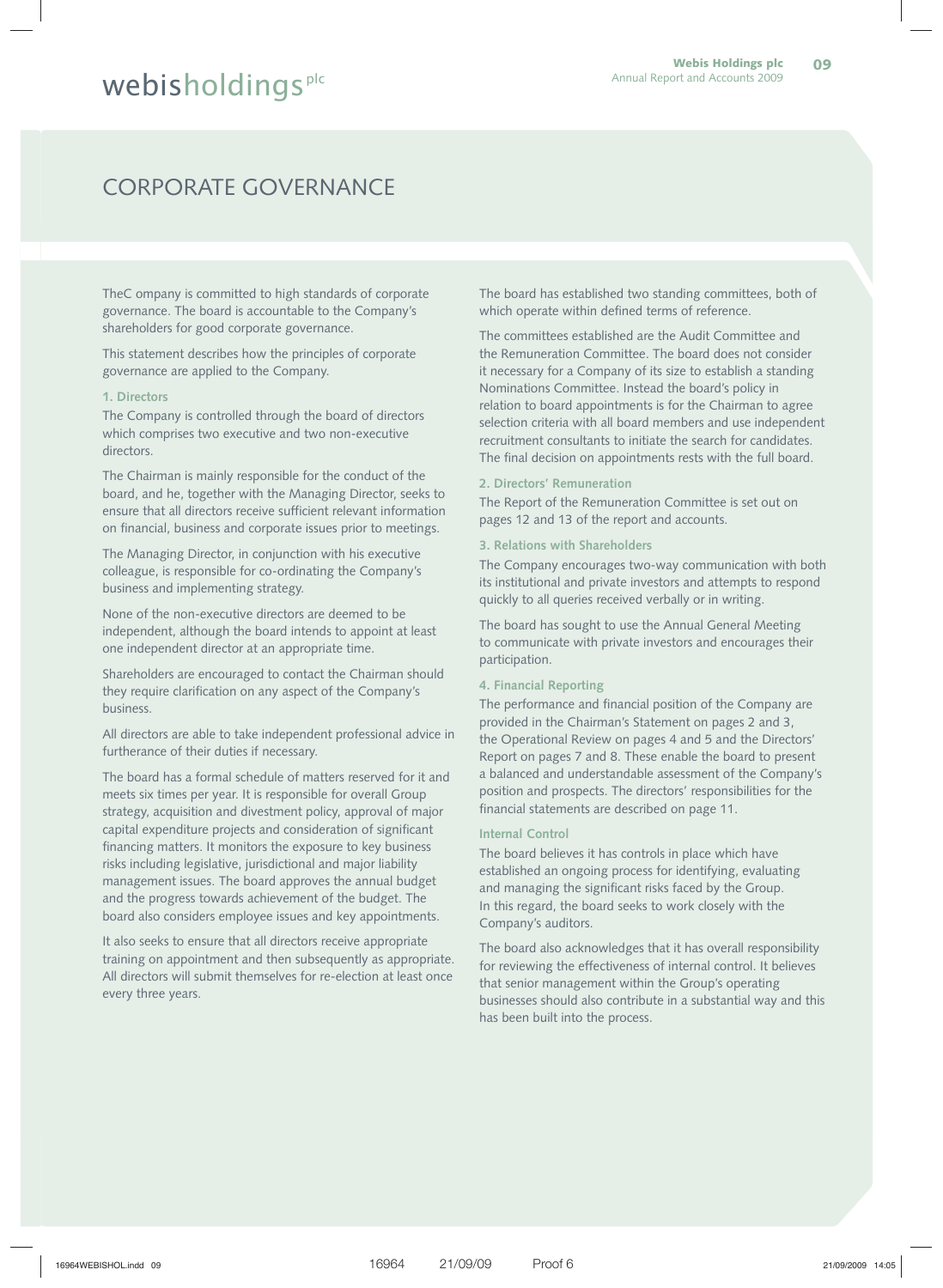

## CORPORATE GOVERNANCE continued

There are inherent limitations in any system of internal control and, accordingly, even the most effective system can provide only reasonable, and not absolute, assurance with respect to the preparation of financial information and the safeguarding of assets. The system adopted by the board manages rather than eliminates the risk of failure to achieve business objectives.

In carrying out its review of the effectiveness of internal control in the Group the board takes into consideration the following key features of the risk management process and system of internal control:

- Risks are identified which are relevant to the Group as a whole and encompass all aspects of risk including operational, compliance, financial and strategic.
- The board seeks to identify, monitor and control the significant risks to an acceptable level throughout the Group. In order to do so the Audit Committee, acting on behalf of the board, reviews risk matters at each meeting of the Audit Committee.
- The Group operates a comprehensive budgeting and financial reporting system which, as a matter of routine, compares actual results with budgets. Management accounts are prepared for each operating activity and the Group on a monthly basis. Material variances from budget are thoroughly investigated. In addition, the Group's profitability forecast is regularly updated based on actual performance as the year progresses. A thorough reforecast exercise is undertaken following production of the half-year accounts.
- Cash flow forecasts are regularly prepared to ensure that the Group has adequate funds and resources for the foreseeable future.
- Risks are identified and appraised through the annual process of preparing these budgets.
- Steps have been taken to embed internal control and risk management into the operations of the business and to deal with areas of improvement which come to management's and the board's attention. This process is continuing to increase risk awareness throughout the Group.

### **Audit Committee**

The Audit Committee comprises the non-executive directors and is chaired by Mr D H N Eke. The committee acts in an advisory capacity to the board and meets not less than twice a year. Its terms of reference require it to take an independent view of the appropriateness of the Group's accounting controls, policies and procedures. The committee also reviews and approves the reports, appointment and fees of the external auditors, and meets its external auditors at least once a year. Additional meetings may be requested by the auditors.

#### **Going Concern**

As more fully explained in note 1.1 to the accounts on page 19, and after making enquiries, the directors have formed a judgement, at the time of approving the financial statements, that there is a reasonable expectation that the Group has adequate resources to continue in operational existence for the foreseeable future. For this reason, the directors continue to adopt the going concern basis in preparing the financial statements.

### **Internal Audit**

The directors have reviewed the need for an internal audit function and believe that the Group is not of sufficient size and complexity to require such a function.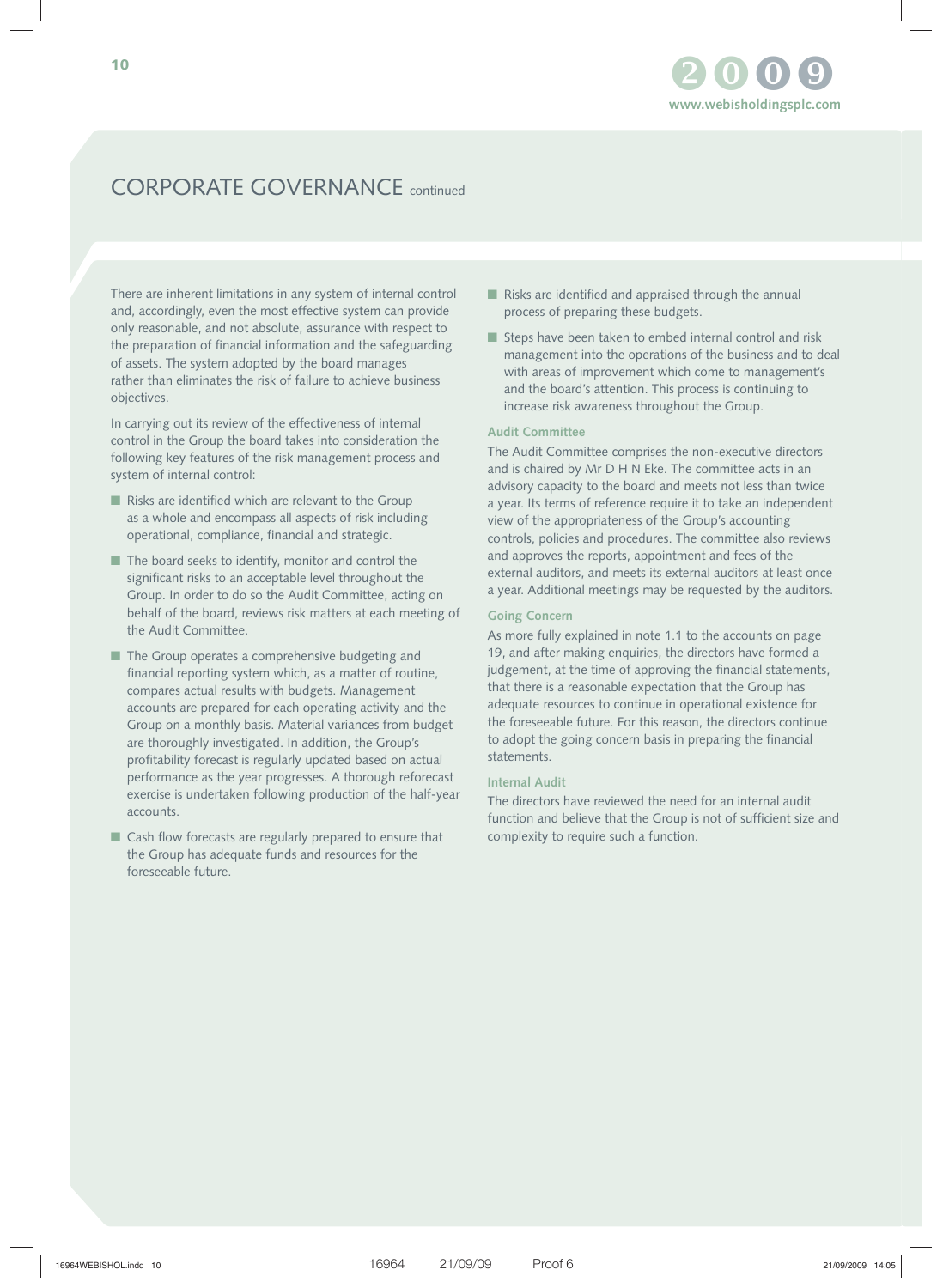# STATEMENT OF DIRECTORS' RESPONSIBILITIES IN RESPECT OF THE DIRECTORS' REPORT AND THE FINANCIAL STATEMENTS

The di rectors are responsible for preparing the Directors' Report and the accounts in accordance with applicable law and regulations.

Company law requires the directors to prepare accounts for each financial year, which meet the requirements of Isle of Man Company law. In addition, the directors have elected to prepare the accounts in accordance with International Financial Reporting Standards.

The accounts are required by law to give a true and fair view of the state of affairs of the Group and Parent Company and of the profit or loss of the Group for that period.

- In preparing these accounts, the directors are required to:
- select suitable accounting policies and then apply them consistently;
- make judgements and estimates that are reasonable and prudent;
- state whether applicable International Financial Reporting Standards have been followed, subject to any material departures disclosed and explained in the accounts; and
- prepare the accounts on the going concern basis unless it is inappropriate to presume that the Group and Parent Company will continue in business.

The directors are responsible for keeping proper accounting records that disclose with reasonable accuracy at any time the financial position of the Parent Company and to enable them to ensure that the financial statements comply with the Isle of Man Companies Acts 1931 to 2004. They have general responsibility for taking such steps as are reasonably open to them to safeguard the assets of the Group and to prevent and detect fraud and other irregularities. The directors are responsible for the maintenance and integrity of the corporate and financial information included on the Company's website. Legislation governing the preparation and dissemination of financial statements may differ from one jurisdiction to another.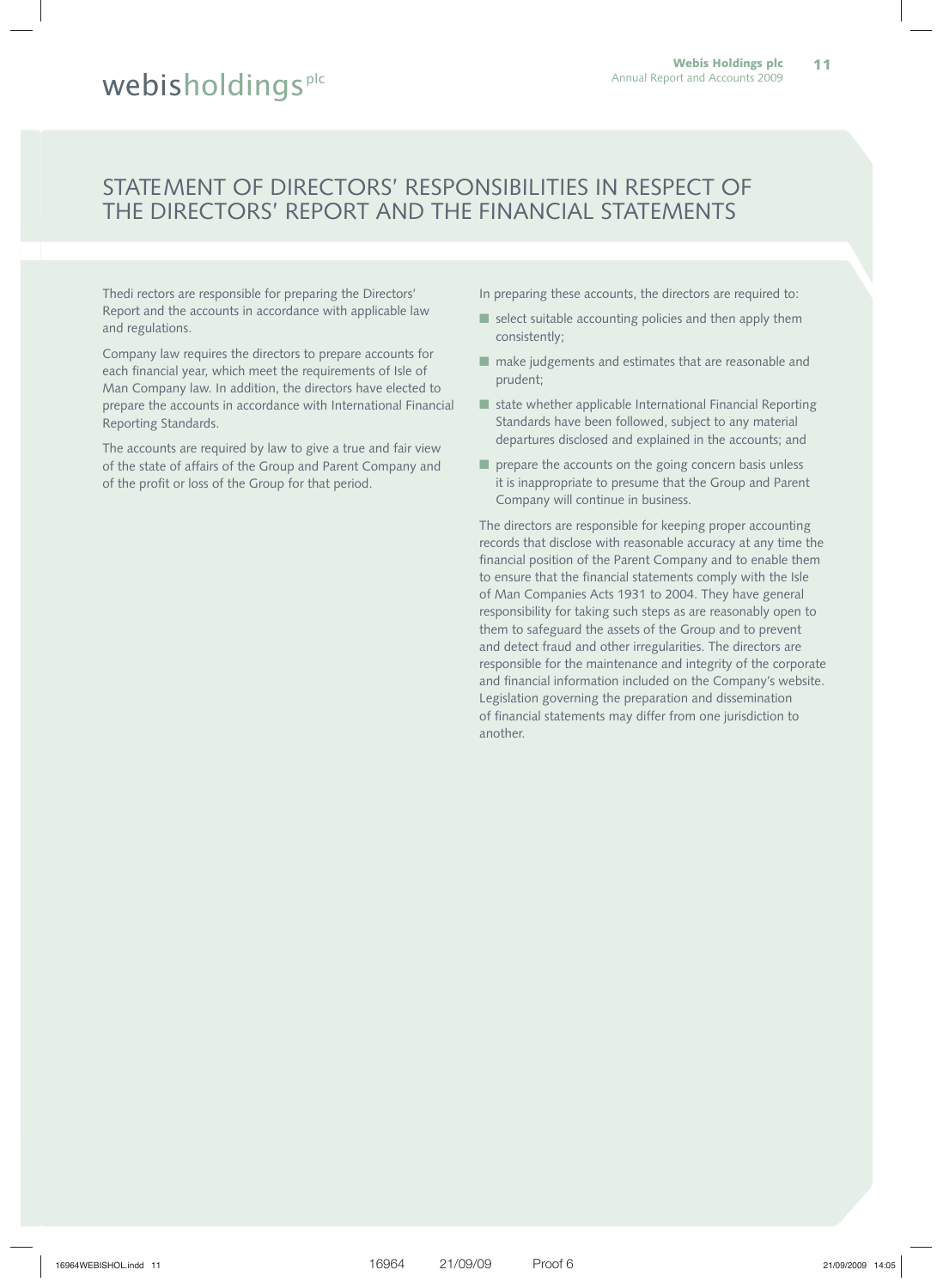

# REPORTO F THE REMUNERATION COMMITTEE

#### **Introduction**

This report has been prepared to accord as far as possible with the Directors' Remuneration Report Regulations 2002 which introduced new statutory requirements for UK public companies in relation to the disclosure of directors' remuneration in respect of periods ending on or after 31 December 2002. This report also attempts to meet, as far as is practicable for a Company of Webis Holdings' size, the relevant requirements of the Listing Rules of the UK Financial Services Authority and describes how the board has applied the Principles of Good Governance relating to directors' remuneration. As required by the Regulations, a resolution to approve the report will be proposed at the Annual General Meeting of the Company at which the financial statements will be approved.

#### **Remuneration Committee**

The Company has an established Remuneration Committee which has a formal constitution and is composed of the nonexecutive directors of the Company under the Chairmanship of D H N Eke.

No director plays a part in any discussion about his own remuneration.

#### **Remuneration Policy**

The Remuneration Committee's policy is to ensure that the remuneration packages offered are competitive and designed to attract, retain and motivate executive directors of the right calibre.

The major elements of the remuneration package for the executive directors are:

- Basic annual salary and benefits.
- Eligibility to participate in an annual bonus scheme, when such scheme operates.
- Share option incentives.
- Contribution to a pension plan.

The committee seeks to ensure that bonus and share option incentives have a strong link with individual performance.

#### **Basic Salary**

The level of basic annual salary and benefits is determined by the Committee, taking into account the performance of the individual and information from independent sources on the rates of salary for similar jobs in comparable companies.

#### **Annual Bonus Payments**

Although no bonus scheme operated during the period under review, it is anticipated that a scheme will operate when Group profitability and cash flow allow. Bonuses for the executive directors are calculated with reference to the profit before tax as disclosed in the audited accounts of the Group, together with an assessment by the Committee of the director's performance against agreed personal targets. Bonus payments are not pensionable.

#### **Share Options**

The Committee believes that share ownership by executives strengthens the link between their personal interests and those of shareholders. The Company currently operates four share option schemes, although it is intended that following the adoption of the 2005 Share Option Plan, no further options will be issued under these schemes. Options are granted to executives periodically at the discretion of the Remuneration Committee. The grant of share options is not subject to fixed performance criteria. This is deemed to be appropriate as it allows the Committee to consider the performance of the Group and the contribution of the individual executives and, as with annual bonus payments, illustrates the relative importance placed on performance related remuneration.

#### **Pensions**

The Group does not intend to contribute to the personal pension plans of directors in the forthcoming period.

#### **Service Contracts**

During the period under review, the service contract of Mr G R Knowles provided for a notice period of six months by all parties and that of Mr D Waddington for a notice period of three months by all parties.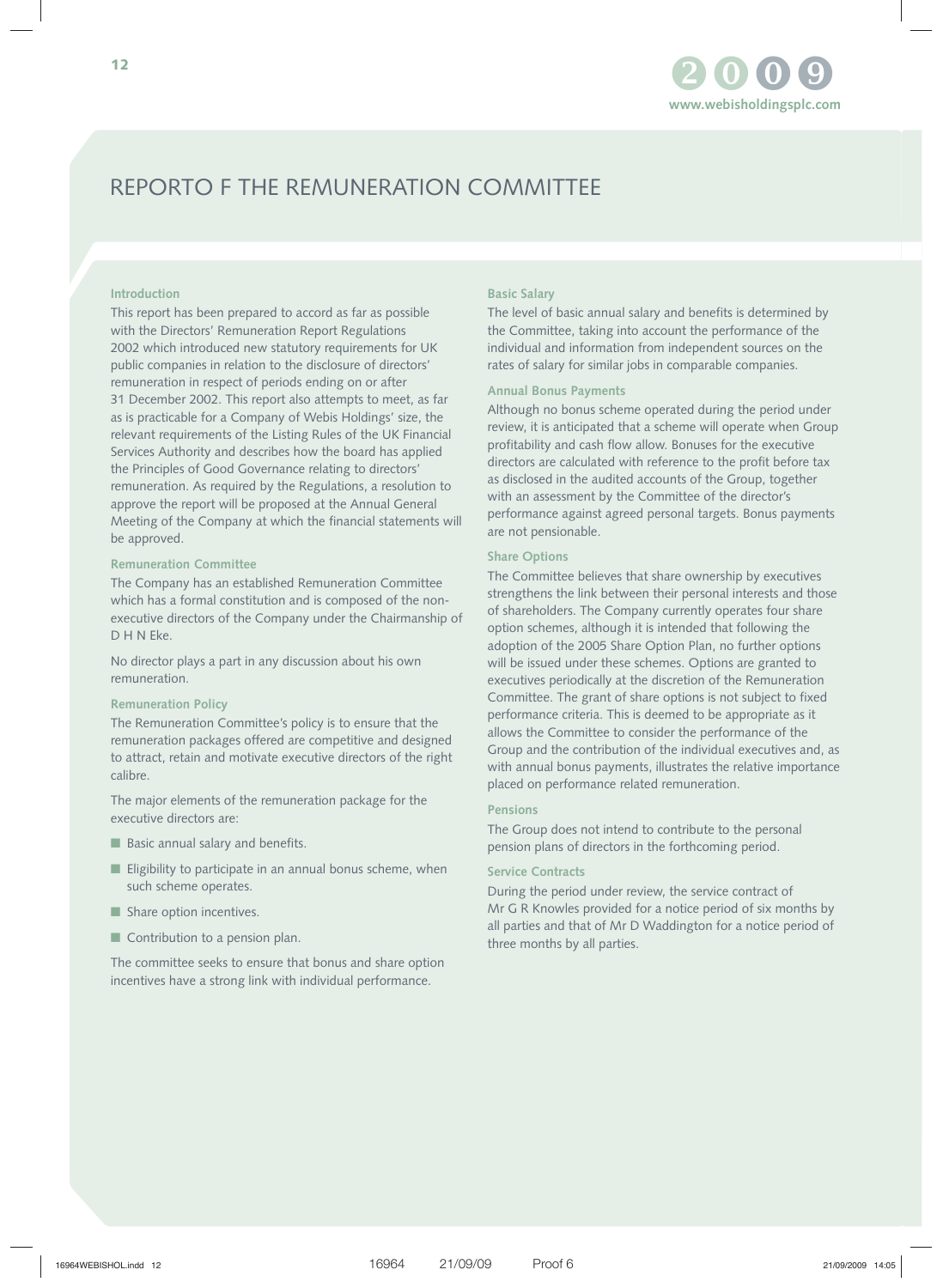## **Aggregate Directors' Remuneration**

The total amounts for directors' remuneration were as follows:

|                                                   | 2009 | 2008 |
|---------------------------------------------------|------|------|
|                                                   | £000 | £000 |
| Emoluments — salaries, bonus and taxable benefits | 190  | 173  |
| — fees                                            | 39   | 24   |
| Contributions to pensi on plans                   |      |      |
|                                                   | 229  | 197  |

| <b>Directors' Emoluments</b> |              |             |                    |                |              |       |
|------------------------------|--------------|-------------|--------------------|----------------|--------------|-------|
|                              | <b>Basic</b> |             | <b>Termination</b> | <b>Taxable</b> | 2009         | 2008  |
|                              | salary       | <b>Fees</b> | payments           | benefits       | <b>Total</b> | Total |
|                              | £000         | £000        | £000               | £000           | £000         | £000  |
| <b>Executive</b>             |              |             |                    |                |              |       |
| D Waddington                 | 85           |             |                    |                | 85           | 77    |
| <b>G R Knowles</b>           | 105          |             |                    |                | 105          | 96    |
| Non-executive                |              |             |                    |                |              |       |
| DHNEke*                      |              | 24          |                    |                | 24           | 24    |
| J Mellon                     |              | 15          |                    |                | 15           |       |
|                              |              |             |                    |                |              |       |
| Aggregate emoluments         | 190          | 39          |                    |                | 229          | 197   |

\* Paid to Burnbrae Limited.

Details of the options outstanding at 31 May 2009 are as follows:

|                            |            | (Lapsed) /                    |               |                    | Date            |                                             |
|----------------------------|------------|-------------------------------|---------------|--------------------|-----------------|---------------------------------------------|
| Name of                    | 25 May     | granted in                    | 31 May        | <b>Exercise</b>    | from which      | <b>Expiry</b>                               |
| director                   | 2008       | period                        | 2009          | price              | exercisable     | date                                        |
| <b>G R Knowles</b>         |            |                               |               |                    |                 |                                             |
| (a) 2005 Share Option Plan | 1,500,000  | $\overbrace{\phantom{12333}}$ | 1,500,000     | 10.4 <sub>p</sub>  | 18 March 2008   | 18 March 2015                               |
| (b) 2005 Share Option Plan | 9,000,000  |                               | 9,000,000     | 5p                 | 30 March 2009   | 30 March 2016                               |
| (c) 2005 Share Option Plan | 3.500.000  |                               | 3,500,000     |                    |                 | 6.0565p 20 September 2009 20 September 2016 |
| D Waddington               |            |                               |               |                    |                 |                                             |
| (a) 2005 Share Option Plan | 3,000,000  |                               | 3,000,000     | 4.775 <sub>p</sub> | 7 November 2010 | 7 November 2017                             |
|                            | 17.000.000 |                               | $-17,000,000$ |                    |                 |                                             |

The market price of the shares at 29 May 2009 (the last closing price prior to the period end) was 2.875p. The range during the period was 1.50p to 3.125p.

### **Approval**

The report was approved by the board of directors and signed on behalf of the board.

**D H N Eke** Chairman 23 September 2009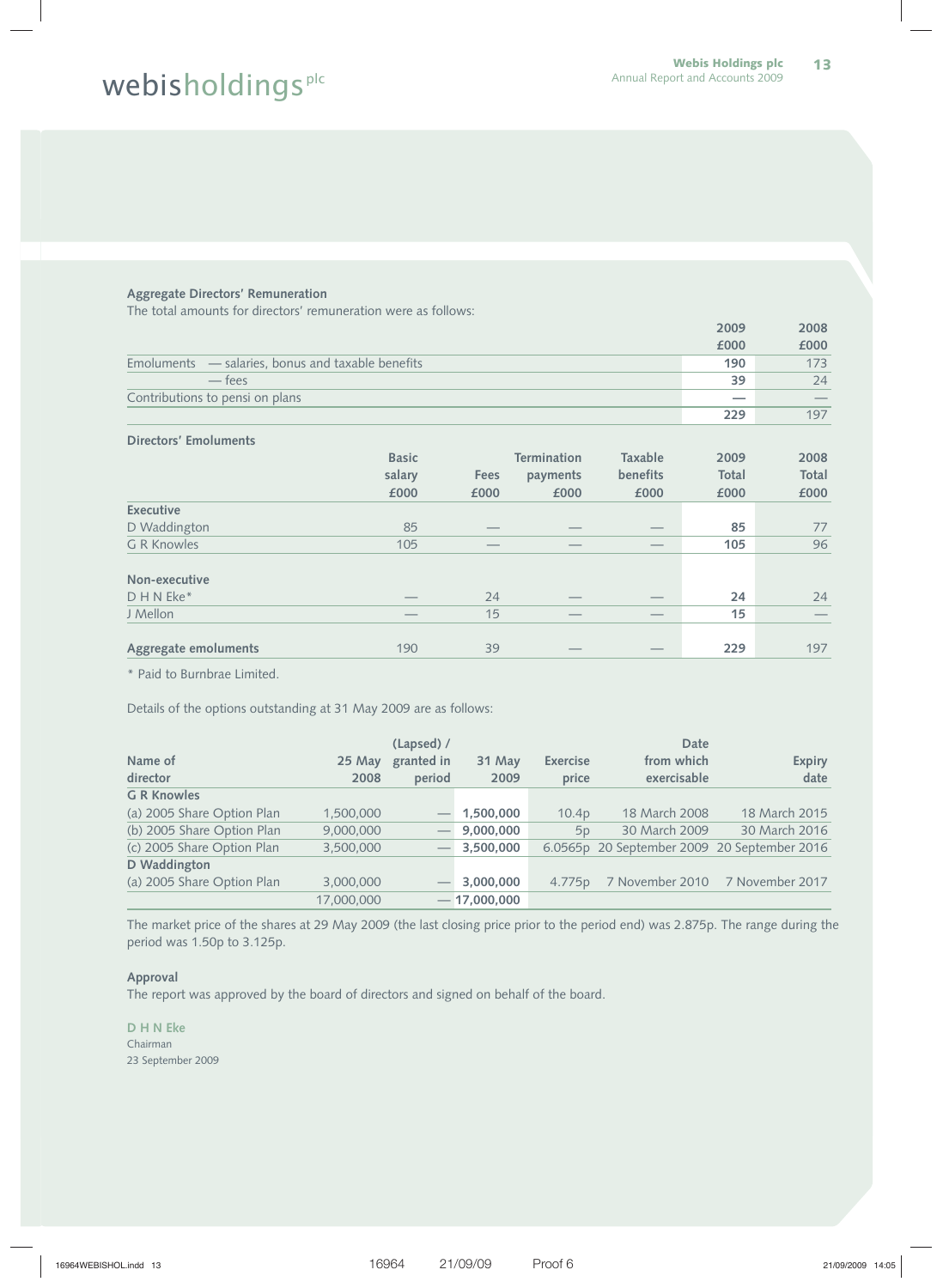

## REPORT OF THE INDEPENDENT AUDITORS, KPMG AUDIT LLC, TO THE MEMBERS OF WEBIS HOLDINGS plc



 We have audited the Group and Parent Company accounts (the "accounts") of Webis Holdings plc for the period ended 31 May 2009 which comprise the Group Income Statement, the Group and Parent Company Balance Sheets, the Group Statement of Cash Flows, the Group and Parent Company Statements of Changes in Equity, and the related notes. These accounts have been prepared under the accounting policies set out therein.

This report is made solely to the Company's members, as a body, in accordance with section 15 of the Companies Act 1982. Our audit work has been undertaken so that we might state to the Company's members those matters we are required to state to them in an auditor's report and for no other purpose. To the fullest extent permitted by law, we do not accept or assume responsibility to anyone other than the Company and the Company's members as a body, for our audit work, for this report, or for the opinions we have formed.

**Respective responsibilities of Directors and Auditors** The Directors' responsibilities for preparing the accounts in accordance with applicable Isle of Man Company law and International Financial Reporting Standards are set out in the Statement of Directors' Responsibilities on page 11.

Our responsibility is to audit the accounts in accordance with relevant legal and regulatory requirements and International Standards on Auditing (UK and Ireland).

We report to you our opinion as to whether the accounts give a true and fair view and are properly prepared in accordance with the Companies Acts 1931 to 2004. We also report to you if, in our opinion, the Company has not kept proper accounting records, or if we have not received all the information and explanations we require for our audit.

We read the Directors' Report and any other information accompanying the accounts and consider whether it is consistent with the audited accounts. We consider the implications for our report if we become aware of any

apparent misstatements or material inconsistencies with the audited accounts. Our responsibilities do not extend to any other information.

### **Basis of opinion**

We conducted our audit in accordance with International Standards on Auditing (UK and Ireland) issued by the UK Auditing Practices Board. An audit includes examination, on a test basis, of evidence relevant to the amounts and disclosures in the financial statements. It also includes an assessment of the significant estimates and judgements made by the directors in the preparation of the accounts, and of whether the accounting policies are appropriate to the Group and Company's circumstances, consistently applied and adequately disclosed.

We planned and performed our audit so as to obtain all the information and explanations which we considered necessary in order to provide us with sufficient evidence to give reasonable assurance that the accounts are free from material misstatement, whether caused by fraud or other irregularity or error. In forming our opinion, we also evaluated the overall adequacy of the presentation of information in the accounts.

**Opinion**

In our opinion:

- $\blacksquare$  the accounts give a true and fair view, in accordance with International Financial Reporting Standards, of the state of the Group and Parent Company's affairs as at 31 May 2009 and of the Group's profit for the period then ended; and
- $\blacksquare$  the accounts have been properly prepared in accordance with the Isle of Man Companies Acts 1931 to 2004.

### **KPMG Audit LLC**

Chartered Accountants Heritage Court, 41 Athol Street Douglas, Isle of Man, IM99 1HN 23 September 2009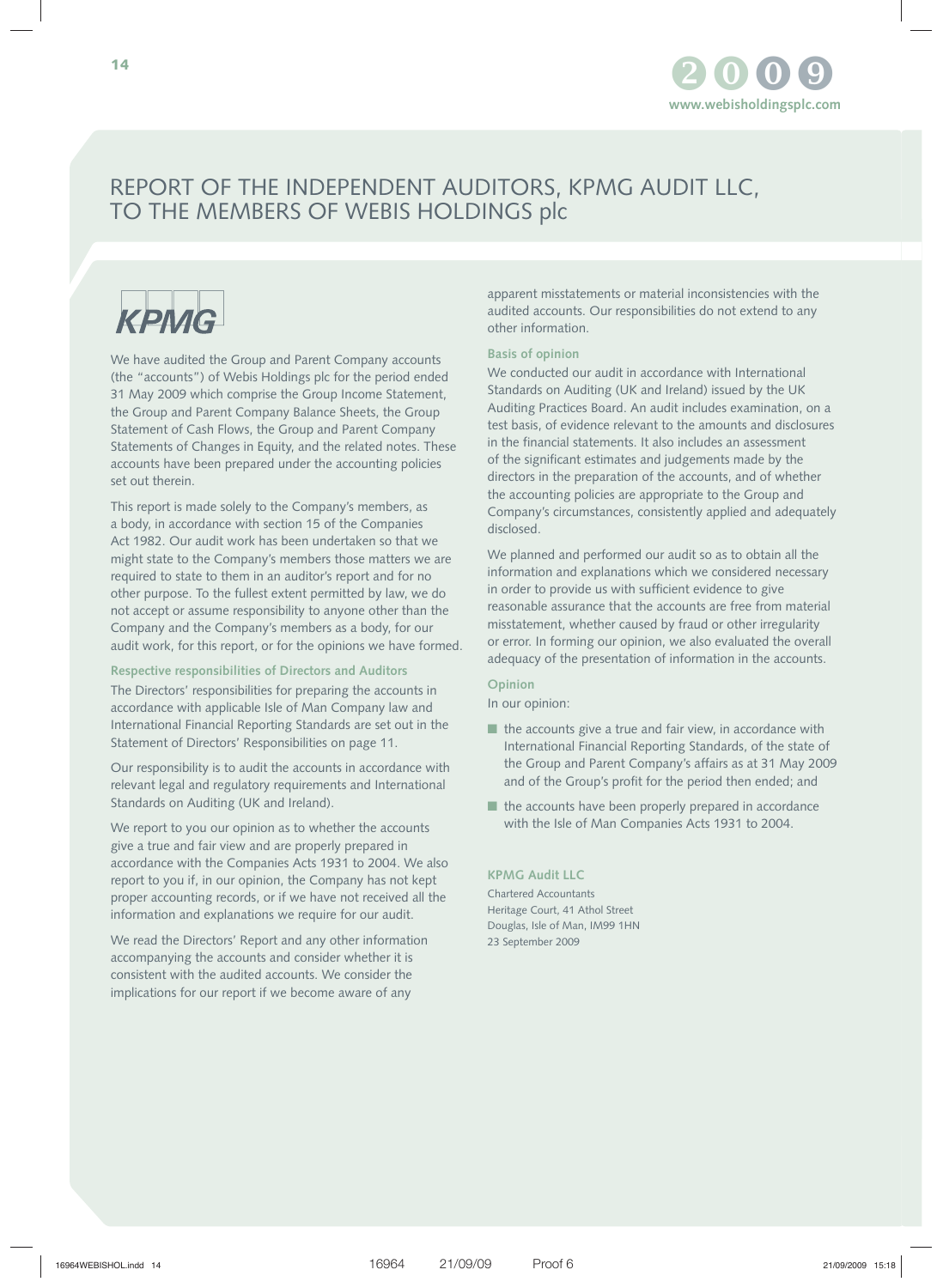# CONSOLIDATEDIN COME STATEMENT

for the period ended 31 May 2009

|                                                              |                | 2009      | 2008       |
|--------------------------------------------------------------|----------------|-----------|------------|
|                                                              | <b>Note</b>    | £000      | £000       |
| <b>Turnover</b>                                              | $\overline{2}$ | 140,149   | 117,185    |
| Cost of sales                                                |                | (136,718) | (114, 402) |
| Betting duty paid                                            |                | (33)      | (25)       |
| Gross profit                                                 |                | 3,398     | 2,758      |
| Administration expenses                                      |                | (2,641)   | (2, 543)   |
| Earnings before interest, tax, depreciation and amortisation |                | 757       | 215        |
| Depreciation and amortisation                                |                | (247)     | (161)      |
| Share-based payment costs                                    | 3              | (35)      | (20)       |
| Total operating profit                                       | 5              | 475       | 34         |
| Amounts written off investments                              | $\overline{4}$ |           | (321)      |
| Net finance cost                                             | 6              | (23)      | (60)       |
| Tax                                                          | 8              |           |            |
| Retained profit/(loss) for the period                        |                | 452       | (347)      |
| Basic earnings/(loss) per share (pence)                      | 9              | 0.22      | (0.17)     |
| Diluted earnings/(loss) per share (pence)                    | 9              | 0.21      | (0.17)     |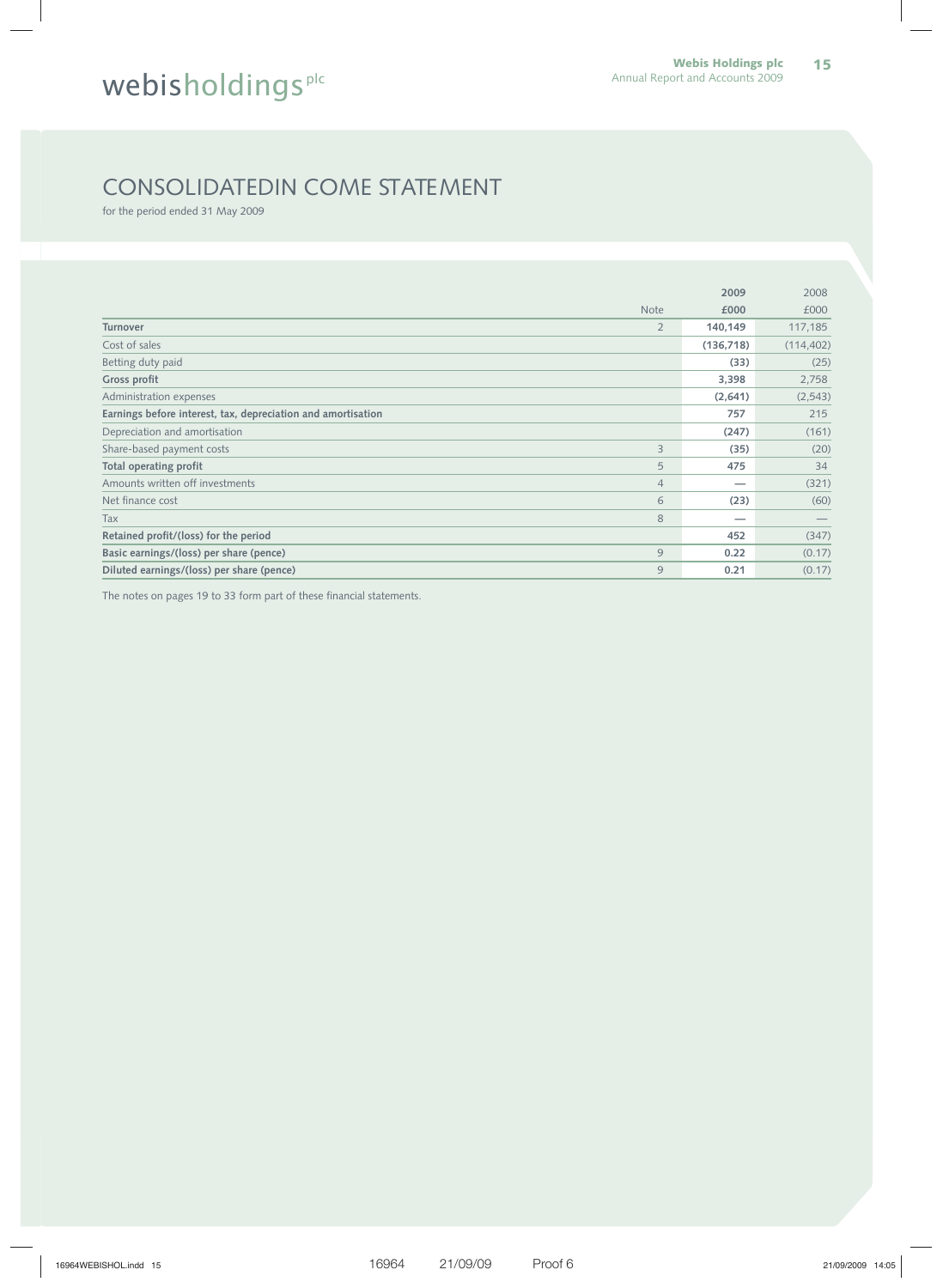

# CONSOLIDATED AND COMPANY BALANCE SHEET

as at 31 May 2009

| Group<br>Company<br>Group<br>Company<br>£000<br>£000<br>£000<br>£000<br><b>Note</b><br>Non-current assets<br>Intangible assets - goodwill<br>10<br>43<br>43<br>11<br>Intangible assets - other<br>295<br>4<br>14<br>231<br>Property and equipment<br>12<br>110<br>119<br>40<br>4<br>Investments<br>13<br>701<br>701<br>-<br>Total non-current assets<br>448<br>709<br>393<br>755<br><b>Current assets</b><br>Trade and other receivables<br>14<br>713<br>31<br>647<br>28<br>Cash and cash equivalents<br>1,502<br>1,018<br>459<br>257<br><b>Total current assets</b><br>285<br>2,215<br>490<br>1,665<br><b>Current liabilities</b><br>Bank overdraft<br>(205)<br>(59)<br>15<br>Trade and other payables<br>(1,464)<br>(1,060)<br>(1, 492)<br>(901)<br>Convertible loan note<br>16<br>(300)<br>(300)<br>$\overline{\phantom{0}}$<br><b>Total current liabilities</b><br>(1,669)<br>(1,060)<br>(1,851)<br>Non-current liabilities<br>Convertible loan note<br>16<br>(300)<br>(300)<br><b>Total liabilities</b><br>(1,969)<br>(1,360)<br>(1,851)<br>Net assets/(liabilities)<br>694<br>(161)<br>207<br>Shareholders' equity<br>Called up share capital<br>17<br>2,068<br>2,068<br>2,068<br>2,068<br>Share premium account<br>9,927<br>9,927<br>9,927<br>9,927<br>84<br>Share option reserve<br>84<br>49<br>49<br>Profit and loss account<br>(12, 240)<br>(11, 385)<br>(11, 837)<br>(12, 205)<br>Total shareholders' equity<br>694<br>(161)<br>207 |  |      |      |      |         |
|------------------------------------------------------------------------------------------------------------------------------------------------------------------------------------------------------------------------------------------------------------------------------------------------------------------------------------------------------------------------------------------------------------------------------------------------------------------------------------------------------------------------------------------------------------------------------------------------------------------------------------------------------------------------------------------------------------------------------------------------------------------------------------------------------------------------------------------------------------------------------------------------------------------------------------------------------------------------------------------------------------------------------------------------------------------------------------------------------------------------------------------------------------------------------------------------------------------------------------------------------------------------------------------------------------------------------------------------------------------------------------------------------------------------------------------------|--|------|------|------|---------|
|                                                                                                                                                                                                                                                                                                                                                                                                                                                                                                                                                                                                                                                                                                                                                                                                                                                                                                                                                                                                                                                                                                                                                                                                                                                                                                                                                                                                                                                |  | 2009 | 2009 | 2008 | 2008    |
|                                                                                                                                                                                                                                                                                                                                                                                                                                                                                                                                                                                                                                                                                                                                                                                                                                                                                                                                                                                                                                                                                                                                                                                                                                                                                                                                                                                                                                                |  |      |      |      |         |
|                                                                                                                                                                                                                                                                                                                                                                                                                                                                                                                                                                                                                                                                                                                                                                                                                                                                                                                                                                                                                                                                                                                                                                                                                                                                                                                                                                                                                                                |  |      |      |      |         |
|                                                                                                                                                                                                                                                                                                                                                                                                                                                                                                                                                                                                                                                                                                                                                                                                                                                                                                                                                                                                                                                                                                                                                                                                                                                                                                                                                                                                                                                |  |      |      |      |         |
|                                                                                                                                                                                                                                                                                                                                                                                                                                                                                                                                                                                                                                                                                                                                                                                                                                                                                                                                                                                                                                                                                                                                                                                                                                                                                                                                                                                                                                                |  |      |      |      |         |
|                                                                                                                                                                                                                                                                                                                                                                                                                                                                                                                                                                                                                                                                                                                                                                                                                                                                                                                                                                                                                                                                                                                                                                                                                                                                                                                                                                                                                                                |  |      |      |      |         |
|                                                                                                                                                                                                                                                                                                                                                                                                                                                                                                                                                                                                                                                                                                                                                                                                                                                                                                                                                                                                                                                                                                                                                                                                                                                                                                                                                                                                                                                |  |      |      |      |         |
|                                                                                                                                                                                                                                                                                                                                                                                                                                                                                                                                                                                                                                                                                                                                                                                                                                                                                                                                                                                                                                                                                                                                                                                                                                                                                                                                                                                                                                                |  |      |      |      |         |
|                                                                                                                                                                                                                                                                                                                                                                                                                                                                                                                                                                                                                                                                                                                                                                                                                                                                                                                                                                                                                                                                                                                                                                                                                                                                                                                                                                                                                                                |  |      |      |      |         |
|                                                                                                                                                                                                                                                                                                                                                                                                                                                                                                                                                                                                                                                                                                                                                                                                                                                                                                                                                                                                                                                                                                                                                                                                                                                                                                                                                                                                                                                |  |      |      |      |         |
|                                                                                                                                                                                                                                                                                                                                                                                                                                                                                                                                                                                                                                                                                                                                                                                                                                                                                                                                                                                                                                                                                                                                                                                                                                                                                                                                                                                                                                                |  |      |      |      |         |
|                                                                                                                                                                                                                                                                                                                                                                                                                                                                                                                                                                                                                                                                                                                                                                                                                                                                                                                                                                                                                                                                                                                                                                                                                                                                                                                                                                                                                                                |  |      |      |      |         |
|                                                                                                                                                                                                                                                                                                                                                                                                                                                                                                                                                                                                                                                                                                                                                                                                                                                                                                                                                                                                                                                                                                                                                                                                                                                                                                                                                                                                                                                |  |      |      |      |         |
|                                                                                                                                                                                                                                                                                                                                                                                                                                                                                                                                                                                                                                                                                                                                                                                                                                                                                                                                                                                                                                                                                                                                                                                                                                                                                                                                                                                                                                                |  |      |      |      |         |
|                                                                                                                                                                                                                                                                                                                                                                                                                                                                                                                                                                                                                                                                                                                                                                                                                                                                                                                                                                                                                                                                                                                                                                                                                                                                                                                                                                                                                                                |  |      |      |      |         |
|                                                                                                                                                                                                                                                                                                                                                                                                                                                                                                                                                                                                                                                                                                                                                                                                                                                                                                                                                                                                                                                                                                                                                                                                                                                                                                                                                                                                                                                |  |      |      |      |         |
|                                                                                                                                                                                                                                                                                                                                                                                                                                                                                                                                                                                                                                                                                                                                                                                                                                                                                                                                                                                                                                                                                                                                                                                                                                                                                                                                                                                                                                                |  |      |      |      |         |
|                                                                                                                                                                                                                                                                                                                                                                                                                                                                                                                                                                                                                                                                                                                                                                                                                                                                                                                                                                                                                                                                                                                                                                                                                                                                                                                                                                                                                                                |  |      |      |      | (1,201) |
|                                                                                                                                                                                                                                                                                                                                                                                                                                                                                                                                                                                                                                                                                                                                                                                                                                                                                                                                                                                                                                                                                                                                                                                                                                                                                                                                                                                                                                                |  |      |      |      |         |
|                                                                                                                                                                                                                                                                                                                                                                                                                                                                                                                                                                                                                                                                                                                                                                                                                                                                                                                                                                                                                                                                                                                                                                                                                                                                                                                                                                                                                                                |  |      |      |      |         |
|                                                                                                                                                                                                                                                                                                                                                                                                                                                                                                                                                                                                                                                                                                                                                                                                                                                                                                                                                                                                                                                                                                                                                                                                                                                                                                                                                                                                                                                |  |      |      |      | (1,201) |
|                                                                                                                                                                                                                                                                                                                                                                                                                                                                                                                                                                                                                                                                                                                                                                                                                                                                                                                                                                                                                                                                                                                                                                                                                                                                                                                                                                                                                                                |  |      |      |      | (161)   |
|                                                                                                                                                                                                                                                                                                                                                                                                                                                                                                                                                                                                                                                                                                                                                                                                                                                                                                                                                                                                                                                                                                                                                                                                                                                                                                                                                                                                                                                |  |      |      |      |         |
|                                                                                                                                                                                                                                                                                                                                                                                                                                                                                                                                                                                                                                                                                                                                                                                                                                                                                                                                                                                                                                                                                                                                                                                                                                                                                                                                                                                                                                                |  |      |      |      |         |
|                                                                                                                                                                                                                                                                                                                                                                                                                                                                                                                                                                                                                                                                                                                                                                                                                                                                                                                                                                                                                                                                                                                                                                                                                                                                                                                                                                                                                                                |  |      |      |      |         |
|                                                                                                                                                                                                                                                                                                                                                                                                                                                                                                                                                                                                                                                                                                                                                                                                                                                                                                                                                                                                                                                                                                                                                                                                                                                                                                                                                                                                                                                |  |      |      |      |         |
|                                                                                                                                                                                                                                                                                                                                                                                                                                                                                                                                                                                                                                                                                                                                                                                                                                                                                                                                                                                                                                                                                                                                                                                                                                                                                                                                                                                                                                                |  |      |      |      |         |
|                                                                                                                                                                                                                                                                                                                                                                                                                                                                                                                                                                                                                                                                                                                                                                                                                                                                                                                                                                                                                                                                                                                                                                                                                                                                                                                                                                                                                                                |  |      |      |      | (161)   |

The financial statements were approved by the board of directors on 23 September 2009.

**D H N Eke**  Director **G R Knowles** 

Director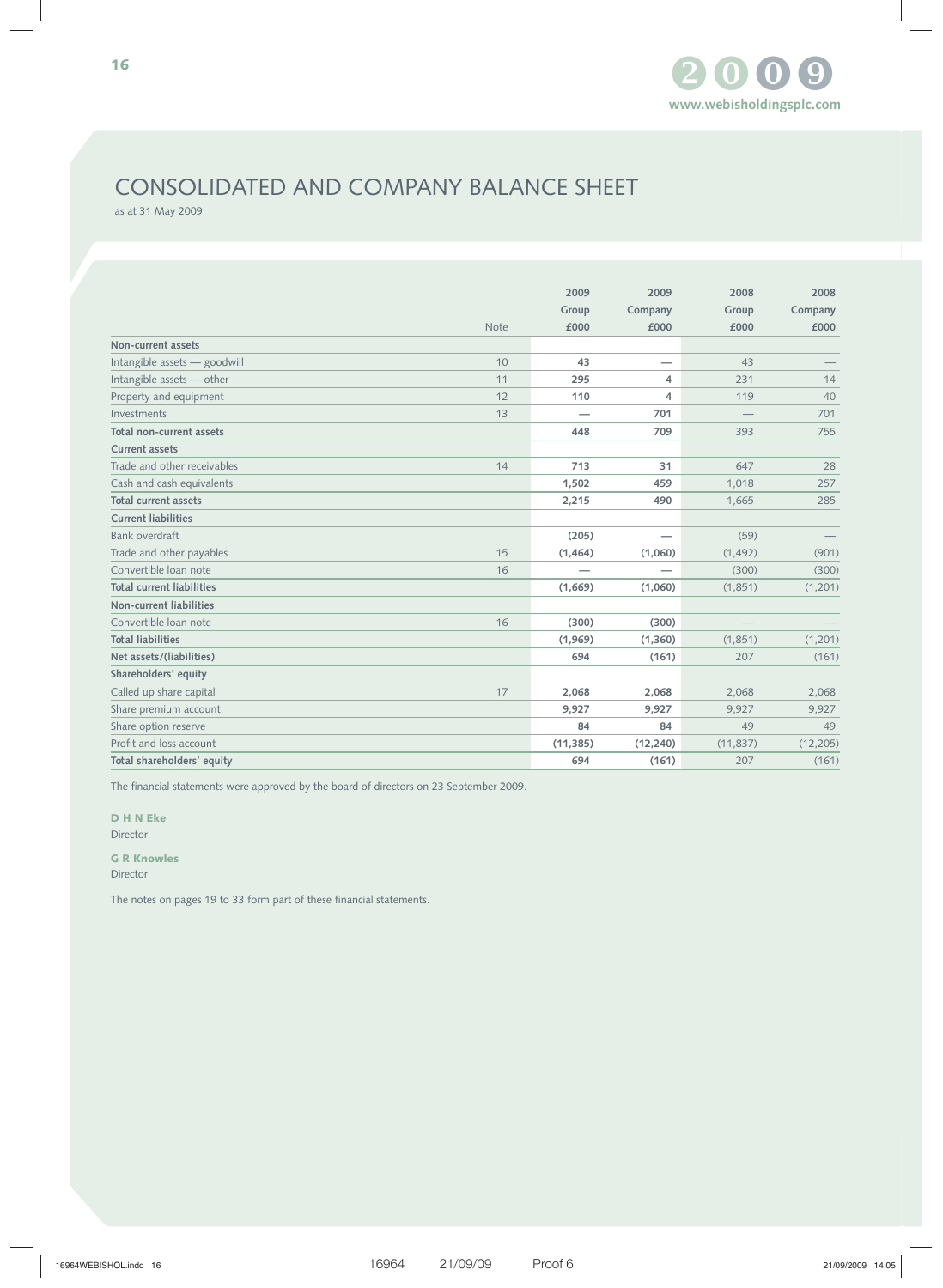# STATEMENT OF CHANGES IN SHAREHOLDERS' EQUITY

for the period ended 31 May 2009

**Group** 

|                                      |               |                          |              |           | Total         |
|--------------------------------------|---------------|--------------------------|--------------|-----------|---------------|
|                                      | Called up     | <b>Share</b>             | Share option | Regained  | shareholders' |
|                                      | share capital | premium                  | reserve      | earnings  | equity        |
|                                      | £000          | £000                     | £000         | £000      | £000          |
| Balance as at 27 May 2007            | 1,970         | 9,600                    | 29           | (11, 490) | 109           |
| Issue of ordinary shares             | 98            | 327                      |              |           | 425           |
| Share-based payments — share options |               |                          | 20           |           | 20            |
| Loss for the period                  |               |                          |              | (347)     | (347)         |
| Balance as at 25 May 2008            | 2,068         | 9,927                    | 49           | (11, 837) | 207           |
| Share-based payments - share options |               |                          | 35           |           | 35            |
| Profit for the period                |               | $\qquad \qquad - \qquad$ |              | 452       | 452           |
| Balance as at 31 May 2009            | 2.068         | 9.927                    | 84           | (11, 385) | 694           |

#### **Company**

| Called up<br><b>Share</b><br>Share option<br>Regained                 | shareholders' |
|-----------------------------------------------------------------------|---------------|
|                                                                       |               |
| share capital<br>earnings<br>premium<br>reserve                       | equity        |
| £000<br>£000<br>£000<br>£000                                          | £000          |
| 1,970<br>Balance as at 27 May 2007<br>9,600<br>29<br>(11, 322)        | 277           |
| Issue of ordinary shares<br>98<br>327                                 | 425           |
| Share-based payments - share options<br>20                            | 20            |
| Loss for the period<br>(883)<br>$-$<br>__<br>$\overline{\phantom{a}}$ | (883)         |
| Balance as at 25 May 2008<br>(12, 205)<br>2,068<br>9,927<br>49        | (161)         |
| Share-based payments - share options<br>35                            | 35            |
| Loss for the period<br>(35)                                           | (35)          |
| 84<br>Balance as at 31 May 2009<br>(12, 240)<br>2,068<br>9,927        | (161)         |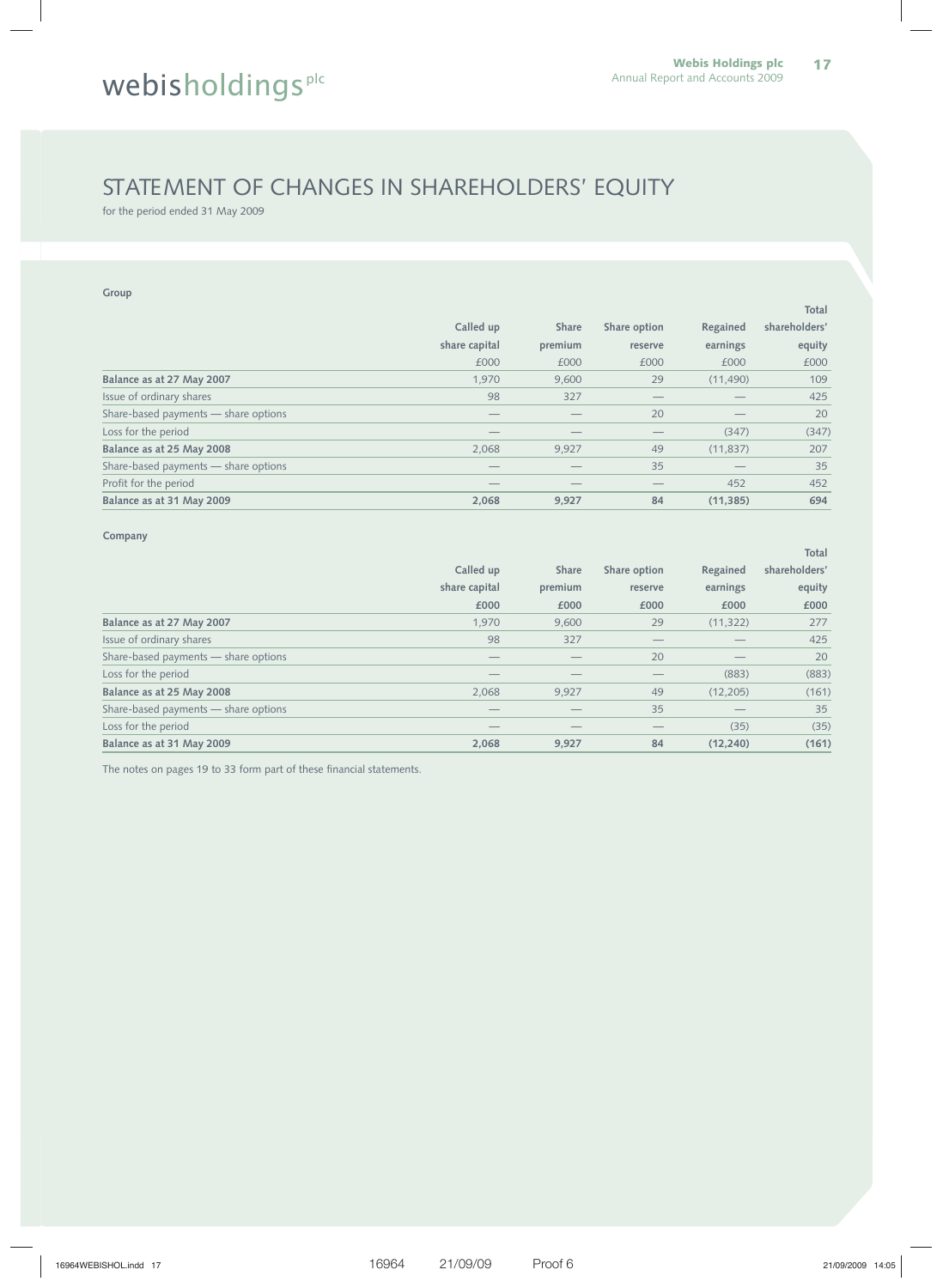

# CONSOLIDATED STATEMENT OF CASH FLOWS

for the period ended 31 May 2009

|                                                     | 2009                     | 2008  |
|-----------------------------------------------------|--------------------------|-------|
| <b>Note</b>                                         | £000                     | £000  |
| Net cash inflow from operating activities           | 663                      | 598   |
| Cash flows from investing activities                |                          |       |
| Interest received                                   | $\overline{7}$           | 5     |
| Acquisition of investment                           |                          | (8)   |
| Purchase of intangible assets<br>11                 | (236)                    | (163) |
| Purchase of property and equipment<br>12            | (66)                     | (64)  |
| Net cash outflow from investing activities          | (295)                    | (230) |
| Cash flows from financing activities                |                          |       |
| Issue of equity shares                              | $\overline{\phantom{0}}$ | 425   |
| Interest paid                                       | (30)                     | (65)  |
| Net cash (outflow)/inflow from financing activities | (30)                     | 360   |
| Net increase in cash and cash equivalents           | 338                      | 728   |
| Cash and cash equivalents at beginning of period    | 959                      | 231   |
| Net cash and cash equivalents at end of period      | 1,297                    | 959   |
| Cash and cash equivalents comprise                  |                          |       |
| Cash and deposits                                   | 1.502                    | 1,018 |
| <b>Bank overdraft</b>                               | (205)                    | (59)  |
|                                                     | 1,297                    | 959   |
| Cash generated from operations                      |                          |       |
| Profit from operations                              | 475                      | 34    |
| Adjusted for:                                       |                          |       |
| Depreciation and amortisation                       | 247                      | 161   |
| Share-based payment cost                            | 35                       | 20    |
| (Increase)/decrease in receivables                  | (66)                     | 165   |
| (Decrease)/increase in payables                     | (28)                     | 218   |
| Net cash inflow from operating activities           | 663                      | 598   |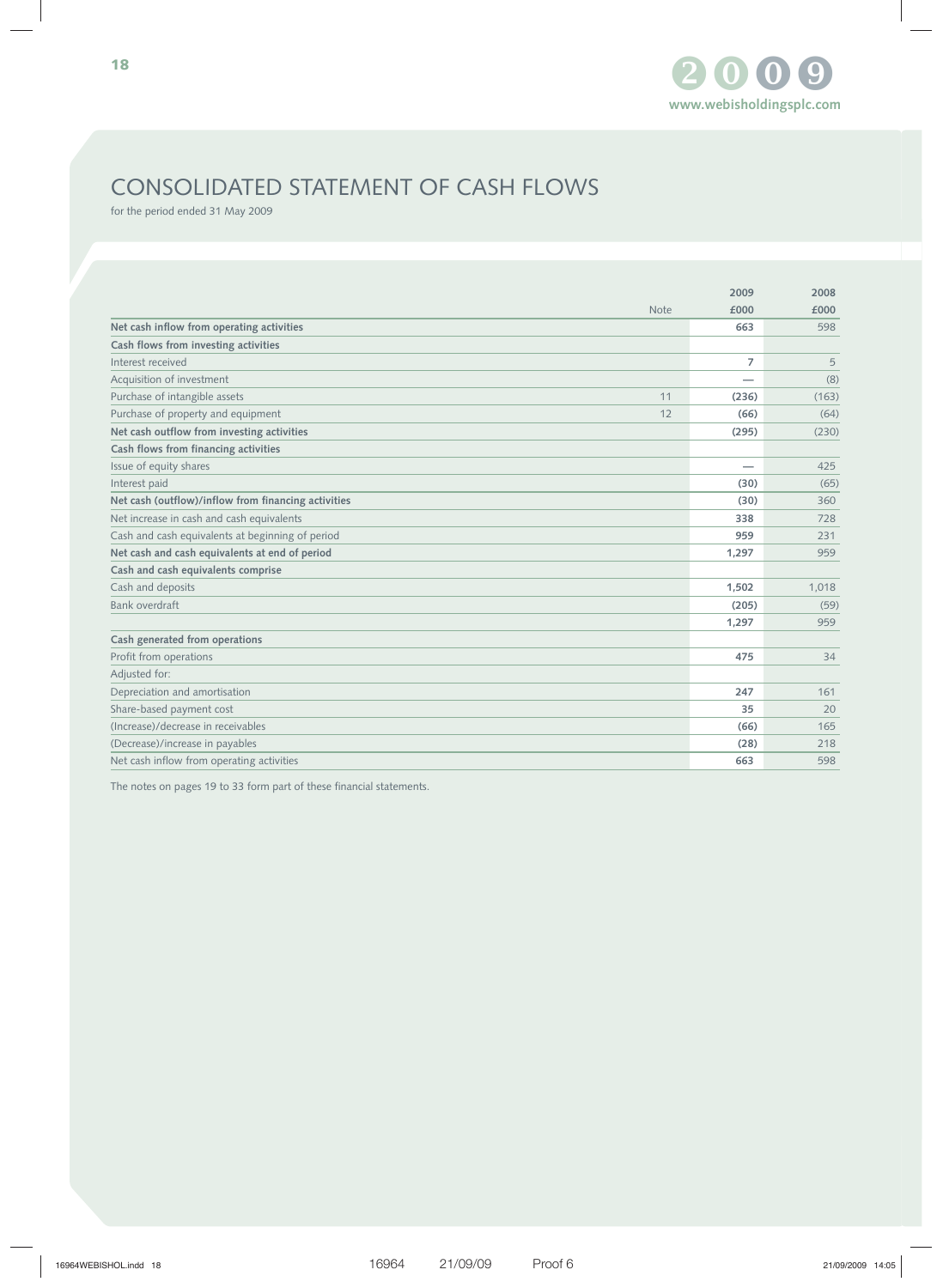# NOTES TO THE ACCOUNTS

for the period ended 31 May 2009

#### **1 Reporting entity**

 Webis Holdings plc is a company domiciled in the Isle of Man. The address of the Company's registered office is Viking House, Nelson Street, Douglas, Isle of Man, IM1 2AH. The Group's consolidated financial statements as at and for the period ended 31 May 2009 consolidate those of the Company and its subsidiaries (together referred to as "the Group").

#### **1.1 Basis of Preparation**

#### **(a) Statement of compliance**

 The consolidated financial statements have been prepared in accordance with International Financial Reporting Standards ("IFRSs") and its interpretations adopted by the International Accounting Standards Board ("IASB").

#### **New significant standards and interpretations not yet adopted**

 A number of new standards, amendments to standards and interpretations are not yet effective for the period ended 31 May 2009, and have not been applied in preparing these consolidated financial statements:

International Accounting Standards (IAS/IFRS) example of the control of the control of the control of the control of the control of the control of the control of the control of the control of the control of the control of

|                  |                                                                                  | (accounting periods     |
|------------------|----------------------------------------------------------------------------------|-------------------------|
|                  |                                                                                  | commencing on or after) |
| IFRS 2           | Amendments to IFRS 2: share-based payment – vesting conditions and cancellations | 1 January 2009          |
| IFRS 3           | <b>Business combinations</b>                                                     | 1 July 2009             |
| <b>IFRS 8</b>    | Operating segments                                                               | 1 January 2009          |
| IAS <sub>1</sub> | Presentation of financial statements (revised)                                   | 1 January 2009          |
| <b>IAS 16</b>    | Amendments to IAS 16: property, plant and equipment                              | 1 January 2009          |
| <b>IAS 23</b>    | Borrowing costs (revised)                                                        | 1 January 2009          |
|                  |                                                                                  |                         |

 IFRS 8 *Operating Segments* introduces the "management approach" to segment reporting. IFRS 8, which becomes mandatory for the Group's 2010 financial statements, will require the disclosure of segment information based on the internal reports regularly reviewed by the Group's directors in order to assess each segment's performance and to allocate resources to them. Currently the Group presents segment information in respect of its business units. Under the management approach, the Group will present information in respect of the Sportsbook and Pari-mutuel activities.

 Revised IAS 1 Presentation of Financial Statements (2007) introduces the term "total comprehensive income", which represents changes in equity during a period other than those changes resulting from transactions with owners in their capacity as owners. Total comprehensive income may be presented in either a single statement of comprehensive income (effectively combining both the income statement and all non-owner changes in equity in a single statement), or in an income statement and a separate statement of comprehensive income. Revised IAS 1, which becomes mandatory for the Group's 2010 consolidated financial statements, is expected to have a significant impact on the presentation of the consolidated financial statements. The Group plans to provide total comprehensive income in a single statement of comprehensive income for its 2010 consolidated financial statements.

#### **(b) Basis of measurement and functional currency**

 The Group consolidated financial statements are presented in Pounds Sterling, rounded to the nearest thousand. They are prepared under the historical cost convention except where assets and liabilities are required to be stated at their fair value.

 **(c) Use of estimates and judgement**

 The preparation of Group financial statements in conformity with IFRS requires management to make judgements, estimates and assumptions that affect the application of policies and reported

amounts of assets and liabilities, income and expenses. Although these estimates are based on management's best knowledge and experience of current events and expected economic conditions, actual results may differ from these estimates.

 The directors believe the models and assumptions used to calculate the fair value of the share-based payments, outlined in note 17, are the most appropriate for the Group.

 The accounting policies set out below have been applied consistently to all periods presented in these consolidated financial statements.

#### **Going concern**

 The directors have prepared projected cash flow information for the next 12 months and are satisfied that the Group has adequate resources to meets its obligations as they fall due. The directors consider that it is appropriate that these financial statements are prepared on the going concern basis.

#### **1.2 Summary of significant accounting policies**

 The principal accounting policies applied in the preparation of these consolidated financial statements are set below. These policies have been consistently applied to all the years presented unless otherwise stated.

#### **Basis of consolidation**

(i) The consolidated financial statements incorporate the results of Webis Holdings plc and its subsidiaries. Subsidiaries are consolidated from the date of acquisition, being the date on which the Group obtains control, and continue until the date that such control ceases. Control exists when the Group has the power, directly or indirectly, to govern the financial and operating policies of an entity so as to obtain benefits from its activities.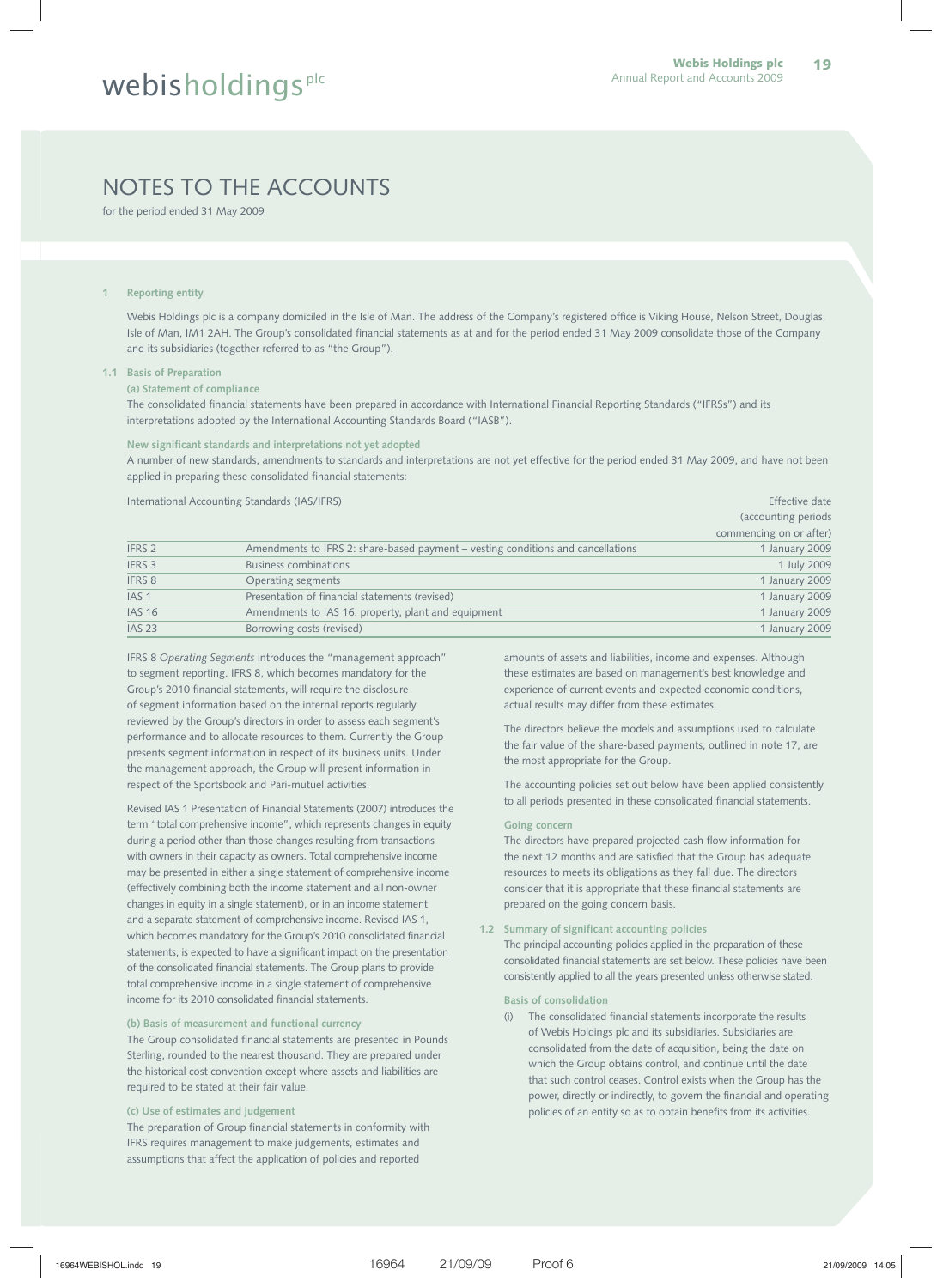

# NOTES TO THE ACCOUNTS continued

for the period ended 31 May 2009

#### **1.2 Summary of significant accounting policies** continued

(ii) Intra-group balances and transactions, and any unrealised income and expenses arising from intra-group transactions, are eliminated in preparing the consolidated financial statements and income and expenses arising from intra-group transactions are eliminated in preparing the consolidated financial statements.

#### **Foreign currency translation**

 The Group's financial statements are presented in Pounds Sterling, which is the Company's functional and presentational currency. All subsidiaries of the Group have Pounds Sterling as their functional currency.

 Foreign currency transactions are translated into the functional currency using the approximate exchange rate prevailing at the dates of transactions. Foreign exchange gains and losses resulting from the settlement of foreign currency transactions and from the translation at the period end exchange rate of monetary assets and liabilities denominated in foreign currencies are recognised in the income statement.

 Non-monetary assets and liabilities that are measured in terms of historical costs in a foreign currency are translated using the exchange rate at the date of the transaction. Non-monetary assets and liabilities denominated in foreign currencies that are stated at fair value are translated into the functional currency using the exchange rates ruling at the date fair value was determined.

#### **Revenue recognition and turnover**

 Turnover represents the amounts staked in respect of bets placed by customers on events which occurred during the period. Cost of sales represents payouts to customers, together with Betting Duty payable and commissions and royalties payable to agents and suppliers of software. Open betting positions are carried at fair market value.

#### **Segmental reporting**

 Segmental reporting is based on the business areas in accordance with the Group's internal reporting structure.

#### **Financing costs**

 Interest payable on borrowings is calculated using the effective interest rate method.

#### **Deferred income tax**

 Deferred taxation is provided in full, using the liability method, on timing differences arising between the tax bases of assets and liabilities and their carrying amounts in the consolidated financial statements. Deferred income tax is determined using tax rates (and laws) that have been enacted or substantially enacted by the balance sheet date and are expected to apply when the related deferred tax is realised. Deferred tax assets are recognised to the extent that it is probable that future taxable profit will be available against which the temporary differences can be utilised.

### **Intangible assets — Goodwill**

 Goodwill represents the excess of fair value consideration over the fair value of the identifiable assets and liabilities acquired, arising on the

acquisition of subsidiaries. Goodwill is included in non-current assets. Goodwill is reviewed annually for impairment and is carried at costs less accumulated impairment losses. Goodwill arising on acquisitions before the transition date of 29 May 2006 has been retained at the previous UK GAAP value and is no longer amortised but is tested annually for impairment.

#### **Intangible assets — Other**

 Other intangible assets comprise website design and development costs and software licences and are stated at acquisition cost less accumulated amortisation. Carrying amounts are reviewed at each balance sheet date for impairment.

 Costs that are directly attributable to the development of websites are recognised as intangible assets provided that the intangible asset will generate probable economic benefits and income streams through external use in line with SIC 32 "Intangible assets — website costs". Content development and operating costs are expensed as incurred.

 Careful judgement by the directors is applied when deciding whether recognition requirements for development costs have been met and whether the assets will generate probable future economic benefits. Amortisation is calculated using the straight-line method, at annual rates estimated to write off the assets over their expected useful lives as follows:

| Website design & development | 33.33% |
|------------------------------|--------|
| Software licences            | 33.33% |

#### **Property, plant and equipment**

 Items of property, plant and equipment are stated at historical cost less accumulated depreciation (see below) and impairment losses. Historical cost includes expenditure that is directly attributable to the acquisition of the items.

 The assets' residual values and useful lives are reviewed, and adjusted if appropriate, at the balance sheet date. An asset's carrying amount is written down immediately to its recoverable amount if the asset's carrying amount is greater than its estimated recoverable amount. Assets are depreciated over their expected useful lives as follows:

| Equipment           | 33.33% |
|---------------------|--------|
| Fixtures & fittings | 33.33% |

#### **Impairment of assets**

 Goodwill arising on acquisitions and other assets that have an indefinite useful life and are not subject to amortisation are reviewed at least annually for impairment.

 Other intangible assets, property, plant and equipment are reviewed for impairment whenever there is an indication that the carrying amount of the asset may not be recoverable. If the recoverable amount of an asset is less than its carrying amount, an impairment loss is recognised. Recoverable amount is the higher of fair value less costs to sell and value in use.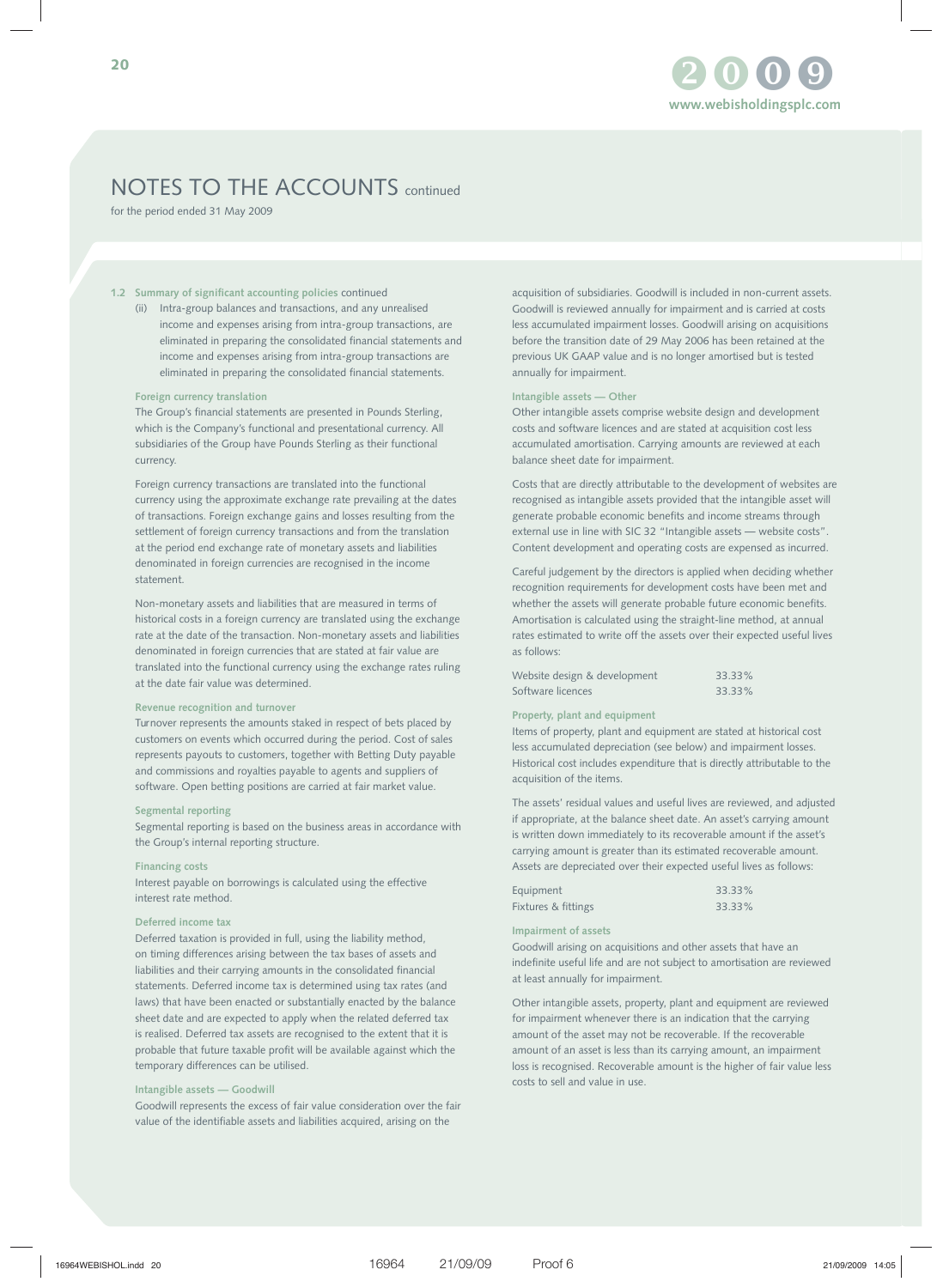#### **1.2 Summary of significant accounting policies** continued

 If at the Balance Sheet date there is any indication that an impairment loss is recognised in prior periods for an asset other than goodwill that no longer exists, the recoverable amount is reassessed and the asset is reflected at the recoverable amount.

#### **Share-based payments**

 For all the employee share options granted after 7 November 2002 and vesting on or after 29 May 2006, an expense is recognised in the income statement with a corresponding credit to equity. The equity share-based payment is measured at fair value at the date of the grant. Fair value is determined by reference to option pricing models, principally the Black–Scholes model.

 If vesting periods or other vesting conditions apply, the expense is allocated over the vesting period, based on the best available estimate of the number of share options expected to vest.

#### **Leasing**

 Payments made under operating leases are charged to the income statement on a straight-line basis over the period of the lease.

#### **Equity**

 Share capital is determined using the nominal value of shares that have been issued.

 The share premium account includes any premiums received on the initial issuing of the share capital. Any transaction costs associated with the issuing of shares are deducted from the premium paid.

 Equity-settled share-based employee remuneration is credited to the share option reserve until related stock options are exercised. On exercise or lapse, amounts recognised in the share option reserve are taken to retained earnings.

 Retained earnings include all current and prior period results as determined in the income statement and any other gains or losses recognised in the Statement of Changes in Equity.

#### **Financial instruments**

 Non-derivative financial instruments include trade and other receivables, cash and cash equivalents, loans and borrowings and trade and other payables. Ante-post sports bets are recognised when the Group becomes party to the contractual agreements of the instrument.

 Financial assets and financial liabilities are recognised on the Group's balance sheet when the Group becomes party to the contractual terms of the instrument. Transaction costs are included in the initial measurement of financial instruments, except financial instruments classified as at fair value through profit and loss. The subsequent measurement of financial instruments is dealt with below.

#### Trade and other receivables

 Trade and other receivables do not carry any interest and are stated at their nominal amounts as reduced to equal the estimated present value of the future cash flows.

#### Cash and cash equivalents

 Cash and cash equivalents defined as cash in bank and in hand as well as bank deposits, money held for processors and cash balances held on behalf of players. Cash equivalents are held for the purpose of meeting short term cash commitments rather than for investment or other purposes.

#### Bank borrowings

 Interest bearing bank borrowings and overdrafts are recorded at the proceeds received net of direct issue costs. Finance charges, including premiums payable on settlement or redemption and direct issue costs are charged on an accrual basis using the effective interest method and are added to the carrying amount of the instrument to the extent they are not settled in the period in which they arise.

#### Trade and other payables

 Trade and other payables are non-interest bearing and are stated at amortised cost.

#### Convertible loans

 Convertible loan notes are interest bearing and are stated at amortised cost.

 The convertible loan note has been classified fully as a liability in the balance sheet, as in the view of the directors it does not meet the definition under International Accounting Standard 32 for an element to be disclosed under equity.

#### Equity instruments

 Equity instruments issued by the Group are recorded at proceeds received, net of direct costs.

#### Ante-post sports bets

 The Group may have at any point in time, an exposure on ante-post sports bets. These bets meet the definition of a financial liability under International Accounting Standard 32 "Financial Instruments: Presentation", and therefore are recorded initially at fair value, and subsequently at amortised cost using the effective interest method.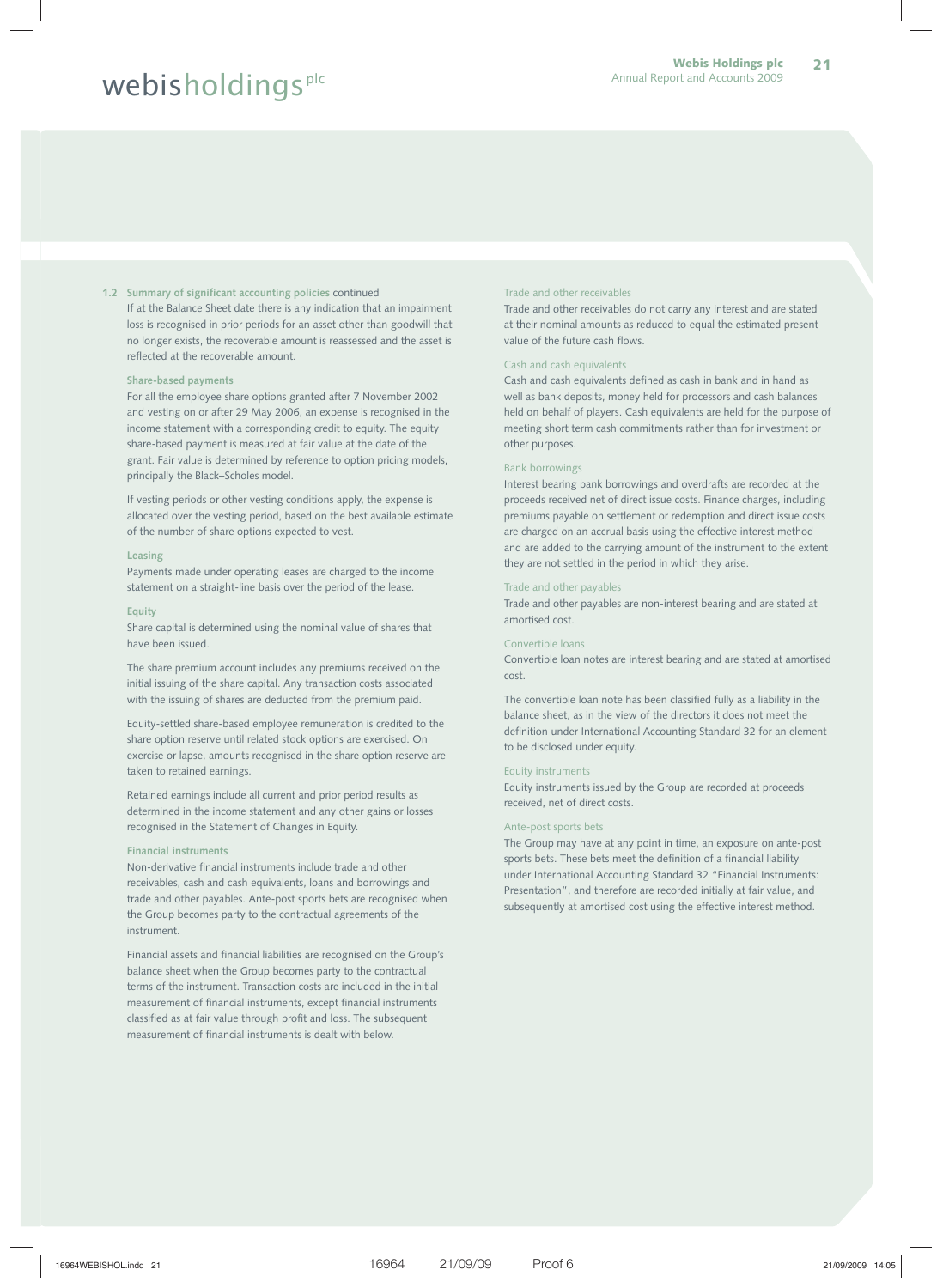

# NOTES TO THE ACCOUNTS continued

for the period ended 31 May 2009

### **2 Segmental Analysis**

|                          |                      | 2009    | 2008    |
|--------------------------|----------------------|---------|---------|
|                          |                      | £000    | £000    |
| <b>Turnover</b>          |                      |         |         |
| Sportsbook               | Far East             | 80,682  | 66,714  |
|                          | UK & Ireland         | 9,228   | 9,253   |
|                          | Europe               | 11,404  | 8,319   |
|                          | Rest of the World    | 6,557   | 2,476   |
| Pari-mutuel              | <b>United States</b> | 32,278  | 30,423  |
|                          |                      | 140,149 | 117,185 |
| Profit/(loss) before tax |                      |         |         |
| Sportsbook               |                      | (41)    | (416)   |
| Pari-mutuel              |                      | 531     | 393     |
| Group                    |                      | (38)    | (324)   |
|                          |                      | 452     | (347)   |
| Net assets               |                      |         |         |
| Sportsbook               |                      | 21      | 62      |
| Pari-mutuel              |                      | 1,115   | 584     |
| Group                    |                      | (442)   | (439)   |
|                          |                      | 694     | 207     |

### **3 Share-based payment costs**

|               | 2009      | 2008 |
|---------------|-----------|------|
|               | £000      | £000 |
| Share options | 25<br>ر ر | 20   |
|               | 25<br>--  | 20   |

### **4 Amounts written off investments**

In November 2007 the Group wrote off its investment in Global Coreports Limited, an Isle of Man-based gaming software developer. In the absence of further funding the Company was unable to continue trading.

#### **5 Total operating profit**

Group operating profit is stated after charging/(crediting):

|                                                          | 2009 | 2008 |
|----------------------------------------------------------|------|------|
|                                                          | £000 | £000 |
| Auditors' remuneration:                                  |      |      |
| — audit<br>Group                                         | 77   | 73   |
| $Company - audit$                                        | 52   | 52   |
| Depreciation of property and equipment                   | 74   | 59   |
| Amortisation of intangible assets                        | 172  | 102  |
| Exchange (gains)/losses                                  | (78) | 53   |
| Operating lease rentals — other than plant and equipment | 108  | 108  |
| Directors' fees                                          | 39   | 24   |
|                                                          |      |      |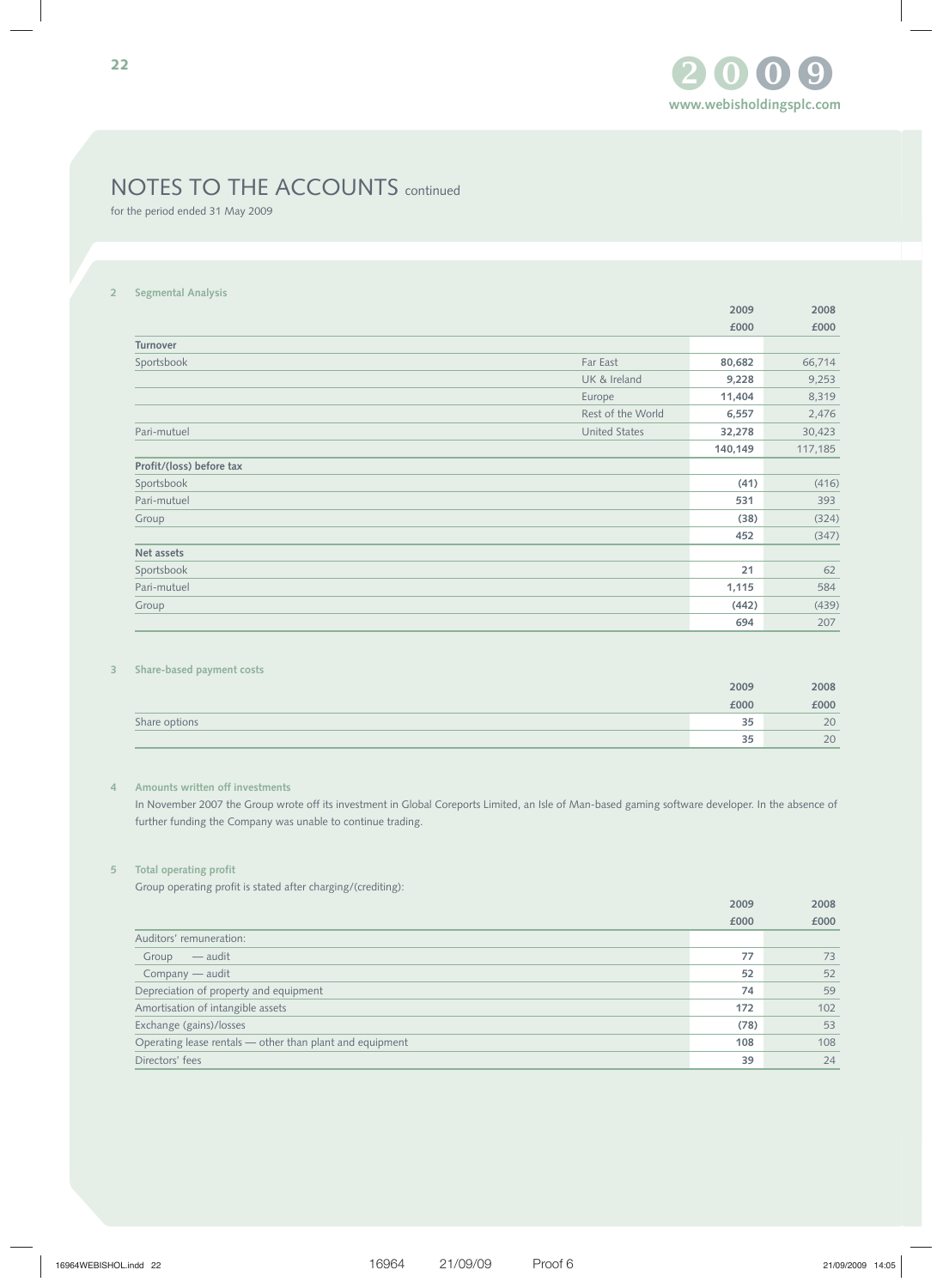### **6 Net finance costs**

|                          | 2009 | 2008           |
|--------------------------|------|----------------|
|                          | £000 | £000           |
| Bank interest receivable |      | 5 <sub>1</sub> |
|                          |      | 5              |
| Bank interest payable    | (7)  | (24)           |
| Loan interest payable    | (23) | (41)           |
|                          | (30) | (65)           |
| Net finance costs        | (23) | (60)           |

### **7 Staff numbers and cost**

|                                                               | 2009  | 2008  |
|---------------------------------------------------------------|-------|-------|
| Average number of employees (including directors)             | 35    | 36    |
| The aggregate payroll costs of these persons were as follows: |       |       |
|                                                               | 2009  | 2008  |
|                                                               | £000  | £000  |
| Wages and salaries                                            | 957   | 997   |
| Social security costs                                         | 98    | 100   |
| Share-based costs                                             | 35    | 20    |
|                                                               | 1,090 | 1.117 |

### **8 Tax on loss on ordinary activities**

No provision for tax is required for either the current or previous period, due to the zero per cent corporate tax regime in the Isle of Man.

Unprovided deferred tax was £nil (2008: £nil).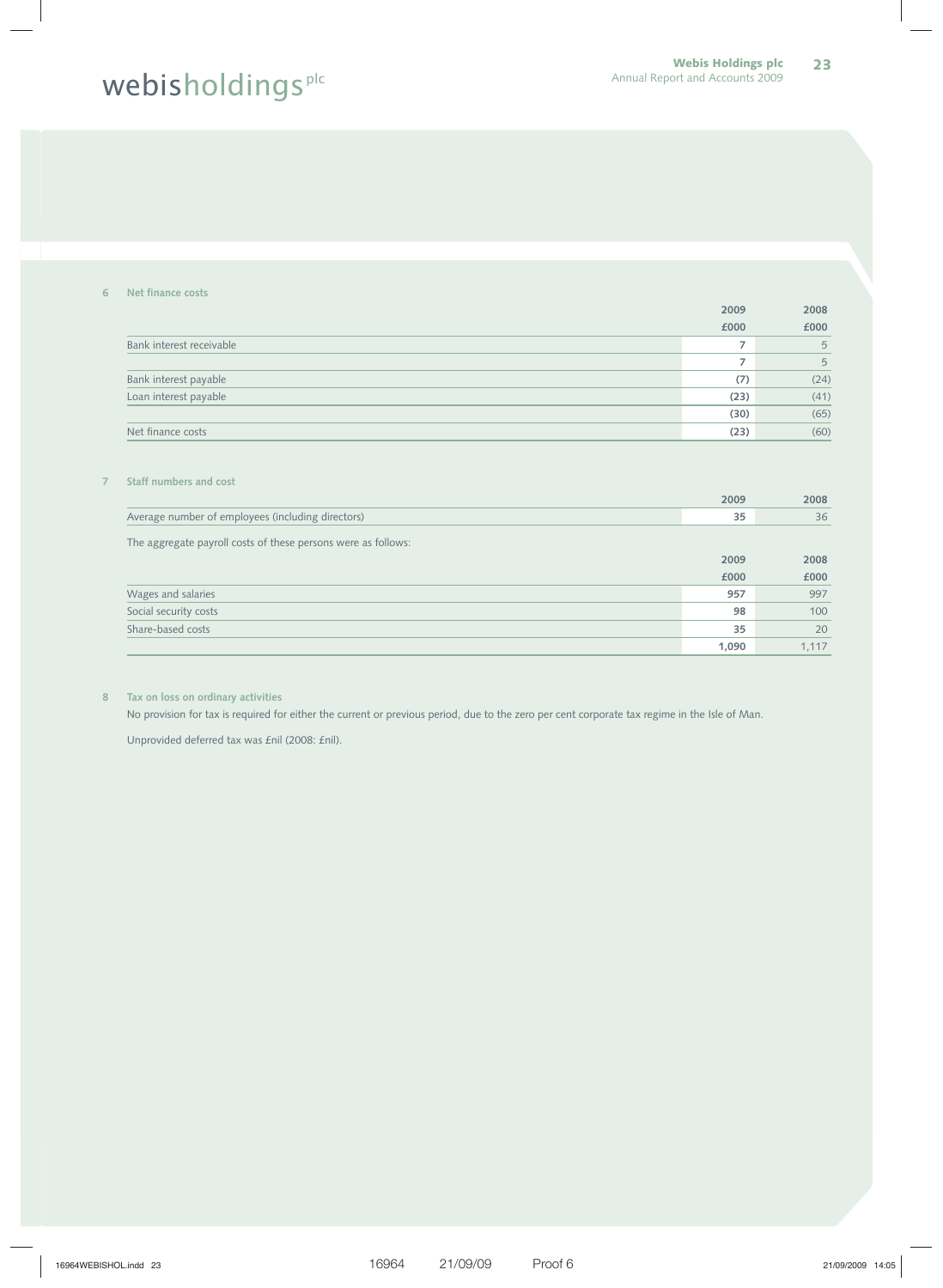

# NOTES TO THE ACCOUNTS continued

for the period ended 31 May 2009

#### **9 Earnings per ordinary share**

The calculation of the basic earnings per share is based on the earnings attributable to ordinary shareholders divided by the weighted average number of shares in issue during the period.

The calculation of diluted earnings per share is based on the basic earnings per share, adjusted to allow for the issue of shares, on the assumed conversion of all dilutive share options.

An adjustment for the dilutive effect of share options and convertible debt in the previous period has not been reflected in the calculation of the diluted loss per share, as the effect would have been anti-dilutive.

|                                                     | 2009        | 2008        |
|-----------------------------------------------------|-------------|-------------|
|                                                     | £000        | £000        |
| Profit/(loss) for the period                        | 452         | (347)       |
|                                                     | No.         | No.         |
| Weighted average number of ordinary shares in issue | 206,826,667 | 200,674,485 |
| Diluted number of ordinary shares                   | 226,498,798 | 200.674.485 |
| Basic earnings/(loss) per share                     | 0.22        | (0.17)      |
| Diluted earnings/(loss) per share                   | 0.21        | (0.17)      |

#### **10 Intangible assets — Goodwill**

 **Group** 

|                                | Goodwill |
|--------------------------------|----------|
|                                | £000     |
| Cost                           |          |
| Balance at 25 May 2008         | 43       |
| Additions during the period    |          |
| Balance at 31 May 2009         | 43       |
| Amortisation and impairment    |          |
| At 25 May 2008                 |          |
| Amortisation for the period    | $-$      |
| At 31 May 2009                 | ___      |
| Net book value                 |          |
| At 25 May 2008 and 31 May 2009 | 43       |
|                                |          |

The above goodwill relates to the acquisition of the pari-mutuel business which is both a cash generating unit and a reportable segment.

The recoverable amount of goodwill on the pari-mutuel business unit has been determined based on a value in use calculation using cash flow projections based on financial budgets approved by the directors.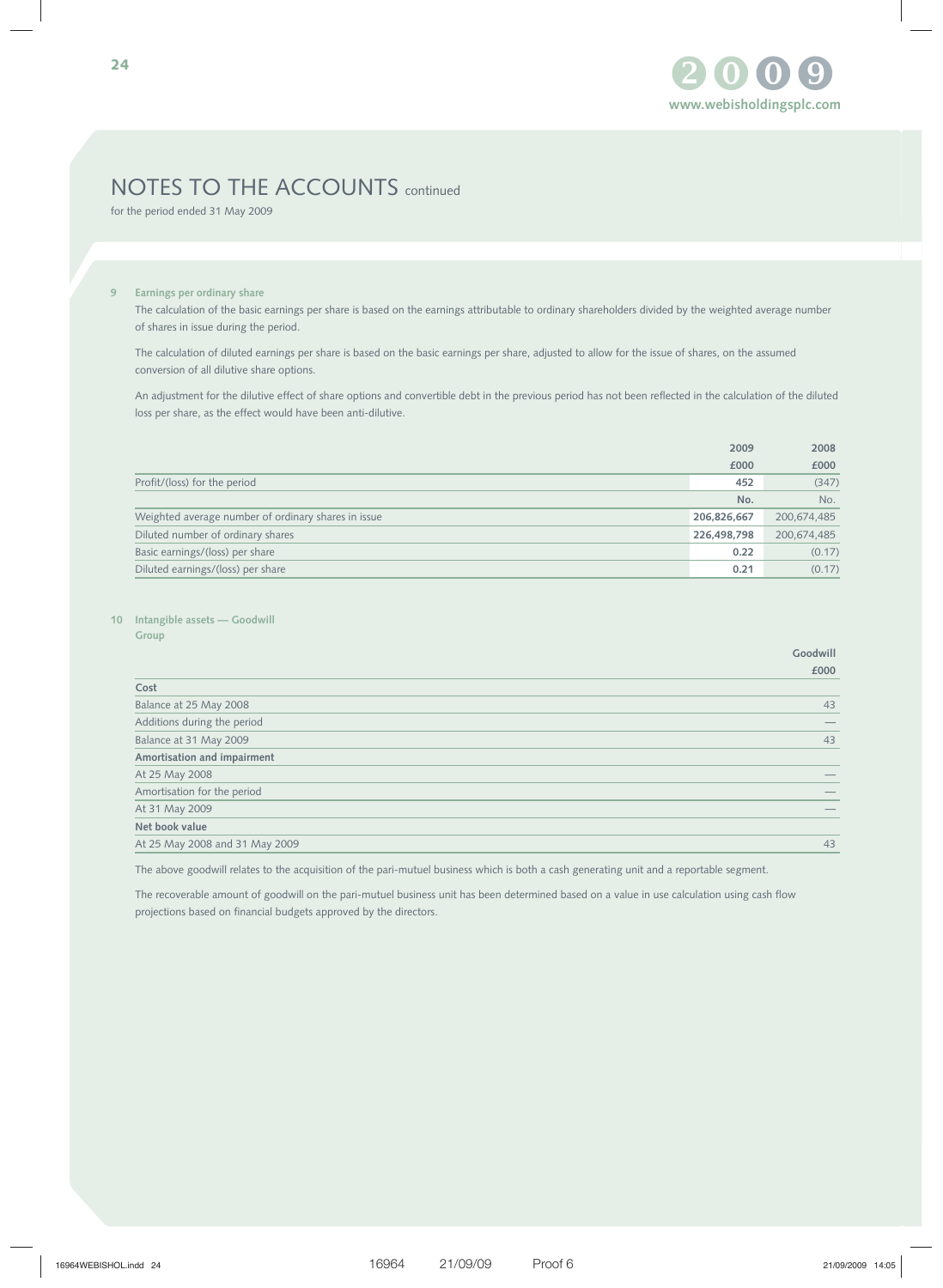### **11 Intangible assets — Other**

|                             |       | Software & development costs |  |
|-----------------------------|-------|------------------------------|--|
|                             | Group | Company                      |  |
|                             | £000  | £000                         |  |
| Cost                        |       |                              |  |
| Balance at 25 May 2008      | 2,070 | 29                           |  |
| Additions during the period | 236   |                              |  |
| Balance at 31 May 2009      | 2,306 | 29                           |  |
| Amortisation and Impairment |       |                              |  |
| At 25 May 2008              | 1,839 | 15                           |  |
| Amortisation for the period | 172   | 10                           |  |
| At 31 May 2009              | 2,011 | 25                           |  |
| Net book value              |       |                              |  |
| At 31 May 2009              | 295   | $\overline{4}$               |  |
| At 25 May 2008              | 231   | 14                           |  |

## **12 Property and equipment**

| Group                 | Computer  | Fixtures & |       |
|-----------------------|-----------|------------|-------|
|                       | equipment | fittings   | Total |
|                       | £000      | £000       | £000  |
| Cost                  |           |            |       |
| At 25 May 2008        | 1,171     | 260        | 1,431 |
| Additions             | 45        | 21         | 66    |
| Disposals             | --        |            | –     |
| At 31 May 2009        | 1,216     | 281        | 1,497 |
| Depreciation          |           |            |       |
| At 25 May 2008        | 1,070     | 242        | 1,312 |
| Charge for the period | 62        | 13         | 75    |
| At 25 May 2009        | 1,132     | 255        | 1,387 |
| Net book value        |           |            |       |
| At 31 May 2009        | 84        | 26         | 110   |
| At 25 May 2008        | 101       | 18         | 119   |

| Company          | Computer       | Fixtures & |                |
|------------------|----------------|------------|----------------|
|                  | equipment      | fittings   | Total          |
|                  | £000           | £000       | £000           |
| Cost             |                |            |                |
| At 25 May 2008   | 263            | 79         | 342            |
| Additions        | _              |            |                |
| <b>Disposals</b> | --             |            |                |
| At 31 May 2009   | 263            | 79         | 342            |
| At 25 May 2008   | 223            | 79         | 302            |
| Charge           | 36             |            | 36             |
| <b>Disposals</b> | --             |            |                |
| At 31 May 2009   | 259            | 79         | 338            |
| Net book value   |                |            |                |
| At 31 May 2009   | $\overline{4}$ |            | $\overline{4}$ |
| At 25 May 2008   | 40             |            | 40             |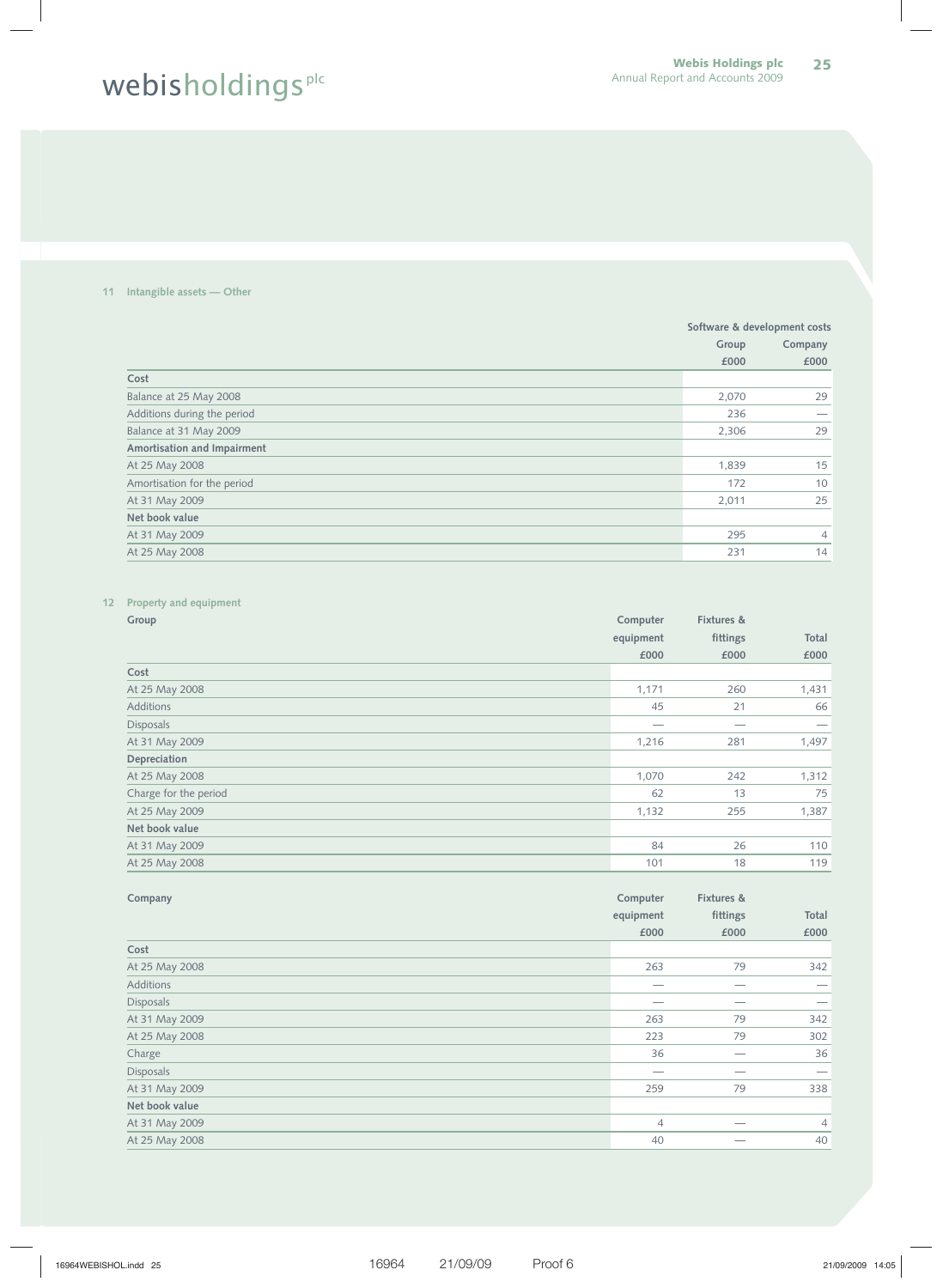

# NOTES TO THE ACCOUNTS continued

for the period ended 31 May 2009

| 13 | Investments                       |               |
|----|-----------------------------------|---------------|
|    | Company                           |               |
|    |                                   | Investment    |
|    |                                   | in subsidiary |
|    |                                   | companies     |
|    |                                   | £000          |
|    | As at 25 May 2008 and 31 May 2009 | 701           |
|    |                                   |               |

#### **Details of investments at 31 May 2009 are as follows:**

| <b>Subsidiaries</b>                     | Country of incorporation | Activity                             | Holding $(\%)$ |
|-----------------------------------------|--------------------------|--------------------------------------|----------------|
| European Wagering Services Limited      | Isle of Man              | Operation of interactive wagering    | 100            |
|                                         |                          | totaliser hub                        |                |
| Technical Facilities & Services Limited | Isle of Man              | Provision of IT & betting systems to | 100            |
|                                         |                          | Group companies                      |                |
| betinternet.com (IOM) Limited           | Isle of Man              | Sportsbook trading company           | 100            |
| betinternet UK.com Limited              | England                  | Holder of UK bookmaker's permit      | 100            |
|                                         |                          | non-trading                          |                |
| betinternet.com NV                      | Netherlands Antilles     | Licence holder for games and casinos | 100            |

### **14 Trade and other receivables**

|                                   | Group                    |      |      | Company        |  |
|-----------------------------------|--------------------------|------|------|----------------|--|
|                                   | 2009                     | 2008 | 2009 | 2008           |  |
|                                   | £000                     | £000 | £000 | £000           |  |
| Trade receivables                 | 579                      | 581  |      | $\overline{4}$ |  |
| VAT recoverable                   | $\overline{\phantom{a}}$ | 12   | _    |                |  |
| Other receivables and prepayments | 134                      | 54   | 30   | 22             |  |
|                                   | 713                      | 647  | 31   | 28             |  |

### **15 Trade and other payables**

|                                   | Group                    |                 |       | Company |  |
|-----------------------------------|--------------------------|-----------------|-------|---------|--|
|                                   | 2009                     | 2008            | 2009  | 2008    |  |
|                                   | £'000                    | £'000           | £'000 | £'000   |  |
| Trade payables                    | 1,235                    | 1,145           |       | 140     |  |
| Amounts due to Group undertakings | $\overline{\phantom{a}}$ | $\qquad \qquad$ | 917   | 595     |  |
| Deferred income                   | 7                        | 31              |       |         |  |
| Income tax and national insurance | 8                        | 36              |       |         |  |
| Accruals and other payables       | 214                      | 280             | 143   | 166     |  |
|                                   | 1.464                    | 1.492           | 1,060 | 901     |  |

Amounts due to Group undertakings are unsecured, interest free and repayable on demand.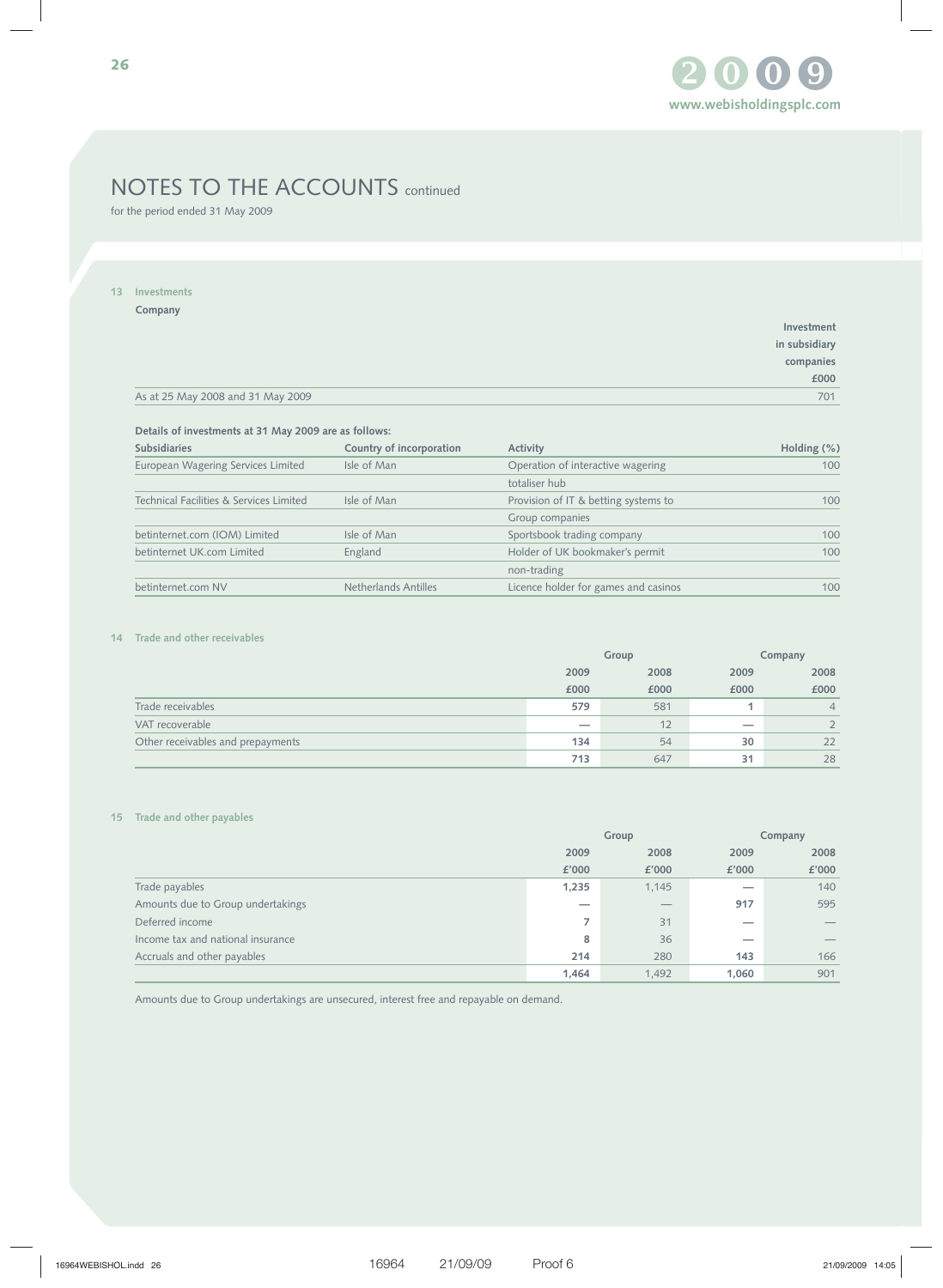#### **16 Convertible loan note**

|                       | <b>Group and Company</b> |       |
|-----------------------|--------------------------|-------|
|                       | 2009                     | 2008  |
|                       | £'000                    | £'000 |
| Convertible loan note | 300                      | 300   |

The Group issued a £300,000 secured convertible loan note to Burnbrae Limited on 23 February 2007. The loan note is secured over all the assets and undertakings of the Group and bears interest at LIBOR plus 4%. The loan was due to be repaid on 23 February 2009 but the Group has agreed with Burnbrae Limited to extend the loan facility, under the same terms, for a further two years and it is now repayable on 25 February 2011.

### **17 Share Capital**

#### **Authorised**

|                                            |             | 2009  | 2008  |
|--------------------------------------------|-------------|-------|-------|
|                                            | No.         | £000  | £000  |
| Ordinary shares of 1p each                 | 400.000.000 | 4.000 | 4.000 |
| Allotted, issued and fully paid            |             |       |       |
| At 25 May 2008: ordinary shares of 1p each | 206.826.667 | 2.068 | 1.970 |
| Issued during the period                   |             |       | 98    |
| At 31 May 2009: ordinary shares of 1p each | 206.826.667 | 2.068 | 2.068 |

#### **Options**

Movements in share options during the period ended 31 May 2009 were as follows:

|                                     | No.        |
|-------------------------------------|------------|
| At 25 May 2008 – 1p ordinary shares | 17,588,000 |
| Options granted                     |            |
| Options lapsed                      | (500,000)  |
| Options exercised                   |            |
| At 31 May 2009 – 1p ordinary shares | 17,088,000 |

Details of options at 31 May 2009 were as follows:

|                        | Price per share   | Options granted | Exercisable between               |
|------------------------|-------------------|-----------------|-----------------------------------|
| 1998 Share Option Plan | 23.15p            | 56,000          | September 2003 and September 2010 |
| 1998 Share Option Plan | 23.15p            | 32,000          | April 2003 and April 2010         |
| 2005 Share Option Plan | 10.4 <sub>p</sub> | 1,500,000       | March 2008 and March 2015         |
| 2005 Share Option Plan | 5.0 <sub>D</sub>  | 9,000,000       | March 2009 and March 2016         |
| 2005 Share Option Plan | 6.0565p           | 3,500,000       | September 2009 and September 2016 |
| 2005 Share Option Plan | 4.775p            | 3,000,000       | November 2010 and November 2017   |
|                        |                   | 17,088,000      |                                   |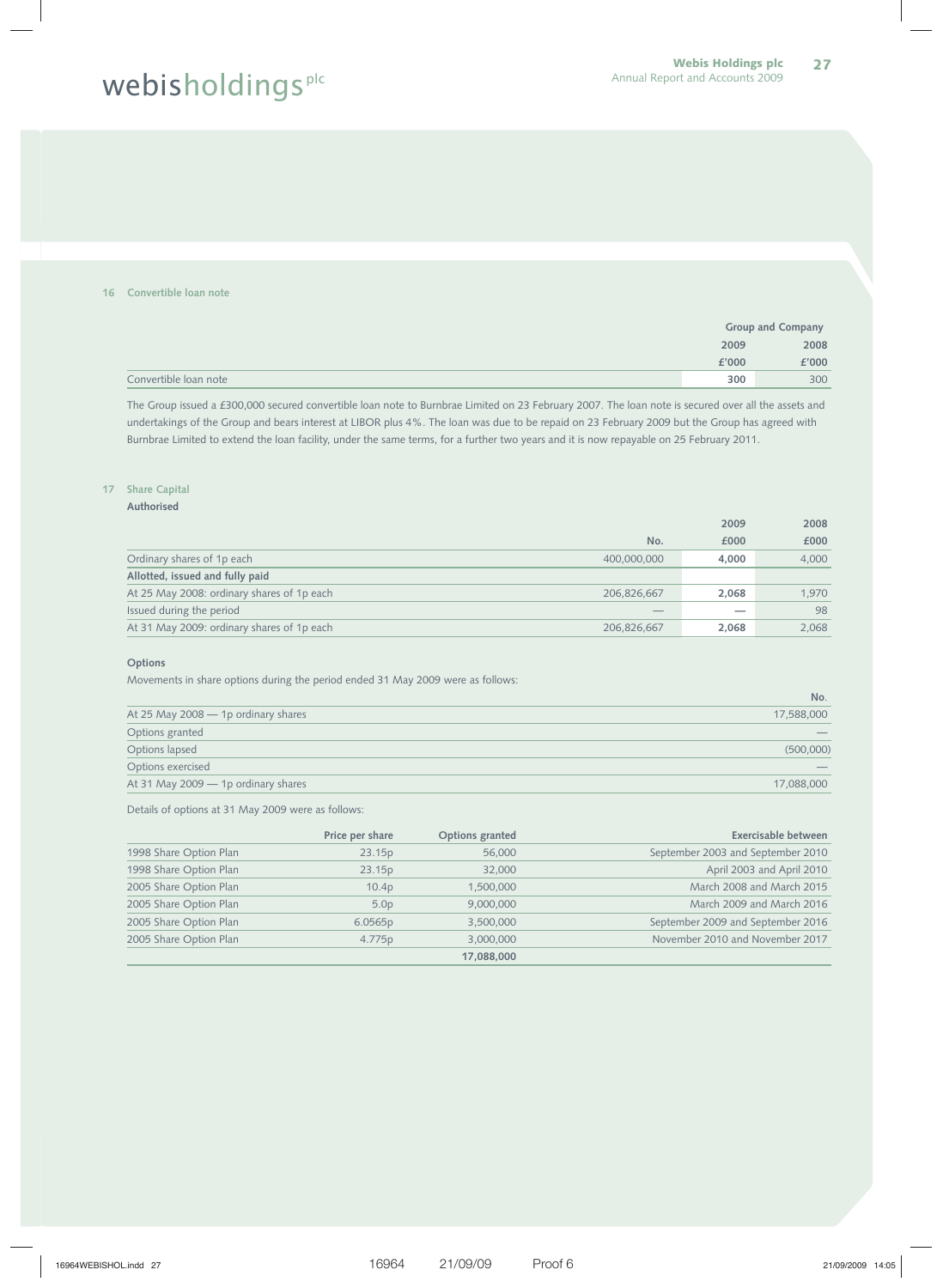

# NOTES TO THE ACCOUNTS continued

for the period ended 31 May 2009

#### 17 Share Capital continued

In April 2009, options to subscribe for 500,000 Ordinary 1p shares, which were exercisable from April 2002 to April 2009, and granted under the terms of the 1998 Share Option Plan, lapsed.

The fair value of services received in return for share options granted is based on the fair value of share options granted, measured using the Black–Scholes model with the following inputs:

|                                        |             | 2005 Share        |
|----------------------------------------|-------------|-------------------|
|                                        |             | Option Plan       |
| Share price at date of grant           | varies from | 0.04775 to 0.104p |
| Option exercise price at date of grant | varies from | 0.04775 to 0.104p |
| Expected volatility                    |             | 20%               |
| Option life                            |             | 3.5 years         |
| <b>Expected dividends</b>              |             | $0\%$             |
| Risk-free interest rate                |             | 4.60%             |

Expected volatility was determined by calculating the historical volatility of the Company's weighted average share price over the period. The expected life used has been adjusted based on management's best estimate for the effects of non-transferability, exercise restrictions and behavioural considerations.

Expense in profit and loss account:

|               | 2009      | 2008 |
|---------------|-----------|------|
|               | £000      | £000 |
| Share options | $-$<br>35 | 20   |
|               | 25<br>رر  | 20   |

#### **18 Contingent Liabilities**

By the nature of the business, a stake can be received from a customer in respect of some event happening in the future, and hence the level of any actual liability to the Group cannot be assessed until after that event has occurred, although the maximum potential liability can be determined. As at the balance sheet date there were £7,333 (2008: £31,410) of such stakes that had been received where the event to which they related was after the balance shee date. Accordingly, such amount has been reflected as deferred income in the balance sheet (see note 15). The maximum possible liability on deferred bets is £0.07m (2008: £5.16m).

#### **19 Capital Commitments**

As at 31 May 2009, the Group had no capital commitments (2008: £nil).

#### **20 Operating lease commitments**

At 31 May 2009, the Group was committed to making the following payments during the next period in respect of operating leases:

|                                                | 2009 | 2008 |
|------------------------------------------------|------|------|
|                                                | £000 | £000 |
| Leases which expire within one year            |      |      |
| Leases which expire between one and two years  |      | 108  |
| Leases which expire between two and five years |      |      |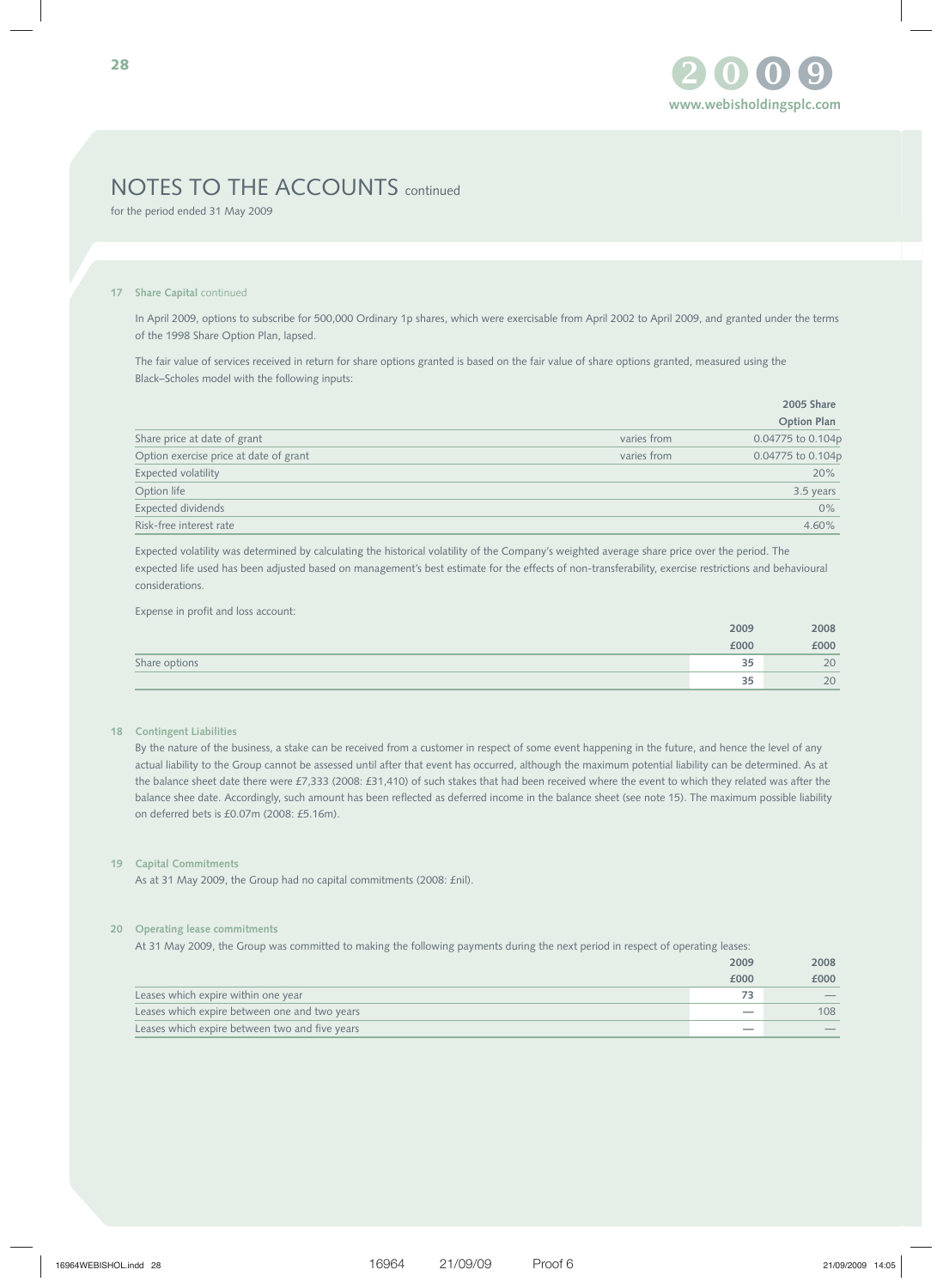#### **21 Related party transactions**

Rental and service charges of £87,740 (2008: £107,369) and loan interest of £22,919 (2008: £41,101) were charged by Burnbrae Limited during the period.

#### **22 Financial risk management**

#### **Capital structure**

The Group's capital structure is as follows:

|                           | 2009     | 2008  |
|---------------------------|----------|-------|
|                           | £000     | £000  |
| Cash and cash equivalents | (1, 297) | (959) |
| Loans and similar income  | 300      | 300   |
|                           |          |       |
| Net funds                 | (997)    | (659) |
| Shareholders' equity      | 694      | 207   |
| Capital employed          | (303)    | (452) |

The Group's principal financial instruments comprise cash and cash equivalents, trade receivables and payables that arise directly from its operations. The Group also has a bank overdraft facility and convertible loan note. The main purpose of these financial instruments is to finance the Company's operations. The existence of the financial instruments exposes the Group to a number of financial risks, which are described in more detail below. The principal risks which the Group is exposed to relate to liquidity risks, credit risks, interest rate risks and foreign exchange risks.

#### **Liquidity risk**

Liquidity risk is the risk that the Group will be unable to meet its financial obligations as they fall due. The Group's objective is to maintain continuity of funding through trading and share issues but to also retain flexibility through the use of an overdraft facility and short term loans.

Management controls and monitors the Group's cash flow on a regular basis, including forecasting future cash flow. Banking facilities are kept under review and renegotiated where necessary to meet the Group's requirements. In order to provide customers with the reassurance that repayment requests are immediately met, the Group seeks to ensure that its cash balances plus amounts held by host tracks on behalf of customers exceed the balances due to customers. On this measure there was a surplus of £519,000 (2008: surplus of £548,000) at the period end. The directors anticipate that the business will continue to generate positive cash flow in the forthcoming period to meet any of its obligations to customers.

At the period end the Group had an ongoing overdraft facility, at an interest rate of base plus 1%, of £400,000 (2008: £400,000).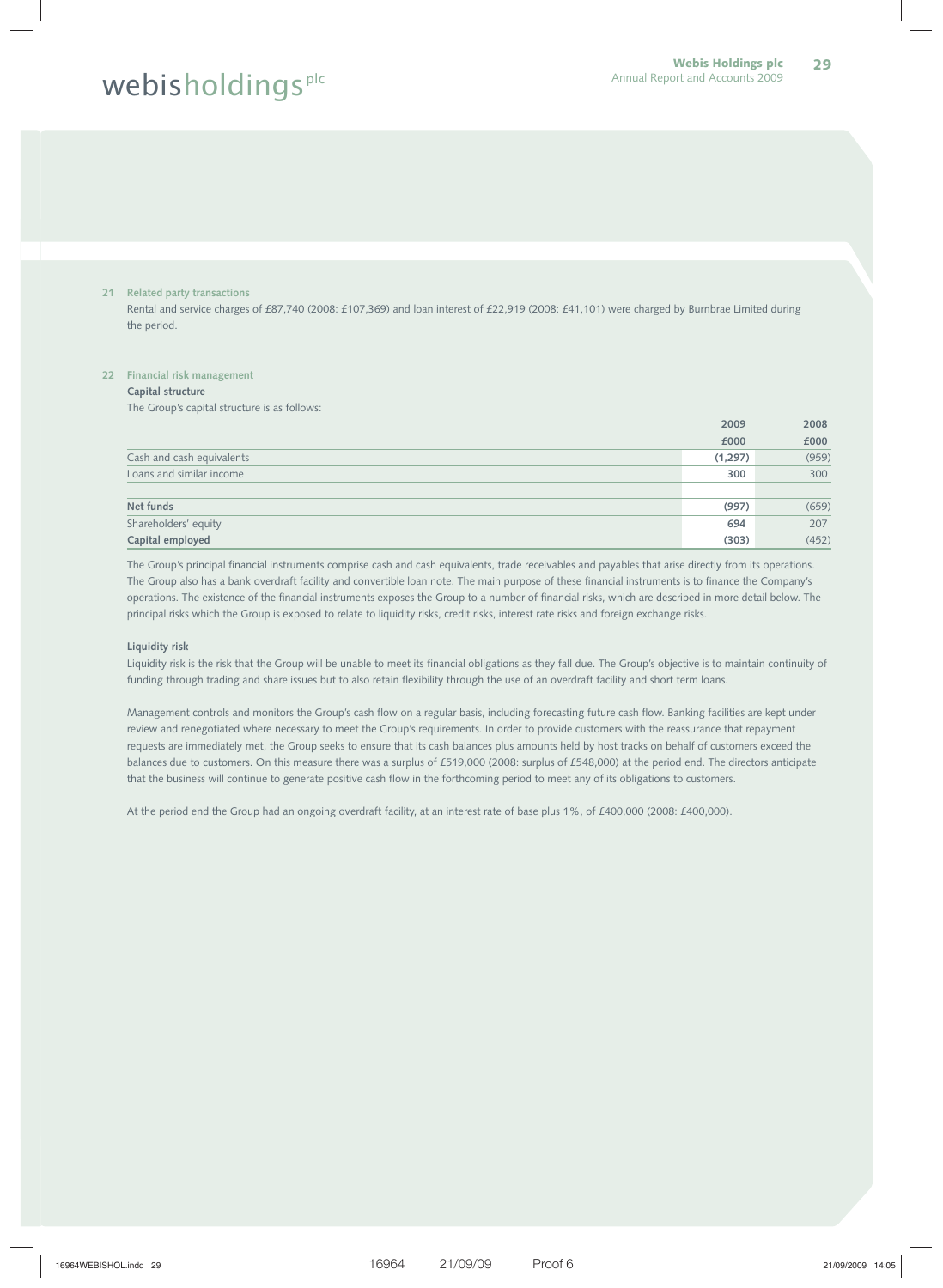

# NOTES TO THE ACCOUNTS continued

for the period ended 31 May 2009

#### **22 Financial risk management** continued

The following are the contractual maturities of financial liabilities:

**2009 Financial liabilities**

|                       | Carrying | Contractual | 6 months |              |             |
|-----------------------|----------|-------------|----------|--------------|-------------|
|                       | amount   | cash flow   | or less  | up to 1 year | $1-5$ years |
|                       | £000     | £000        | £000     | £000         | £000        |
| Trade creditors       | 1,235    | (1,235)     | (1,235)  |              |             |
| Bank overdraft        | 205      | (205)       | (205)    |              |             |
| Other creditors       | 74       | (74)        | (74)     |              |             |
| Convertible loan note | 300      | (326)       |          |              | (326)       |
|                       | 1,814    | (1, 840)    | (1,514)  |              | (326)       |

#### 2008

Financial liabilities

|                       | Carrying | Contractual | 6 months |              |             |
|-----------------------|----------|-------------|----------|--------------|-------------|
|                       | amount   | cash flow   | or less  | up to 1 year | $1-5$ years |
|                       | £000     | £000        | £000     | £000         | £000        |
| Trade creditors       | 1,145    | (1, 145)    | (1, 145) | ___          |             |
| Bank overdraft        | 59       | (61)        | (61)     | $-$          |             |
| Other creditors       | 166      | (166)       | (166)    |              |             |
| Convertible loan note | 300      | (329)       | (14)     | (329)        |             |
|                       | 1,670    | (1,701)     | (1,386)  | (329)        |             |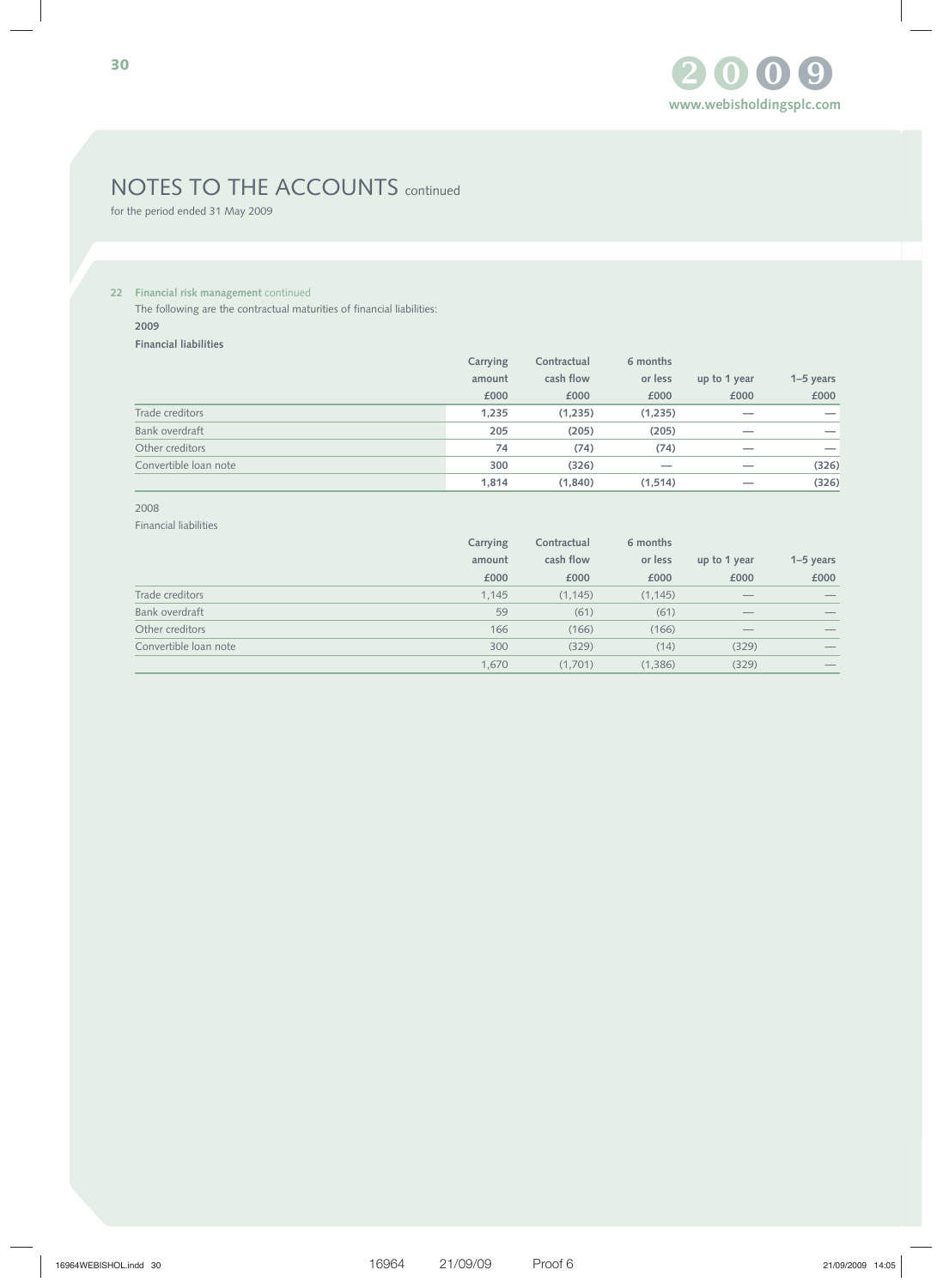#### **22 Financial risk management** continued

#### **Credit risk**

Credit risk is the risk that one party to a financial instrument will cause a financial loss for the other party by failing to discharge an obligation.

Classes of financial assets — carrying amounts

|                             | 2009  | 2008 |
|-----------------------------|-------|------|
|                             | £000  | £000 |
| Cash and cash equivalents   | 1,502 | 1018 |
| Trade and other receivables | 713   | 647  |
|                             | 2,215 | 1665 |

Generally, the maximum credit risk exposure of financial assets is the carrying amount of the financial assets as shown on the face of the balance sheet (or in the notes to the accounts). Credit risk, therefore, is only disclosed in circumstances where the maximum potential loss differs significantly from the financial asset's carrying amount.

The maximum exposure to credit risks for trade receivables business segment:–

|             | 2009 | 2008 |
|-------------|------|------|
|             | £000 | £000 |
| Pari-mutuel | 590  | 580  |
| Sportsbook  | 123  | 67   |
|             | 713  | 647  |

Of the above receivables, £577,000 (2008: £578,000) relates to amounts owed from US horse racing tracks. These receivables are actively monitored to avoid significant concentration of credit risk and the Directors consider there to be no significant concentration of credit risk.

The Directors consider that all the above financial assets that are not impaired for each of the reporting dates under review are of good credit quality. No amounts were considered past due at the period end (2008: £nil). The credit risk for liquid funds and other short-term assets is considered negligible, since the counterparties are reputable banks with high quality external credit ratings.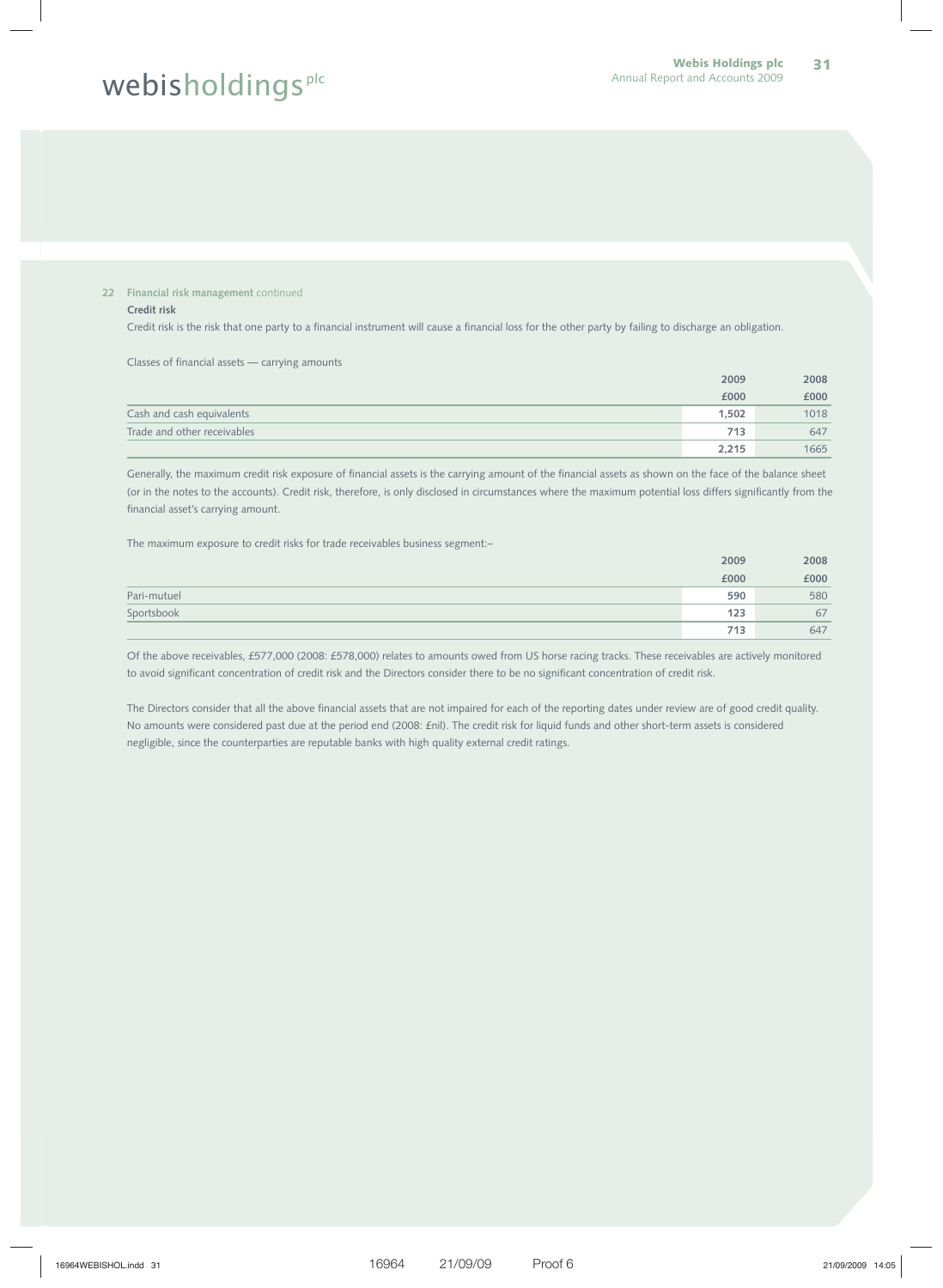

# NOTES TO THE ACCOUNTS continued

for the period ended 31 May 2009

#### **22 Financial risk management** continued

#### **Interest rate risk**

The Group finances its operations mainly through capital with limited levels of borrowings. Cash at bank and in hand earns interest at floating rates, based principally on short term inter bank rates.

The Group is exposed to downside interest rate risk on its overdraft facility, where the Group is charged Base rate + 1%, but this is only a temporary facility caused by timing differences associated with cash in transit.

Any movement in interest rates would not be considered to have any significant impact on net assets at the balance sheet date. Accordingly, no sensitivity analysis is provided.

#### **Foreign Currency risks**

The Group operates internationally and is subject to transactional foreign currency exposures primarily with respect to the Euro, US Dollar and Singapore Dollar.

The Group does not actively manage the exposures but regularly monitors the Group's currency position and exchange rate movements and makes decisions as appropriate.

| 2009                      | <b>HKD</b> | <b>GBP</b> | Euro  | <b>USD</b> | <b>SGD</b> | <b>NOK</b> | <b>DKK</b> | <b>AUD</b> | <b>CAD</b> | <b>CHF</b>              | <b>SEK</b>     | Total        |
|---------------------------|------------|------------|-------|------------|------------|------------|------------|------------|------------|-------------------------|----------------|--------------|
|                           | £000       | £000       | £000  | £000       | £000       | £000       | £000       | £000       | £000       | £000                    | £000           | £000         |
| Current assets            | 57         | 2.411      | 106   | 1.440      | 202        | 33         | 15         | 11         |            | $\overline{\mathbf{2}}$ | $\overline{2}$ | 4,286        |
| Current liabilities       | (38)       | (1,853)    | (158) | (707)      | (92)       | (11)       | (3)        | (2)        | (2)        | (0)                     | (7)            | (2,873)      |
| Short term exposure       | 19         | 558        | (52)  | 733        | 110        | 22         | 12         | 9          | 5          | 2                       | (5)            | 1,413        |
| 2008                      | <b>HKD</b> | <b>GBP</b> | Euro  | <b>USD</b> | <b>SGD</b> | <b>NOK</b> | <b>DKK</b> | <b>AUD</b> | <b>CAD</b> | <b>CHF</b>              | <b>SEK</b>     | <b>Total</b> |
|                           | £000       | £000       | £000  | £000       | £000       | £000       | £000       | £000       | £000       | £000                    | £000           | £000         |
| Current assets            | 35         | 216        | 48    | 1.090      | 193        | 22         |            |            |            |                         | 8              | 1,614        |
| Current liabilities       | (19)       | (968)      | (164) | (433)      | (82)       | (16)       | (3)        |            |            |                         | (21)           | (1,706)      |
| Non-current liabilities - |            |            |       |            |            |            |            |            |            |                         |                |              |
| Short term exposure       | 16         | (752)      | (116) | 657        | 111        | 6          | (1)        |            |            |                         | (13)           | (92)         |

### At the balance sheet date the Group had the following exposure: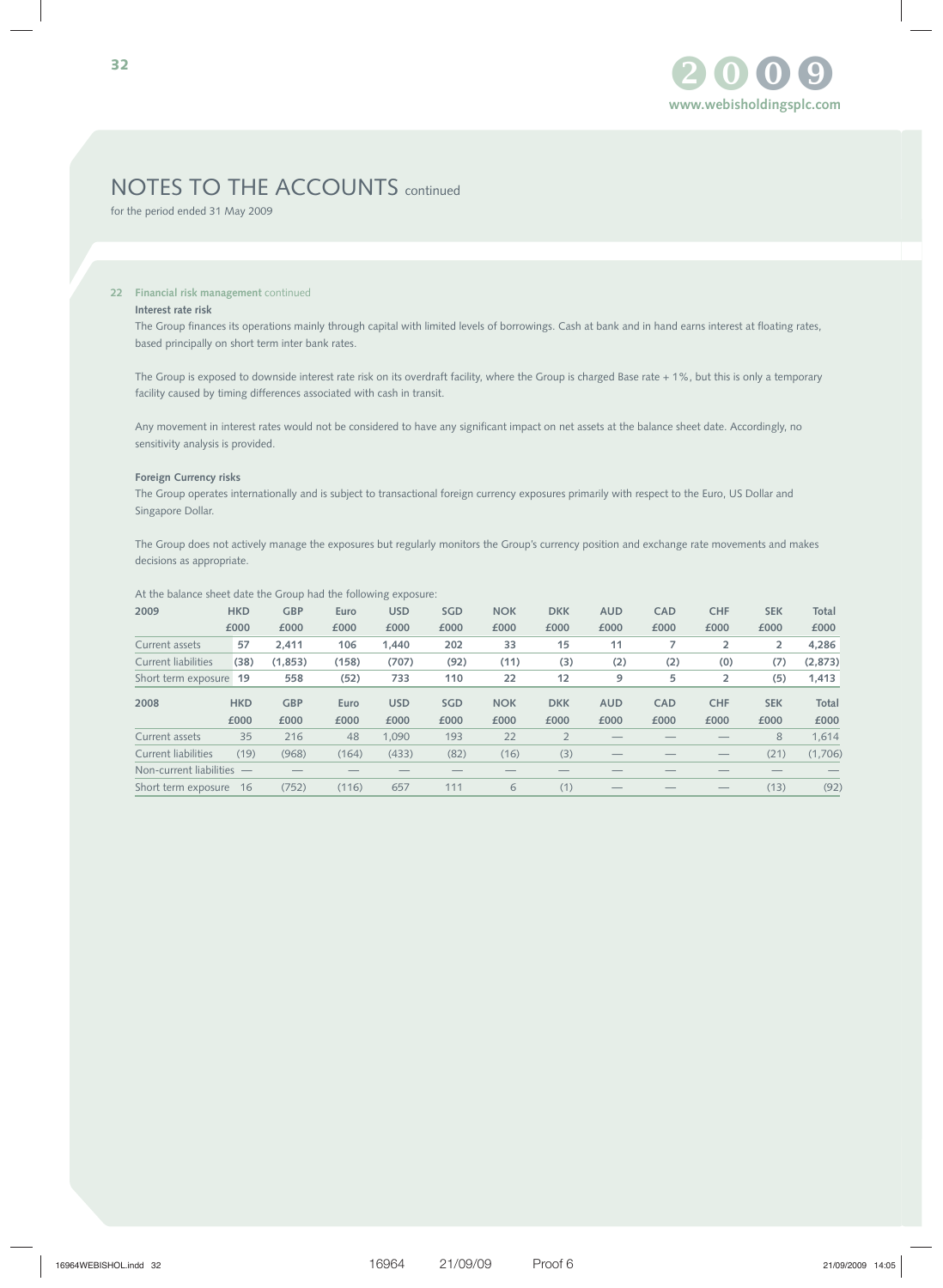#### **22 Financial risk management** continued

The following table illustrates the sensitivity of the net result for the period and equity in regards to the Group's financial assets and financial liabilities and the Sterling–US Dollar exchange rate, Sterling–Euro exchange rate and Sterling–Singapore Dollar exchange rate.

A 5% weakening of Sterling against the following currencies at 31 May would have increased equity and profit and loss by the amounts shown below:

| 2009                     | <b>USD</b> | Euro           | <b>SGD</b> | Total |
|--------------------------|------------|----------------|------------|-------|
|                          | £000       | £000           | £000       | £000  |
| Current assets           | 72         | 5              | 10         | 87    |
| Current liabilities      | (35)       | (8)            | (5)        | (48)  |
| Net assets/(liabilities) | 37         | (3)            | 5          | 39    |
| 2008                     | <b>USD</b> | Euro           | <b>SGD</b> | Total |
|                          | £000       | £000           | £000       | £000  |
| Current assets           | 55         | $\overline{2}$ | 10         | 67    |
| Current liabilities      | (22)       | (8)            | (4)        | (34)  |
| Net assets/(liabilities) | 33         | (6)            | 6          | 33    |
|                          |            |                |            |       |

A 5% strengthening of Sterling against the above currencies would have had the equal but opposite effect on the above currencies to the amounts shown above on the basis that all other variables remain constant.

#### **23 Controlling party and ultimate controlling party**

The directors consider the ultimate controlling party to be Burnbrae Limited and its beneficial owner, Jim Mellon, by virtue of their combined shareholding of 52.4%.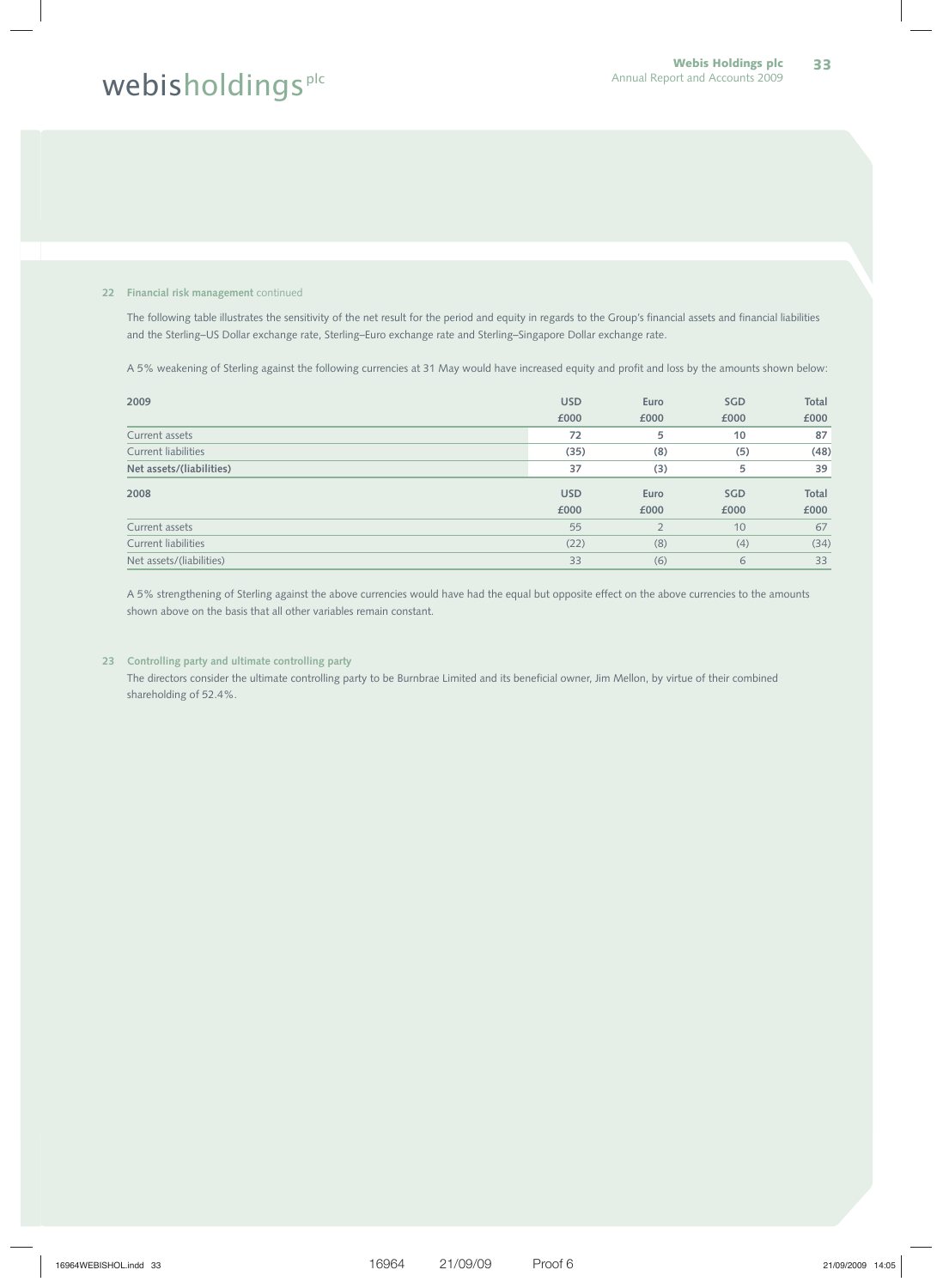

# NOTICE OF MEETING

NOTICE IS HEREBY GIVEN that the Annual General Meeting of Webis Holdings plc ("the Company") will be held at The Claremont Hotel, 18/19 Loch Promenade, Douglas, Isle of Man, on 23 October 2009 at 11 am for the purpose of transacting the following business:

#### **Ordinary Business**

- 1 To receive and adopt the report of the directors and the accounts for the period ended 31 May 2009.
- 2 To re-elect as a director Mr D Waddington who retires by rotation and, being eligible, offers himself for re-election in accordance with the Company's Articles of Association.
- 3 To reappoint KPMG Audit LLC as auditors and to authorise the directors to determine their remuneration.

#### **Special Business**

To consider and, if thought fit, to pass the following resolutions:

#### **As an Ordinary Resolution**

4 That the authority granted by special resolution to the directors of the Company to allot relevant securities up to an amount equal to but not exceeding the authorised but unissued share capital of the Company for the time being which was passed at the Annual General Meeting of the Company held on 9 December 2002 be renewed pursuant to the power provided by Article 6(C) of the Company's Articles of Association, that such renewal of authority be for the exercise of that power generally and unconditionally and in all respects in the same terms as originally granted, and that such authority shall expire at the conclusion of the next Annual General Meeting of the Company after the date of passing of this Resolution unless renewed, varied or revoked by the Company in General Meeting.

#### **As a Special Resolution**

- 5 The directors of the Company be and they are hereby empowered pursuant to Article 8 of the Articles of Association of the Company (the "Articles") to allot equity securities (as defined in Article 7(H) of the Articles) pursuant to the authority conferred on the directors to allot relevant securities by Resolution 4 above as if Article 7(A) of the Articles did not apply to such allotment PROVIDED THAT this power shall be limited to:
	- (i) the allotment of equity securities in connection with a rights issue in favour of ordinary shareholders where the equity securities are issued proportionally (or as nearly as may be) to the respective number of ordinary shares held by such shareholders (but subject to such exclusions or other arrangements as the directors may deem necessary or expedient to deal with issues arising under the laws of any territory or the requirements of any regulatory body or any stock exchange in any territory or the fixing of exchange rates applicable to any such equity securities where such equity securities are to be issued to shareholders in more than one territory, or legal or practical problems in respect of overseas shareholders, fractional entitlements or otherwise howsoever);
	- (ii) the allotment of equity securities to holders of any options under any share option scheme of the Company for the time being in force, on the exercise by them of any such options; and

(iii) the allotment (otherwise than pursuant to paragraphs (i) or (ii) above) of equity securities up to a maximum aggregate nominal value equal to 15% of the issued ordinary share capital of the Company for the time being.

 The power hereby conferred shall expire at the conclusion of the next Annual General Meeting of the Company after the date of passing of this Resolution unless such power shall be renewed in accordance with and subject to the provisions of the said Article 8, save that the Company may before such expiry make an offer or agreement which would or might require equity securities to be allotted after such expiry and the directors may allot equity securities pursuant to such offer or agreement as if the power conferred hereby had not expired.

6 That, subject to the confirmation of the High Court of Justice of the Isle of Man pursuant to Section 57 Companies Act 1931, the share premium account of the Company be cancelled and reduced to nil and that all sums standing to the credit of the share premium account as at the date of this resolution be transferred to distributable reserves.

#### **As Ordinary Resolutions**

- 7 That in accordance with Article 12 of the Company's Articles of Association and with Section 13 of the Companies Act 1992 the Company be generally and unconditionally authorised to make market purchases (as defined by Section 13(2) of the Companies Act 1992) of ordinary shares of 1 pence each in its capital, provided that:
	- (a) the maximum number of shares that may be acquired is 20,683,000;
	- (b) the minimum price that may be paid for the shares is 1 pence;
	- (c) the maximum price that may be paid is, for a share the Company contracts to purchase on any day, a sum equal to 105% of the average of the upper and lower quotations on the Daily Official List of the London Stock Exchange for the ordinary shares of the Company on the five business days immediately preceding that day; and
	- (d) the authority conferred by this resolution shall expire at the conclusion of the next Annual General Meeting of the Company after the date of the passing of this Resolution unless renewed, varied or revoked by the Company in General Meeting, but not so as to prejudice the completion of a purchase contracted before that date.
- 8 That the Report of the remuneration committee be received and adopted.

#### By order of the Board

**D Waddington Secretary** 23 September 2009 Registered Office: Viking House, Nelson Street, Douglas, Isle of Man, IM1 2AH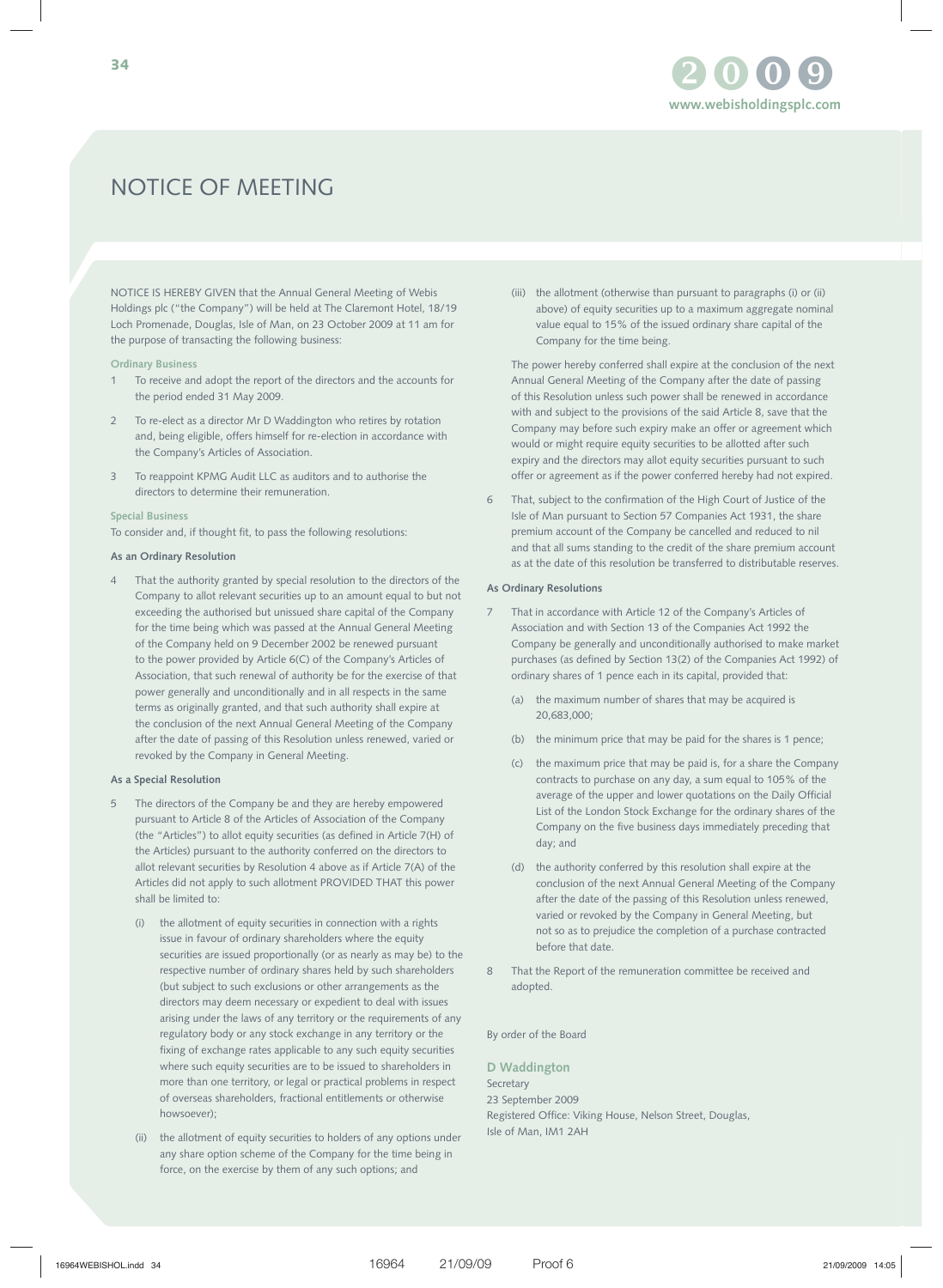#### **Notes**

- 1. Members are entitled to appoint a proxy to exercise all or any of their rights to attend and to vote on their behalf at the meeting. A proxy need not be a shareholder of the Company. A shareholder may appoint more than one proxy in relation to the Annual General Meeting provided that each proxy is appointed to exercise the rights attached to a different share or shares held by that shareholder. Should you wish to appoint more than one proxy please return this form and attach to it a schedule detailing the names of the proxies you wish to appoint, the number of shares each proxy will represent and the way in which you wish them to vote on the resolutions that are to be proposed. To be valid, the form of proxy and the power of attorney or other authority (if any) under which it is signed or a certified copy of such power or authority must be lodged at the offices of the Company's registrars, Capita Registrars, The Registry, 34 Beckenham Road, Beckenham, Kent BR3 4TU by hand, or sent by post, so as to be received not less than 48 hours before the time fixed for the holding of the meeting or any adjournment thereof (as the case may be).
- 2. The completion and return of a form of proxy will not preclude a member from attending in person at the meeting and voting should he wish to do so.
- 3. Pursuant to regulation 22 of the Uncertificated Securities Regulations 2005, the Company has specified that only those members entered on the register of members at 6 pm on 21 October 2009 shall be entitled to attend and vote at the meeting. Changes to the register after 6 pm on 21 October 2009 shall be disregarded in determining the rights of any person to attend and vote at the meeting.
- 4. A copy of the contracts of service between each of the current directors of the Company and the Company will be available for inspection at the Meeting from 15 minutes prior to and until the conclusion of the Meeting.
- 5. The register of directors' interests and particulars of directors' transactions in the share capital of the Company and its subsidiary companies will be available for inspection at the Meeting from 15 minutes prior to and until the conclusion of the Meeting. Otherwise they will be open for inspection at the Registered Office of the Company during normal business hours on any weekday (Saturdays and Isle of Man public holidays excluded) from the date of this notice until the date of the Meeting.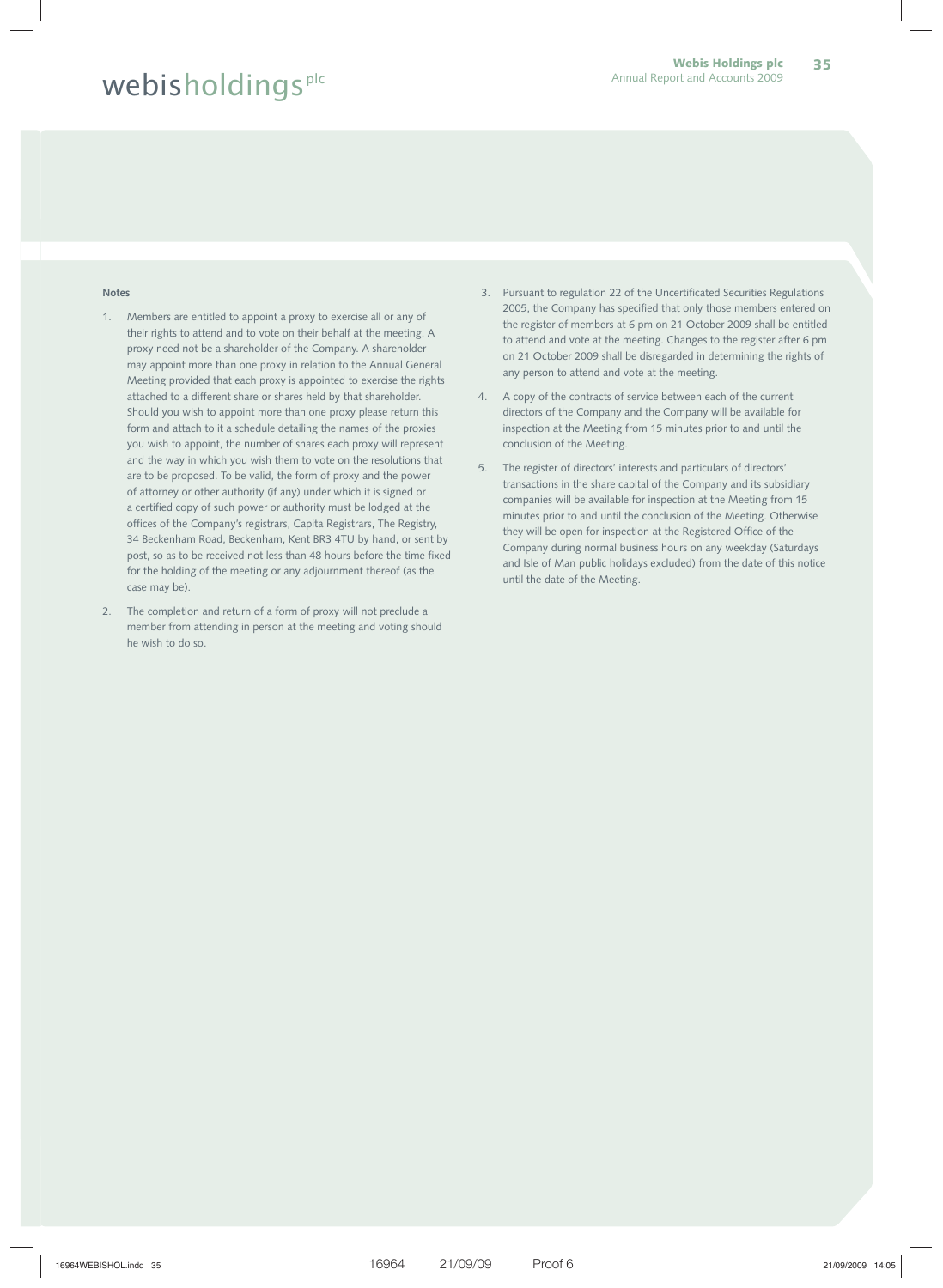

# SHAREHOLDER NOTES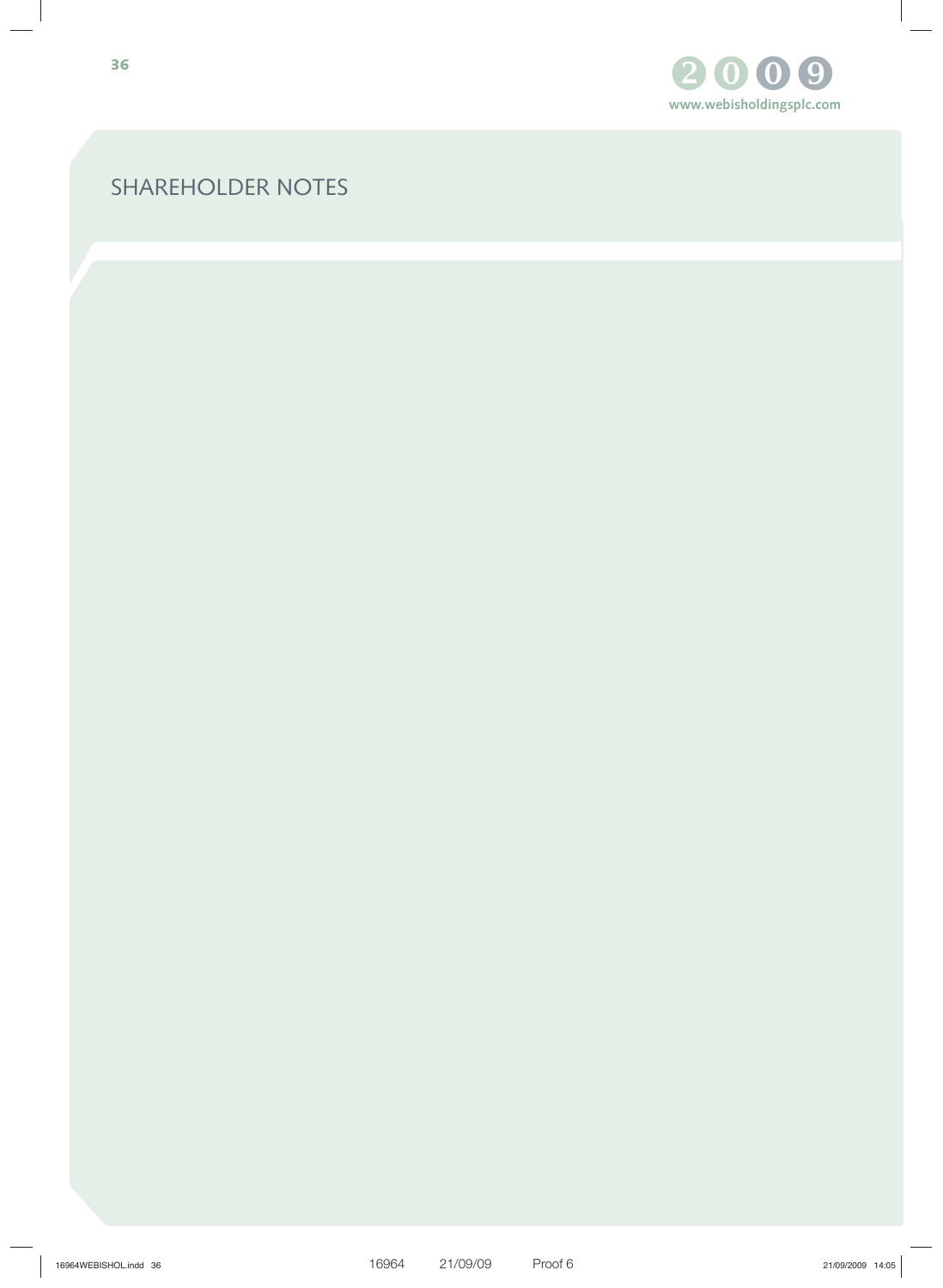Created by www.jonesandpalmer.co.uk